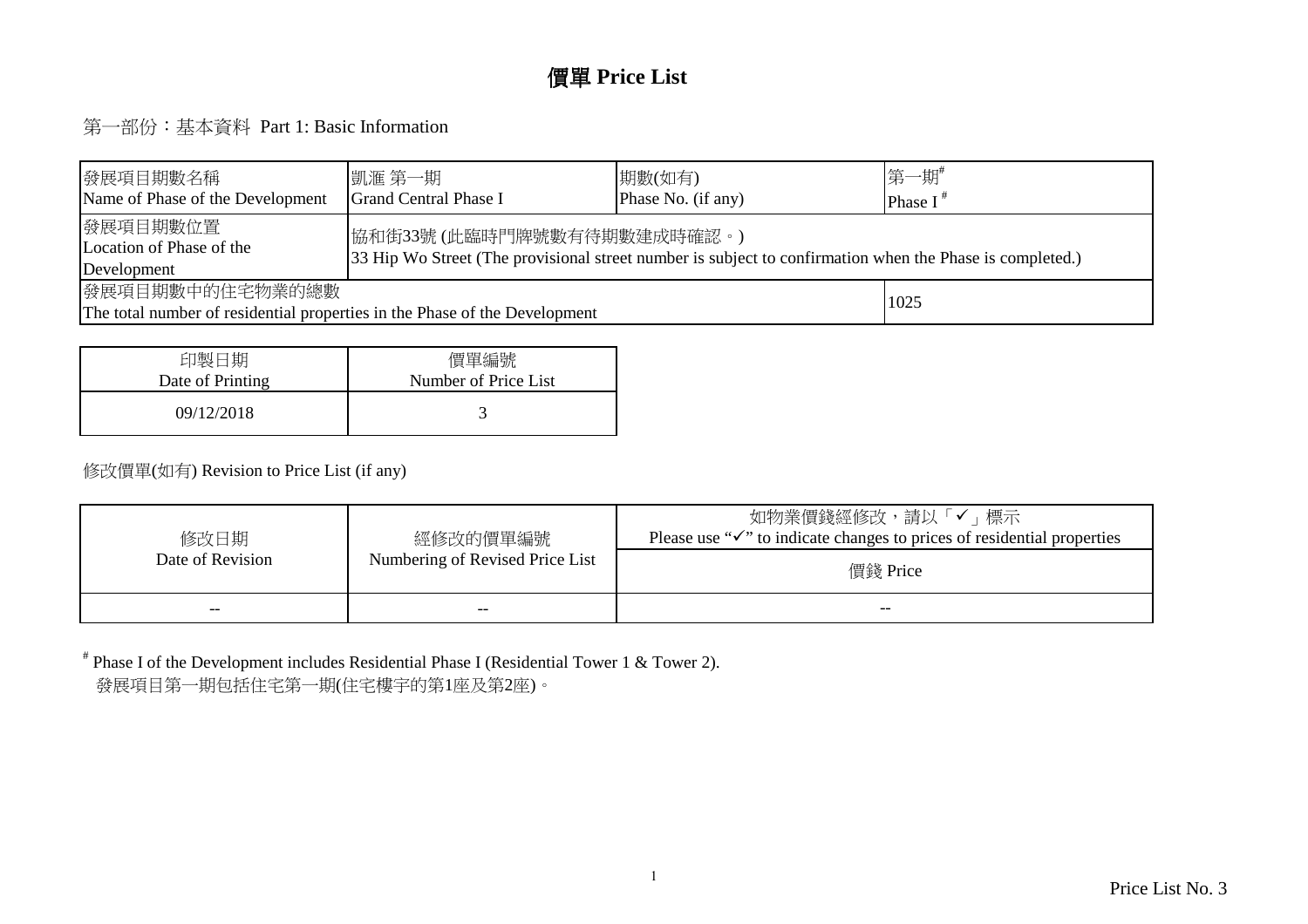|                          | 物業的描述                               |       | 實用面積<br>售價<br>實用面積<br>其他指明項目的面積(不計算入實用面積)                  |              |                               |                      |                |          |                                                                   |                     |                          |      |                          |                          |                          |
|--------------------------|-------------------------------------|-------|------------------------------------------------------------|--------------|-------------------------------|----------------------|----------------|----------|-------------------------------------------------------------------|---------------------|--------------------------|------|--------------------------|--------------------------|--------------------------|
|                          | Description of Residential Property |       | (包括露台,工作平台及陽台(如有))<br>平方米(平方呎)                             | (元)<br>Price | 每平方米/呎售價<br>元,每平方米            |                      |                |          | Area of other specified items (Not included in the Saleable Area) | 平方米(平方呎)            |                          |      |                          |                          |                          |
|                          |                                     |       | Saleable Area                                              | $($ \$)      | (元,每平方呎)                      |                      |                |          |                                                                   | sq. metre (sq. ft.) |                          |      |                          |                          |                          |
| 大廈名稱                     | 樓層                                  | 單位    | (including balcony, utility platform                       |              | Unit Rate of<br>Saleable Area | 空調機房                 | 窗台             | 閣樓       | 平台                                                                | 花園                  | 停車位                      | 天台   | 梯屋                       | 前庭                       | 庭院                       |
| <b>Block Name</b>        | Floor                               | Unit  | and verandah, if any)<br>sq. metre (sq. ft.)               |              | \$ per sq. metre              | Air-<br>conditioning | Bay<br>window  | Cockloft | Flat roof                                                         | Garden              | Parking<br>Space         | Roof | Stairhood                | Terrace                  | Yard                     |
|                          |                                     |       |                                                            |              | $$$ per sq. ft.)              | plant room           |                |          |                                                                   |                     |                          |      |                          |                          |                          |
|                          |                                     |       | 101.433 (1092)                                             |              |                               |                      |                |          |                                                                   |                     | $\overline{a}$           |      | $\overline{\phantom{a}}$ | $\overline{\phantom{a}}$ |                          |
| $\mathbf{1}$             | 12                                  | $A^*$ | 露台 Balcony: 3.638 (39)                                     | 23,373,000   | 230,428<br>(21, 404)          |                      |                |          |                                                                   |                     |                          |      |                          |                          |                          |
|                          |                                     |       | 工作平台 Utility Platform:1.500 (16)                           |              |                               |                      |                |          |                                                                   |                     |                          |      |                          |                          |                          |
| $\mathbf{1}$             | 15                                  | $A^*$ | 101.433 (1092)                                             |              | 231,345                       |                      |                |          | ÷.                                                                | ÷                   | $\overline{a}$           |      | $\overline{a}$           | $\sim$                   |                          |
|                          |                                     |       | 露台 Balcony: 3.638 (39)<br>工作平台 Utility Platform:1.500 (16) | 23,466,000   | (21, 489)                     |                      |                |          |                                                                   |                     |                          |      |                          |                          |                          |
|                          |                                     |       |                                                            |              |                               |                      |                |          |                                                                   |                     |                          |      |                          |                          |                          |
| $\overline{\phantom{a}}$ | 16                                  | $A^*$ | 101.433 (1092)<br>露台 Balcony: 3.638 (39)                   |              | 232,281                       |                      | L.             |          |                                                                   | L,                  | $\overline{a}$           |      | $\overline{\phantom{a}}$ | $\sim$                   | $\overline{a}$           |
|                          |                                     |       | 工作平台 Utility Platform:1.500 (16)                           | 23,561,000   | (21,576)                      |                      |                |          |                                                                   |                     |                          |      |                          |                          |                          |
|                          |                                     |       | 101.433 (1092)                                             |              |                               |                      |                |          |                                                                   | $\overline{a}$      | $\overline{a}$           |      | $\overline{\phantom{a}}$ | $\overline{\phantom{a}}$ | $- -$                    |
| $\mathbf{1}$             | 17                                  | $A^*$ | 露台 Balcony: 3.638 (39)                                     | 23,772,000   | 234,362<br>(21,769)           |                      |                |          |                                                                   |                     |                          |      |                          |                          |                          |
|                          |                                     |       | 工作平台 Utility Platform:1.500 (16)                           |              |                               |                      |                |          |                                                                   |                     |                          |      |                          |                          |                          |
| $\mathbf{1}$             | 18                                  | $A^*$ | 101.433 (1092)                                             |              | 241.154                       |                      |                |          |                                                                   | $\overline{a}$      | $\sim$                   |      | $\overline{\phantom{a}}$ | $\sim$                   | $\sim$                   |
|                          |                                     |       | 露台 Balcony: 3.638 (39)<br>工作平台 Utility Platform:1.500 (16) | 24,461,000   | (22, 400)                     |                      |                |          |                                                                   |                     |                          |      |                          |                          |                          |
|                          |                                     |       | 101.433 (1092)                                             |              |                               |                      |                |          |                                                                   |                     |                          |      |                          |                          |                          |
| $\mathbf{1}$             | 19                                  | $A^*$ | 露台 Balcony: 3.638 (39)                                     | 24,461,000   | 241,154                       |                      | $\overline{a}$ |          |                                                                   | ÷,                  | $\overline{\phantom{m}}$ |      | $\overline{\phantom{m}}$ | $\overline{\phantom{a}}$ | $- -$                    |
|                          |                                     |       | 工作平台 Utility Platform:1.500 (16)                           |              | (22, 400)                     |                      |                |          |                                                                   |                     |                          |      |                          |                          |                          |
|                          |                                     |       | 101.433 (1092)                                             |              |                               |                      | ÷              |          |                                                                   | $\overline{a}$      | $\overline{a}$           |      | $\overline{a}$           | $\overline{\phantom{a}}$ | $- -$                    |
| $\mathbf{1}$             | 20                                  | $A^*$ | 露台 Balcony: 3.638 (39)                                     | 24,803,000   | 244,526<br>(22, 713)          |                      |                |          |                                                                   |                     |                          |      |                          |                          |                          |
|                          |                                     |       | 工作平台 Utility Platform:1.500 (16)                           |              |                               |                      |                |          |                                                                   |                     |                          |      |                          |                          |                          |
| -1                       | 21                                  | $A^*$ | 101.433 (1092)<br>露台 Balcony: 3.638 (39)                   |              | 245.512                       |                      | L.             |          | L,                                                                | L,                  | $\overline{\phantom{a}}$ |      | $\overline{\phantom{a}}$ | $\sim$                   | $\overline{a}$           |
|                          |                                     |       | 工作平台 Utility Platform:1.500 (16)                           | 24,903,000   | (22, 805)                     |                      |                |          |                                                                   |                     |                          |      |                          |                          |                          |
|                          |                                     |       | 101.433 (1092)                                             |              |                               |                      |                |          |                                                                   |                     |                          |      |                          |                          |                          |
| 1                        | 22                                  | $A^*$ | 露台 Balcony: 3.638 (39)                                     | 25,003,000   | 246,498                       |                      | $\overline{a}$ |          | L,                                                                | ÷,                  | $\overline{\phantom{m}}$ |      | $\overline{\phantom{a}}$ | $\sim$                   | $- -$                    |
|                          |                                     |       | 工作平台 Utility Platform:1.500 (16)                           |              | (22, 897)                     |                      |                |          |                                                                   |                     |                          |      |                          |                          |                          |
|                          |                                     |       | 55.049 (593)                                               |              |                               |                      |                |          |                                                                   |                     | $\overline{\phantom{a}}$ |      | $\overline{\phantom{m}}$ | $\overline{a}$           | $\overline{\phantom{a}}$ |
| 1                        | $\tau$                              | D     | 露台 Balcony: 2.032 (22)<br>工作平台 Utility Platform:1.500 (16) | 11.671.000   | 212,011<br>(19,681)           |                      |                |          |                                                                   |                     |                          |      |                          |                          |                          |
|                          |                                     |       |                                                            |              |                               |                      |                |          |                                                                   |                     |                          |      |                          |                          |                          |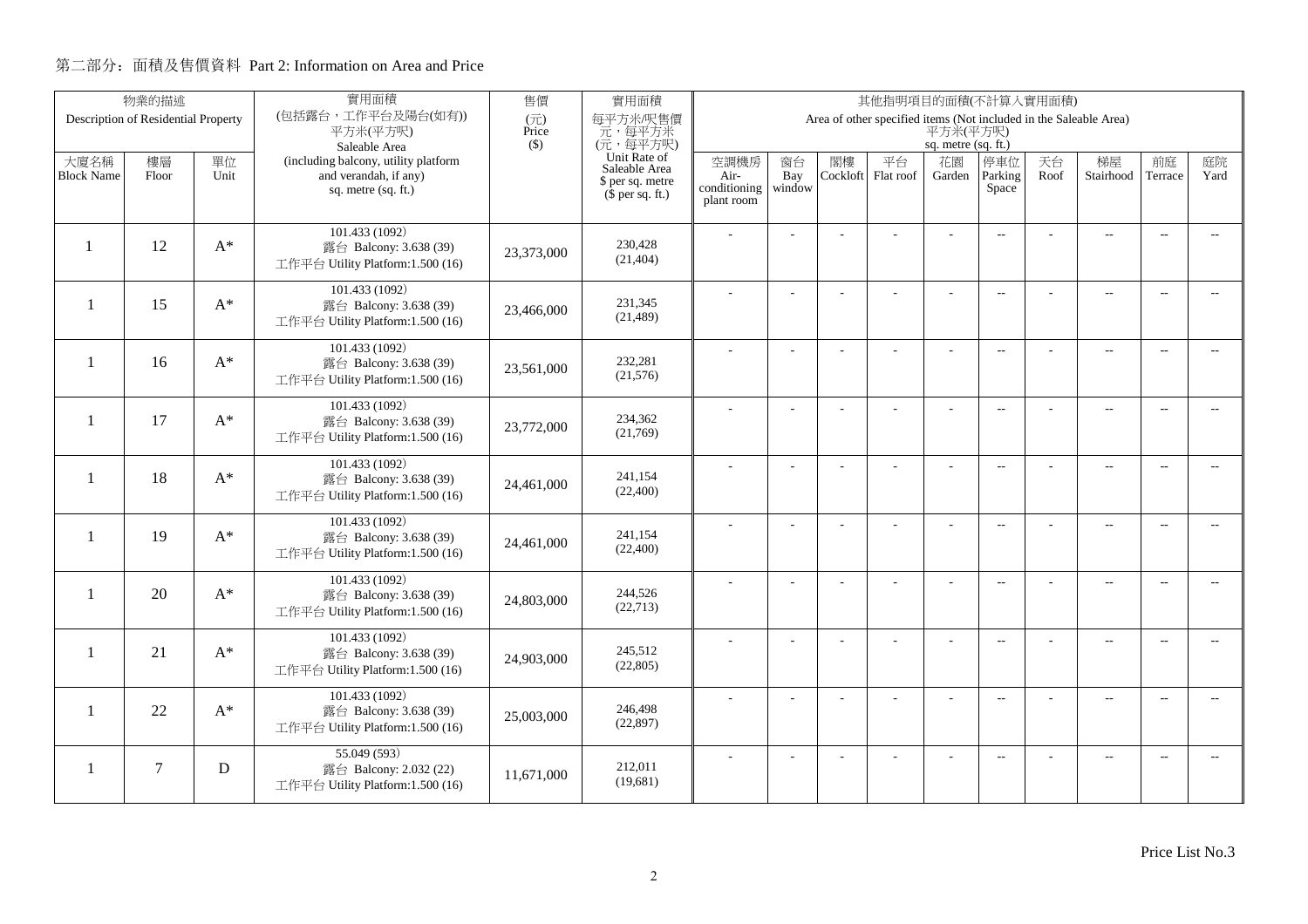|                           | 物業的描述                               |             | 實用面積                                                                                 | 售價           | 實用面積<br>其他指明項目的面積(不計算入實用面積)                                           |                              |                     |                |                                                                   |                     |                          |            |                          |                          |                          |
|---------------------------|-------------------------------------|-------------|--------------------------------------------------------------------------------------|--------------|-----------------------------------------------------------------------|------------------------------|---------------------|----------------|-------------------------------------------------------------------|---------------------|--------------------------|------------|--------------------------|--------------------------|--------------------------|
|                           | Description of Residential Property |             | (包括露台,工作平台及陽台(如有))<br>平方米(平方呎)                                                       | (元)<br>Price | 每平方米/呎售價<br>元,每平方米                                                    |                              |                     |                | Area of other specified items (Not included in the Saleable Area) | 平方米(平方呎)            |                          |            |                          |                          |                          |
|                           |                                     |             | Saleable Area                                                                        | $($ \$)      | (元,每平方呎)                                                              |                              |                     |                |                                                                   | sq. metre (sq. ft.) |                          |            |                          |                          |                          |
| 大廈名稱<br><b>Block Name</b> | 樓層<br>Floor                         | 單位<br>Unit  | (including balcony, utility platform<br>and verandah, if any)<br>sq. metre (sq. ft.) |              | Unit Rate of<br>Saleable Area<br>\$ per sq. metre<br>$$$ per sq. ft.) | 空調機房<br>Air-<br>conditioning | 窗台<br>Bay<br>window | 閣樓<br>Cockloft | 平台<br>Flat roof                                                   | 花園<br>Garden        | 停車位<br>Parking<br>Space  | 天台<br>Roof | 梯屋<br>Stairhood          | 前庭<br>Terrace            | 庭院<br>Yard               |
|                           |                                     |             |                                                                                      |              |                                                                       | plant room                   |                     |                |                                                                   |                     |                          |            |                          |                          |                          |
| $\mathbf{1}$              | 8                                   | D           | 55.049 (593)<br>露台 Balcony: 2.032 (22)<br>工作平台 Utility Platform:1.500 (16)           | 11,787,000   | 214,118<br>(19, 877)                                                  |                              |                     |                |                                                                   |                     | $\overline{a}$           |            | $\overline{\phantom{a}}$ | $\overline{\phantom{a}}$ |                          |
| $\mathbf{1}$              | 9                                   | D           | 55.049 (593)<br>露台 Balcony: 2.032 (22)<br>工作平台 Utility Platform:1.500 (16)           | 11,787,000   | 214,118<br>(19, 877)                                                  |                              |                     |                | ÷.                                                                | ÷.                  | $\overline{a}$           |            | $\overline{a}$           | $\sim$                   |                          |
| -1                        | 10                                  | D           | 55.049 (593)<br>露台 Balcony: 2.032 (22)<br>工作平台 Utility Platform:1.500 (16)           | 11,846,000   | 215,190<br>(19,976)                                                   |                              | L.                  |                |                                                                   | L,                  | $\overline{a}$           |            | $\overline{\phantom{a}}$ | $\sim$                   | $\overline{a}$           |
| $\mathbf{1}$              | 11                                  | D           | 55.049 (593)<br>露台 Balcony: 2.032 (22)<br>工作平台 Utility Platform:1.500 (16)           | 11,905,000   | 216,262<br>(20,076)                                                   |                              |                     |                |                                                                   | $\overline{a}$      | $\mathbf{L}$             |            | $\overline{\phantom{a}}$ | $\overline{\phantom{a}}$ | $- -$                    |
| $\mathbf{1}$              | 12                                  | D           | 55.049 (593)<br>露台 Balcony: 2.032 (22)<br>工作平台 Utility Platform:1.500 (16)           | 11,966,000   | 217,370<br>(20, 179)                                                  |                              |                     |                |                                                                   | $\overline{a}$      | $\sim$                   |            | $\overline{\phantom{a}}$ | $\sim$                   | $\sim$                   |
| $\mathbf{1}$              | 15                                  | D           | 55.049 (593)<br>露台 Balcony: 2.032 (22)<br>工作平台 Utility Platform:1.500 (16)           | 12,025,000   | 218,442<br>(20, 278)                                                  |                              | $\overline{a}$      |                |                                                                   | ÷,                  | $\overline{\phantom{m}}$ |            | $\overline{\phantom{m}}$ | $\overline{\phantom{a}}$ | $- -$                    |
| $\mathbf{1}$              | 16                                  | D           | 55.049 (593)<br>露台 Balcony: 2.032 (22)<br>工作平台 Utility Platform:1.500 (16)           | 12,085,000   | 219,532<br>(20, 379)                                                  |                              | ÷                   |                |                                                                   | $\overline{a}$      | $\overline{a}$           |            | $\overline{a}$           | $\overline{\phantom{a}}$ | $- -$                    |
| $\mathbf{1}$              | 17                                  | D           | 55.049 (593)<br>露台 Balcony: 2.032 (22)<br>工作平台 Utility Platform:1.500 (16)           | 12,266,000   | 222,820<br>(20,685)                                                   |                              | L.                  |                | L,                                                                | L,                  | $\overline{\phantom{a}}$ |            | $\overline{\phantom{a}}$ | $\sim$                   | $\overline{a}$           |
| 1                         | 18                                  | $\mathbf D$ | 55.049 (593)<br>露台 Balcony: 2.032 (22)<br>工作平台 Utility Platform:1.500 (16)           | 12,537,000   | 227,743<br>(21, 142)                                                  |                              | ÷                   |                | L,                                                                | ÷,                  | $\overline{\phantom{m}}$ |            | $\overline{\phantom{a}}$ | $\sim$                   | $\overline{\phantom{a}}$ |
| -1                        | 19                                  | D           | 55.049 (593)<br>露台 Balcony: 2.032 (22)<br>工作平台 Utility Platform:1.500 (16)           | 12,537,000   | 227,743<br>(21, 142)                                                  |                              |                     |                |                                                                   |                     | $\overline{\phantom{a}}$ |            | $\overline{\phantom{m}}$ | $\overline{a}$           | $\overline{a}$           |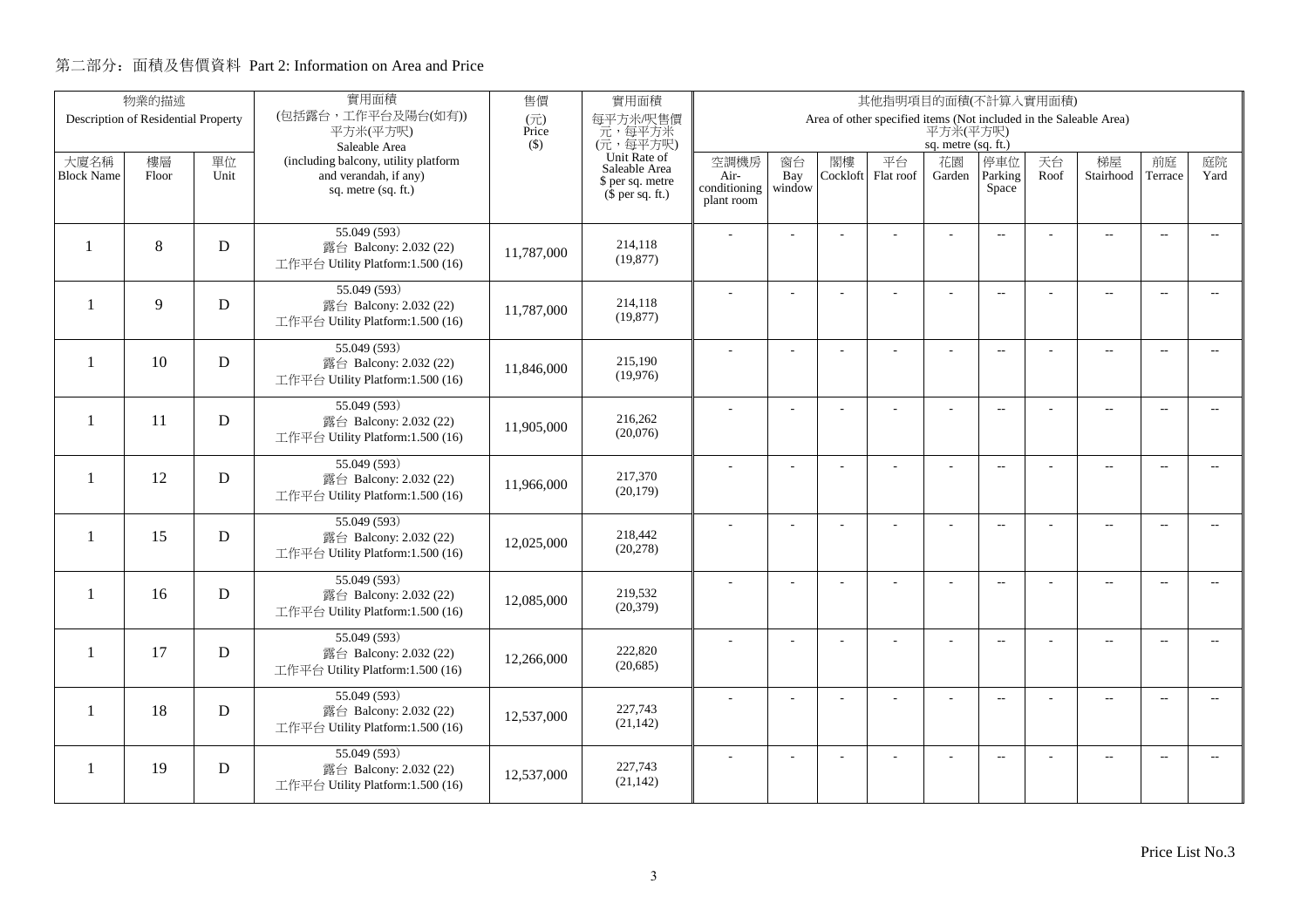|                          | 物業的描述                               |             | 實用面積                                                       | 售價           | 實用面積<br>其他指明項目的面積(不計算入實用面積)          |                      |                |          |                                                                   |                     |                          |      |                          |                          |                          |
|--------------------------|-------------------------------------|-------------|------------------------------------------------------------|--------------|--------------------------------------|----------------------|----------------|----------|-------------------------------------------------------------------|---------------------|--------------------------|------|--------------------------|--------------------------|--------------------------|
|                          | Description of Residential Property |             | (包括露台,工作平台及陽台(如有))<br>平方米(平方呎)                             | (元)<br>Price | 每平方米/呎售價<br>元,每平方米                   |                      |                |          | Area of other specified items (Not included in the Saleable Area) | 平方米(平方呎)            |                          |      |                          |                          |                          |
|                          |                                     |             | Saleable Area                                              | $($ \$)      | (元,每平方呎)                             |                      |                |          |                                                                   | sq. metre (sq. ft.) |                          |      |                          |                          |                          |
| 大廈名稱                     | 樓層                                  | 單位          | (including balcony, utility platform                       |              | Unit Rate of<br>Saleable Area        | 空調機房                 | 窗台             | 閣樓       | 平台                                                                | 花園                  | 停車位                      | 天台   | 梯屋                       | 前庭                       | 庭院<br>Yard               |
| <b>Block Name</b>        | Floor                               | Unit        | and verandah, if any)<br>sq. metre (sq. ft.)               |              | \$ per sq. metre<br>$$$ per sq. ft.) | Air-<br>conditioning | Bay<br>window  | Cockloft | Flat roof                                                         | Garden              | Parking<br>Space         | Roof | Stairhood                | Terrace                  |                          |
|                          |                                     |             |                                                            |              |                                      | plant room           |                |          |                                                                   |                     |                          |      |                          |                          |                          |
|                          |                                     |             | 55.049 (593)                                               |              |                                      |                      |                |          |                                                                   |                     | $\overline{a}$           |      | $\overline{\phantom{a}}$ | $\overline{\phantom{a}}$ |                          |
| $\mathbf{1}$             | 20                                  | D           | 露台 Balcony: 2.032 (22)                                     | 12,724,000   | 231.140<br>(21, 457)                 |                      |                |          |                                                                   |                     |                          |      |                          |                          |                          |
|                          |                                     |             | 工作平台 Utility Platform:1.500 (16)                           |              |                                      |                      |                |          |                                                                   |                     |                          |      |                          |                          |                          |
| $\mathbf{1}$             | 21                                  | D           | 55.049 (593)<br>露台 Balcony: 2.032 (22)                     |              | 232,084                              |                      |                |          | ÷.                                                                | ÷.                  | $\overline{a}$           |      | $\overline{a}$           | $\sim$                   |                          |
|                          |                                     |             | 工作平台 Utility Platform:1.500 (16)                           | 12,776,000   | (21, 545)                            |                      |                |          |                                                                   |                     |                          |      |                          |                          |                          |
|                          |                                     |             | 55.049 (593)                                               |              |                                      |                      | L.             |          |                                                                   | L,                  | $\overline{a}$           |      | $\overline{\phantom{a}}$ | $\sim$                   | $\overline{a}$           |
| $\overline{\phantom{0}}$ | 22                                  | D           | 露台 Balcony: 2.032 (22)                                     | 12,826,000   | 232,992                              |                      |                |          |                                                                   |                     |                          |      |                          |                          |                          |
|                          |                                     |             | 工作平台 Utility Platform:1.500 (16)                           |              | (21,629)                             |                      |                |          |                                                                   |                     |                          |      |                          |                          |                          |
|                          |                                     |             | 55.049 (593)                                               |              |                                      |                      |                |          |                                                                   | ÷.                  | $\overline{a}$           |      | $\overline{\phantom{a}}$ | $\overline{\phantom{a}}$ | $- -$                    |
| $\mathbf{1}$             | 23                                  | D           | 露台 Balcony: 2.032 (22)<br>工作平台 Utility Platform:1.500 (16) | 12,877,000   | 233,919<br>(21,715)                  |                      |                |          |                                                                   |                     |                          |      |                          |                          |                          |
|                          |                                     |             |                                                            |              |                                      |                      |                |          |                                                                   |                     |                          |      |                          |                          |                          |
| $\mathbf{1}$             | 25                                  | D           | 55.049 (593)<br>露台 Balcony: 2.032 (22)                     |              | 234,863                              |                      |                |          |                                                                   |                     | $\sim$                   |      | $\overline{\phantom{a}}$ | $\sim$                   | $\sim$                   |
|                          |                                     |             | 工作平台 Utility Platform:1.500 (16)                           | 12,929,000   | (21, 803)                            |                      |                |          |                                                                   |                     |                          |      |                          |                          |                          |
|                          |                                     |             | 55.049 (593)                                               |              |                                      |                      | $\overline{a}$ |          |                                                                   | ÷,                  | $\overline{\phantom{m}}$ |      | $\overline{\phantom{m}}$ | $\overline{\phantom{a}}$ | $- -$                    |
| $\mathbf{1}$             | 26                                  | D           | 露台 Balcony: 2.032 (22)                                     | 12,981,000   | 235,808                              |                      |                |          |                                                                   |                     |                          |      |                          |                          |                          |
|                          |                                     |             | 工作平台 Utility Platform:1.500 (16)                           |              | (21,890)                             |                      |                |          |                                                                   |                     |                          |      |                          |                          |                          |
|                          |                                     |             | 55.049 (593)                                               |              | 240,531                              |                      | ÷              |          |                                                                   | $\overline{a}$      | $\overline{a}$           |      | $\overline{a}$           | $\overline{\phantom{a}}$ | $- -$                    |
| $\mathbf{1}$             | 28                                  | D           | 露台 Balcony: 2.032 (22)<br>工作平台 Utility Platform:1.500 (16) | 13,241,000   | (22, 329)                            |                      |                |          |                                                                   |                     |                          |      |                          |                          |                          |
|                          |                                     |             | 55.049 (593)                                               |              |                                      |                      |                |          |                                                                   |                     |                          |      |                          |                          |                          |
| -1                       | 29                                  | D           | 露台 Balcony: 2.032 (22)                                     | 13,241,000   | 240.531                              |                      | L.             |          | L,                                                                | L,                  | $\overline{\phantom{a}}$ |      | $\overline{\phantom{a}}$ | $\sim$                   | $\overline{a}$           |
|                          |                                     |             | 工作平台 Utility Platform:1.500 (16)                           |              | (22, 329)                            |                      |                |          |                                                                   |                     |                          |      |                          |                          |                          |
|                          |                                     |             | 55.049 (593)                                               |              |                                      |                      | ÷              |          | L,                                                                | ÷,                  | $\overline{\phantom{m}}$ |      | $\overline{\phantom{a}}$ | $\sim$                   | $\overline{\phantom{a}}$ |
| 1                        | 30                                  | $\mathbf D$ | 露台 Balcony: 2.032 (22)                                     | 13,333,000   | 242,202<br>(22, 484)                 |                      |                |          |                                                                   |                     |                          |      |                          |                          |                          |
|                          |                                     |             | 工作平台 Utility Platform:1.500 (16)                           |              |                                      |                      |                |          |                                                                   |                     |                          |      |                          |                          |                          |
| 1                        | 31                                  | D           | 55.049 (593)<br>露台 Balcony: 2.032 (22)                     |              | 243,892                              |                      |                |          |                                                                   |                     | $\overline{\phantom{a}}$ |      | $\overline{\phantom{m}}$ | $\overline{a}$           | $\overline{a}$           |
|                          |                                     |             | 工作平台 Utility Platform:1.500 (16)                           | 13,426,000   | (22, 641)                            |                      |                |          |                                                                   |                     |                          |      |                          |                          |                          |
|                          |                                     |             |                                                            |              |                                      |                      |                |          |                                                                   |                     |                          |      |                          |                          |                          |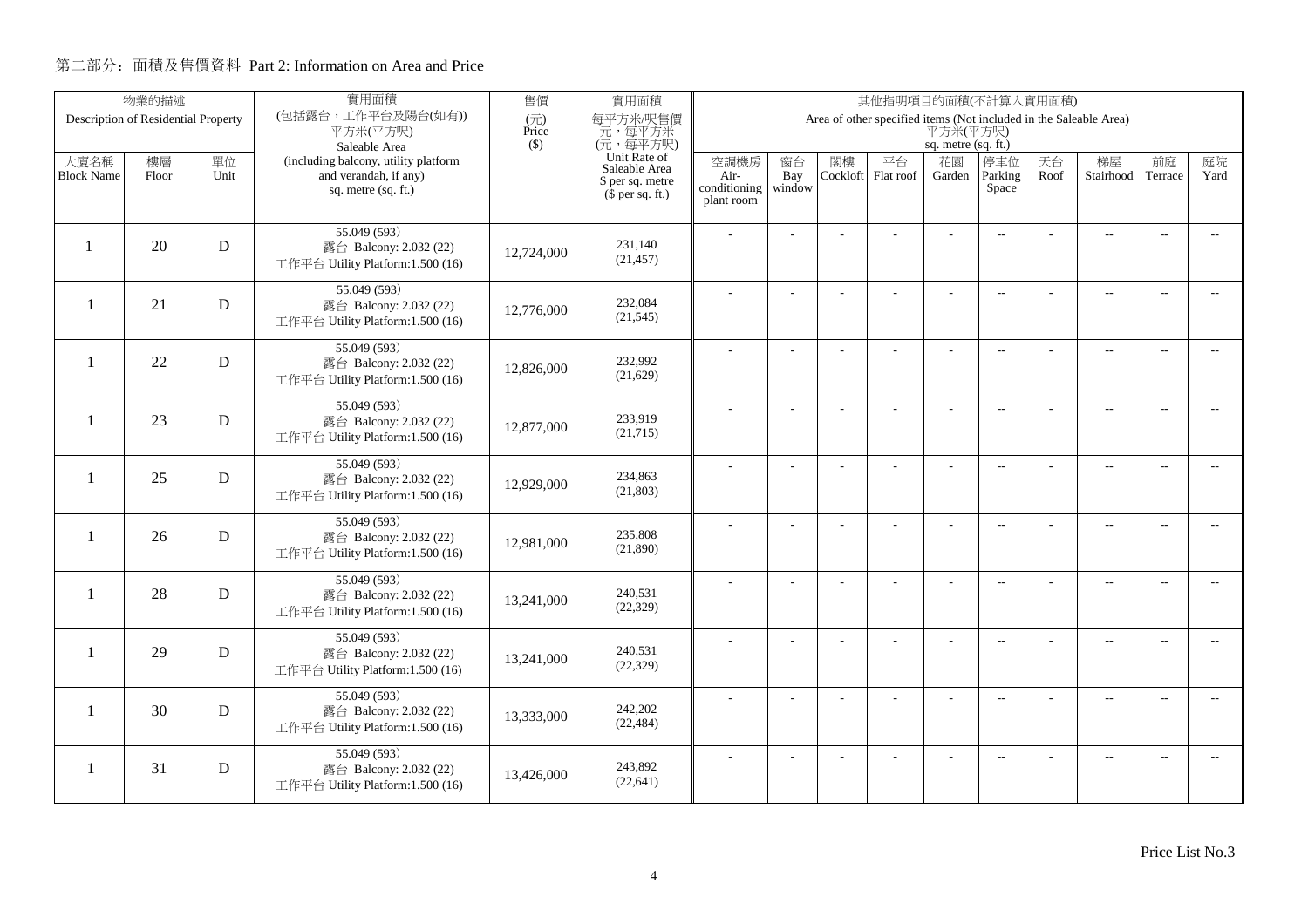|                           | 物業的描述                               |             | 實用面積                                                                                                  | 售價           | 實用面積<br>其他指明項目的面積(不計算入實用面積)                                                       |                                            |                     |                |                                                                   |                                     |                          |            |                          |                          |                          |
|---------------------------|-------------------------------------|-------------|-------------------------------------------------------------------------------------------------------|--------------|-----------------------------------------------------------------------------------|--------------------------------------------|---------------------|----------------|-------------------------------------------------------------------|-------------------------------------|--------------------------|------------|--------------------------|--------------------------|--------------------------|
|                           | Description of Residential Property |             | (包括露台,工作平台及陽台(如有))<br>平方米(平方呎)                                                                        | (元)<br>Price | 每平方米/呎售價<br>元,每平方米                                                                |                                            |                     |                | Area of other specified items (Not included in the Saleable Area) | 平方米(平方呎)                            |                          |            |                          |                          |                          |
| 大廈名稱<br><b>Block Name</b> | 樓層<br>Floor                         | 單位<br>Unit  | Saleable Area<br>(including balcony, utility platform<br>and verandah, if any)<br>sq. metre (sq. ft.) | $($ \$)      | (元,每平方呎)<br>Unit Rate of<br>Saleable Area<br>\$ per sq. metre<br>$$$ per sq. ft.) | 空調機房<br>Air-<br>conditioning<br>plant room | 窗台<br>Bay<br>window | 閣樓<br>Cockloft | 平台<br>Flat roof                                                   | sq. metre (sq. ft.)<br>花園<br>Garden | 停車位<br>Parking<br>Space  | 天台<br>Roof | 梯屋<br>Stairhood          | 前庭<br>Terrace            | 庭院<br>Yard               |
| $\mathbf{1}$              | 32                                  | D           | 55.049 (593)<br>露台 Balcony: 2.032 (22)<br>工作平台 Utility Platform:1.500 (16)                            | 13,520,000   | 245.599<br>(22,799)                                                               |                                            |                     |                |                                                                   |                                     | $\overline{a}$           |            | $\overline{a}$           | $\overline{\phantom{a}}$ |                          |
| $\mathbf{1}$              | 33                                  | D           | 55.049 (593)<br>露台 Balcony: 2.032 (22)<br>工作平台 Utility Platform:1.500 (16)                            | 13,615,000   | 247,325<br>(22,960)                                                               |                                            |                     |                | ÷.                                                                | ÷                                   | $\overline{a}$           |            | $\overline{a}$           | $\sim$                   |                          |
| $\overline{\phantom{0}}$  | 35                                  | D           | 55.049 (593)<br>露台 Balcony: 2.032 (22)<br>工作平台 Utility Platform:1.500 (16)                            | 13.710.000   | 249,051<br>(23, 120)                                                              |                                            | L.                  |                |                                                                   | L,                                  | $\overline{a}$           |            | $\overline{\phantom{a}}$ | $\sim$                   | $\overline{a}$           |
| -1                        | 36                                  | D           | 55.049 (593)<br>露台 Balcony: 2.032 (22)<br>工作平台 Utility Platform:1.500 (16)                            | 13,806,000   | 250,795<br>(23, 282)                                                              |                                            |                     |                |                                                                   | ÷.                                  | $\overline{a}$           |            | $\overline{\phantom{a}}$ | $\overline{\phantom{a}}$ | $- -$                    |
| $\mathbf{1}$              | 37                                  | D           | 55.049 (593)<br>露台 Balcony: 2.032 (22)<br>工作平台 Utility Platform:1.500 (16)                            | 13,903,000   | 252,557<br>(23, 445)                                                              |                                            |                     |                |                                                                   |                                     | $\sim$                   |            | $\overline{\phantom{a}}$ | $\sim$                   | $\sim$                   |
| $\mathbf{1}$              | 38                                  | D           | 55.049 (593)<br>露台 Balcony: 2.032 (22)<br>工作平台 Utility Platform:1.500 (16)                            | 14,098,000   | 256,099<br>(23, 774)                                                              |                                            | $\overline{a}$      |                |                                                                   | ÷,                                  | $\overline{\phantom{m}}$ |            | $\overline{\phantom{m}}$ | $\overline{\phantom{a}}$ | $- -$                    |
| $\mathbf{1}$              | 39                                  | D           | 55.049 (593)<br>露台 Balcony: 2.032 (22)<br>工作平台 Utility Platform:1.500 (16)                            | 14,098,000   | 256,099<br>(23, 774)                                                              |                                            | ÷                   |                |                                                                   | $\overline{a}$                      | $\overline{a}$           |            | $\overline{a}$           | $\overline{\phantom{a}}$ | $\overline{\phantom{0}}$ |
| -1                        | 40                                  | D           | 55.049 (593)<br>露台 Balcony: 2.032 (22)<br>工作平台 Utility Platform:1.500 (16)                            | 14,196,000   | 257,879<br>(23,939)                                                               |                                            | L.                  |                | L,                                                                | L,                                  | $\overline{\phantom{a}}$ |            | $\overline{\phantom{a}}$ | $\sim$                   | $\overline{a}$           |
| 1                         | 41                                  | $\mathbf D$ | 55.049 (593)<br>露台 Balcony: 2.032 (22)<br>工作平台 Utility Platform:1.500 (16)                            | 14,552,000   | 264,346<br>(24, 540)                                                              |                                            | ÷                   |                | L,                                                                | ÷,                                  | $\overline{\phantom{m}}$ |            | $\overline{\phantom{a}}$ | $\sim$                   | $- -$                    |
| 1                         | 42                                  | D           | 55.049 (593)<br>露台 Balcony: 2.032 (22)<br>工作平台 Utility Platform:1.500 (16)                            | 14,733,000   | 267,634<br>(24, 845)                                                              |                                            |                     |                |                                                                   |                                     | $\overline{\phantom{a}}$ |            | $\overline{\phantom{m}}$ | $\overline{a}$           | $\overline{a}$           |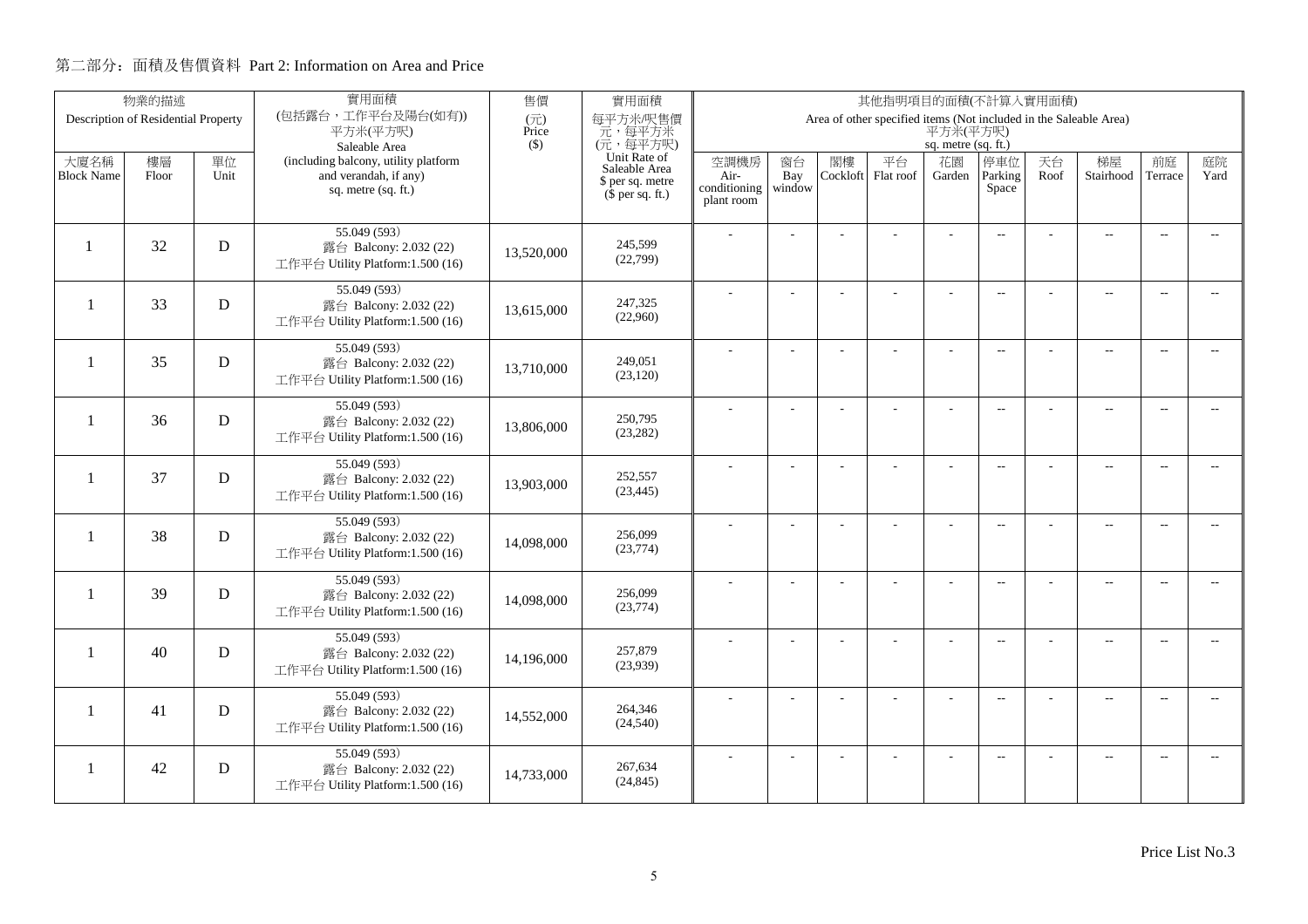|                          | 物業的描述                               |           | 實用面積                                                       | 售價                                | 實用面積<br>其他指明項目的面積(不計算入實用面積)   |                      |                |          |                                                                   |                     |                          |      |                          |                          |                          |
|--------------------------|-------------------------------------|-----------|------------------------------------------------------------|-----------------------------------|-------------------------------|----------------------|----------------|----------|-------------------------------------------------------------------|---------------------|--------------------------|------|--------------------------|--------------------------|--------------------------|
|                          | Description of Residential Property |           | (包括露台,工作平台及陽台(如有))<br>平方米(平方呎)                             | $(\overrightarrow{\pi})$<br>Price | 每平方米/呎售價<br>元,每平方米            |                      |                |          | Area of other specified items (Not included in the Saleable Area) | 平方米(平方呎)            |                          |      |                          |                          |                          |
|                          |                                     |           | Saleable Area                                              | $($ \$)                           | (元,每平方呎)                      |                      |                |          |                                                                   | sq. metre (sq. ft.) |                          |      |                          |                          |                          |
| 大廈名稱                     | 樓層                                  | 單位        | (including balcony, utility platform                       |                                   | Unit Rate of<br>Saleable Area | 空調機房                 | 窗台             | 閣樓       | 平台                                                                | 花園                  | 停車位                      | 天台   | 梯屋                       | 前庭                       | 庭院                       |
| <b>Block Name</b>        | Floor                               | Unit      | and verandah, if any)<br>sq. metre (sq. ft.)               |                                   | \$ per sq. metre              | Air-<br>conditioning | Bay<br>window  | Cockloft | Flat roof                                                         | Garden              | Parking<br>Space         | Roof | Stairhood                | Terrace                  | Yard                     |
|                          |                                     |           |                                                            |                                   | $(\bar{\S}$ per sq. ft.)      | plant room           |                |          |                                                                   |                     |                          |      |                          |                          |                          |
|                          |                                     |           | 55.049 (593)                                               |                                   |                               |                      |                |          |                                                                   |                     | $\overline{a}$           |      | $\overline{a}$           | $\sim$                   |                          |
|                          | 43                                  | D         | 露台 Balcony: 2.032 (22)                                     | 14,836,000                        | 269,505                       |                      |                |          |                                                                   |                     |                          |      |                          |                          |                          |
|                          |                                     |           | 工作平台 Utility Platform:1.500 (16)                           |                                   | (25,019)                      |                      |                |          |                                                                   |                     |                          |      |                          |                          |                          |
|                          | 45                                  |           | 55.049 (593)                                               |                                   | 271,395                       |                      |                |          |                                                                   |                     | $\overline{\phantom{a}}$ |      | $\overline{\phantom{a}}$ | $\sim$                   |                          |
| $\overline{\phantom{0}}$ |                                     | D         | 露台 Balcony: 2.032 (22)<br>工作平台 Utility Platform:1.500 (16) | 14,940,000                        | (25, 194)                     |                      |                |          |                                                                   |                     |                          |      |                          |                          |                          |
|                          |                                     |           |                                                            |                                   |                               |                      |                |          |                                                                   |                     |                          |      |                          |                          |                          |
| $\mathbf{1}$             | 46                                  | D         | 55.049 (593)<br>露台 Balcony: 2.032 (22)                     |                                   | 273,302                       |                      | $\overline{a}$ |          | L.                                                                | ÷                   | $\overline{\phantom{a}}$ |      | $\overline{a}$           | $\overline{\phantom{a}}$ | $-$                      |
|                          |                                     |           | 工作平台 Utility Platform:1.500 (16)                           | 15,045,000                        | (25,371)                      |                      |                |          |                                                                   |                     |                          |      |                          |                          |                          |
|                          |                                     |           | 62.776 (676)                                               |                                   |                               |                      |                |          |                                                                   |                     | $\overline{a}$           |      | $\overline{\phantom{a}}$ | $\overline{\phantom{a}}$ | $\overline{\phantom{0}}$ |
| -1                       | $\overline{7}$                      | E         | 露台 Balcony: 2.260 (24)                                     | 13,264,000                        | 211,291<br>(19,621)           |                      |                |          |                                                                   |                     |                          |      |                          |                          |                          |
|                          |                                     |           | 工作平台 Utility Platform:1.500 (16)                           |                                   |                               |                      |                |          |                                                                   |                     |                          |      |                          |                          |                          |
| $\mathbf{1}$             | 8                                   | ${\bf E}$ | 62.776 (676)                                               |                                   | 212,119                       |                      |                |          |                                                                   | ÷.                  | $\overline{\phantom{a}}$ |      | $\overline{a}$           | $\overline{\phantom{a}}$ | $\overline{\phantom{a}}$ |
|                          |                                     |           | 露台 Balcony: 2.260 (24)<br>工作平台 Utility Platform:1.500 (16) | 13,316,000                        | (19,698)                      |                      |                |          |                                                                   |                     |                          |      |                          |                          |                          |
|                          |                                     |           | 62.776 (676)                                               |                                   |                               |                      |                |          |                                                                   |                     |                          |      |                          |                          |                          |
| $\mathbf{1}$             | 9                                   | ${\bf E}$ | 露台 Balcony: 2.260 (24)                                     | 13,316,000                        | 212,119                       |                      | $\overline{a}$ |          |                                                                   | ÷,                  | $\overline{\phantom{a}}$ |      | $\overline{a}$           | $\overline{\phantom{a}}$ | $- -$                    |
|                          |                                     |           | 工作平台 Utility Platform:1.500 (16)                           |                                   | (19,698)                      |                      |                |          |                                                                   |                     |                          |      |                          |                          |                          |
|                          |                                     |           | 62.776 (676)                                               |                                   |                               |                      | L.             |          |                                                                   | L,                  | $\overline{\phantom{a}}$ |      | $\overline{a}$           | $\overline{a}$           | $\overline{\phantom{a}}$ |
| $\mathbf{1}$             | 10                                  | ${\bf E}$ | 露台 Balcony: 2.260 (24)                                     | 13.383.000                        | 213,187<br>(19,797)           |                      |                |          |                                                                   |                     |                          |      |                          |                          |                          |
|                          |                                     |           | 工作平台 Utility Platform:1.500 (16)                           |                                   |                               |                      |                |          |                                                                   |                     |                          |      |                          |                          |                          |
| $\mathbf{1}$             | 11                                  | ${\bf E}$ | 62.776(676)<br>露台 Balcony: 2.260 (24)                      |                                   | 214,254                       |                      | $\overline{a}$ |          | ÷,                                                                | ÷,                  | $\overline{\phantom{a}}$ |      | $\overline{\phantom{a}}$ | $\sim$                   | $- -$                    |
|                          |                                     |           | 工作平台 Utility Platform:1.500 (16)                           | 13,450,000                        | (19, 896)                     |                      |                |          |                                                                   |                     |                          |      |                          |                          |                          |
|                          |                                     |           | 62.776 (676)                                               |                                   |                               |                      | ÷              |          | ÷                                                                 | ÷                   |                          |      |                          | $\sim$                   |                          |
| 1                        | 12                                  | ${\bf E}$ | 露台 Balcony: 2.260 (24)                                     | 13,516,000                        | 215,305                       |                      |                |          |                                                                   |                     | $\overline{\phantom{a}}$ |      | $\overline{a}$           |                          | $\overline{\phantom{a}}$ |
|                          |                                     |           | 工作平台 Utility Platform:1.500 (16)                           |                                   | (19,994)                      |                      |                |          |                                                                   |                     |                          |      |                          |                          |                          |
|                          |                                     |           | 62.776 (676)                                               |                                   |                               |                      |                |          |                                                                   |                     | $\overline{\phantom{a}}$ |      | $\overline{\phantom{m}}$ | $\overline{a}$           | $\overline{a}$           |
| -1                       | 15                                  | ${\bf E}$ | 露台 Balcony: 2.260 (24)<br>工作平台 Utility Platform:1.500 (16) | 13,584,000                        | 216,388<br>(20,095)           |                      |                |          |                                                                   |                     |                          |      |                          |                          |                          |
|                          |                                     |           |                                                            |                                   |                               |                      |                |          |                                                                   |                     |                          |      |                          |                          |                          |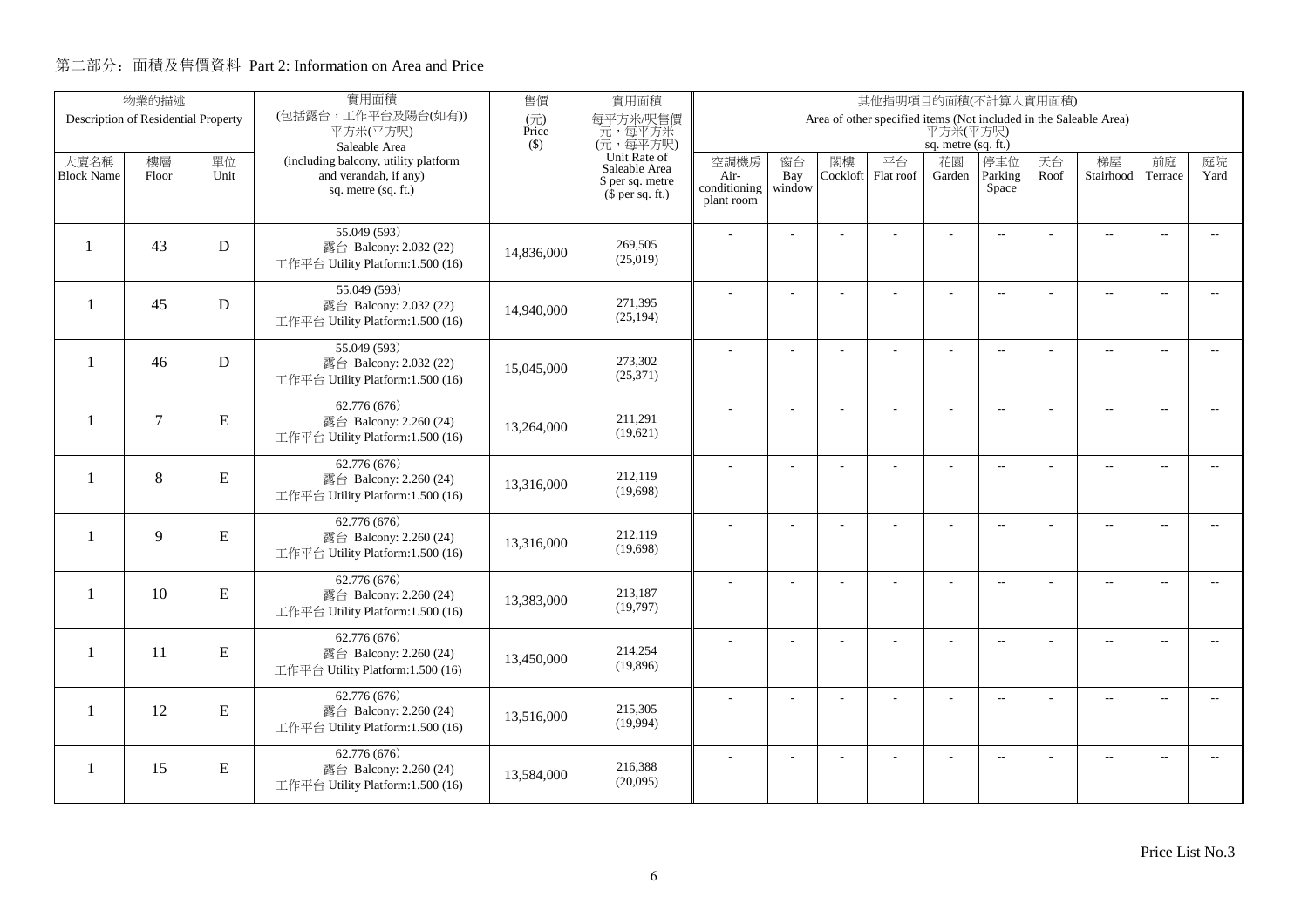|                   | 物業的描述                               |           | 實用面積                                                       | 售價           | 實用面積<br>其他指明項目的面積(不計算入實用面積)          |                      |                |          |                                                                   |                     |                          |      |                          |                          |                          |
|-------------------|-------------------------------------|-----------|------------------------------------------------------------|--------------|--------------------------------------|----------------------|----------------|----------|-------------------------------------------------------------------|---------------------|--------------------------|------|--------------------------|--------------------------|--------------------------|
|                   | Description of Residential Property |           | (包括露台,工作平台及陽台(如有))<br>平方米(平方呎)                             | (元)<br>Price | 每平方米/呎售價<br>元,每平方米                   |                      |                |          | Area of other specified items (Not included in the Saleable Area) | 平方米(平方呎)            |                          |      |                          |                          |                          |
|                   |                                     |           | Saleable Area                                              | $($ \$)      | (元,每平方呎)                             |                      |                |          |                                                                   | sq. metre (sq. ft.) |                          |      |                          |                          |                          |
| 大廈名稱              | 樓層                                  | 單位        | (including balcony, utility platform                       |              | Unit Rate of<br>Saleable Area        | 空調機房                 | 窗台             | 閣樓       | 平台                                                                | 花園                  | 停車位                      | 天台   | 梯屋                       | 前庭                       | 庭院                       |
| <b>Block Name</b> | Floor                               | Unit      | and verandah, if any)<br>sq. metre (sq. ft.)               |              | \$ per sq. metre<br>$$$ per sq. ft.) | Air-<br>conditioning | Bay<br>window  | Cockloft | Flat roof                                                         | Garden              | Parking<br>Space         | Roof | Stairhood                | Terrace                  | Yard                     |
|                   |                                     |           |                                                            |              |                                      | plant room           |                |          |                                                                   |                     |                          |      |                          |                          |                          |
|                   |                                     |           | 62.776 (676)                                               |              |                                      |                      |                |          |                                                                   |                     | $\overline{a}$           |      | $\overline{\phantom{a}}$ | $\overline{\phantom{a}}$ |                          |
| $\mathbf{1}$      | 16                                  | ${\bf E}$ | 露台 Balcony: 2.260 (24)                                     | 13,652,000   | 217,472<br>(20, 195)                 |                      |                |          |                                                                   |                     |                          |      |                          |                          |                          |
|                   |                                     |           | 工作平台 Utility Platform:1.500 (16)                           |              |                                      |                      |                |          |                                                                   |                     |                          |      |                          |                          |                          |
| $\mathbf{1}$      | 17                                  | ${\bf E}$ | 62.776 (676)<br>露台 Balcony: 2.260 (24)                     |              | 220,737                              |                      |                |          | ÷.                                                                | ÷                   | $\overline{a}$           |      | $\overline{a}$           | $\sim$                   |                          |
|                   |                                     |           | 工作平台 Utility Platform:1.500 (16)                           | 13,857,000   | (20, 499)                            |                      |                |          |                                                                   |                     |                          |      |                          |                          |                          |
|                   |                                     |           | 62.776 (676)                                               |              |                                      |                      |                |          |                                                                   |                     |                          |      |                          |                          |                          |
| -1                | 18                                  | E         | 露台 Balcony: 2.260 (24)                                     | 14,162,000   | 225,596                              |                      | L.             |          |                                                                   | L,                  | $\overline{a}$           |      | $\overline{\phantom{a}}$ | $\sim$                   | $\overline{a}$           |
|                   |                                     |           | 工作平台 Utility Platform:1.500 (16)                           |              | (20,950)                             |                      |                |          |                                                                   |                     |                          |      |                          |                          |                          |
|                   |                                     |           | 62.776 (676)                                               |              |                                      |                      |                |          |                                                                   | ÷.                  | $\overline{a}$           |      | $\overline{\phantom{a}}$ | $\overline{\phantom{a}}$ | $\overline{a}$           |
| $\mathbf{1}$      | 19                                  | ${\bf E}$ | 露台 Balcony: 2.260 (24)                                     | 14,162,000   | 225,596<br>(20,950)                  |                      |                |          |                                                                   |                     |                          |      |                          |                          |                          |
|                   |                                     |           | 工作平台 Utility Platform:1.500 (16)                           |              |                                      |                      |                |          |                                                                   |                     |                          |      |                          |                          |                          |
| $\mathbf{1}$      | 20                                  | ${\bf E}$ | 62.776 (676)<br>露台 Balcony: 2.260 (24)                     |              | 228,973                              |                      |                |          |                                                                   |                     | $\sim$                   |      | $\overline{\phantom{a}}$ | $\sim$                   | $\sim$                   |
|                   |                                     |           | 工作平台 Utility Platform:1.500 (16)                           | 14,374,000   | (21,263)                             |                      |                |          |                                                                   |                     |                          |      |                          |                          |                          |
|                   |                                     |           | 62.776 (676)                                               |              |                                      |                      | $\overline{a}$ |          |                                                                   | ÷,                  | $\overline{\phantom{m}}$ |      | $\overline{\phantom{m}}$ | $\overline{\phantom{a}}$ | $- -$                    |
| $\mathbf{1}$      | 21                                  | ${\bf E}$ | 露台 Balcony: 2.260 (24)                                     | 14,432,000   | 229,897                              |                      |                |          |                                                                   |                     |                          |      |                          |                          |                          |
|                   |                                     |           | 工作平台 Utility Platform:1.500 (16)                           |              | (21, 349)                            |                      |                |          |                                                                   |                     |                          |      |                          |                          |                          |
|                   |                                     |           | 62.776 (676)                                               |              |                                      |                      | ÷              |          |                                                                   | $\overline{a}$      | $\overline{a}$           |      | $\overline{a}$           | $\overline{\phantom{a}}$ | $- -$                    |
| $\mathbf{1}$      | 22                                  | ${\bf E}$ | 露台 Balcony: 2.260 (24)<br>工作平台 Utility Platform:1.500 (16) | 14,490,000   | 230,821<br>(21, 435)                 |                      |                |          |                                                                   |                     |                          |      |                          |                          |                          |
|                   |                                     |           |                                                            |              |                                      |                      |                |          |                                                                   |                     |                          |      |                          |                          |                          |
| -1                | 23                                  | E         | 62.776 (676)<br>露台 Balcony: 2.260 (24)                     |              | 231,745                              |                      | L.             |          | L,                                                                | L,                  | $\overline{\phantom{a}}$ |      | $\overline{\phantom{a}}$ | $\sim$                   | $\overline{a}$           |
|                   |                                     |           | 工作平台 Utility Platform:1.500 (16)                           | 14,548,000   | (21,521)                             |                      |                |          |                                                                   |                     |                          |      |                          |                          |                          |
|                   |                                     |           | 62.776 (676)                                               |              |                                      |                      |                |          | L,                                                                | ÷,                  | $\overline{\phantom{m}}$ |      | $\overline{\phantom{a}}$ | $\sim$                   | $\overline{a}$           |
| 1                 | 25                                  | ${\bf E}$ | 露台 Balcony: 2.260 (24)                                     | 14,606,000   | 232,669                              |                      |                |          |                                                                   |                     |                          |      |                          |                          |                          |
|                   |                                     |           | 工作平台 Utility Platform:1.500 (16)                           |              | (21,607)                             |                      |                |          |                                                                   |                     |                          |      |                          |                          |                          |
|                   |                                     |           | 62.776 (676)                                               |              | 233,592                              |                      |                |          |                                                                   |                     | $\overline{\phantom{a}}$ |      | $\overline{\phantom{m}}$ | $\overline{a}$           | $\overline{\phantom{a}}$ |
| 1                 | 26                                  | ${\bf E}$ | 露台 Balcony: 2.260 (24)<br>工作平台 Utility Platform:1.500 (16) | 14,664,000   | (21,692)                             |                      |                |          |                                                                   |                     |                          |      |                          |                          |                          |
|                   |                                     |           |                                                            |              |                                      |                      |                |          |                                                                   |                     |                          |      |                          |                          |                          |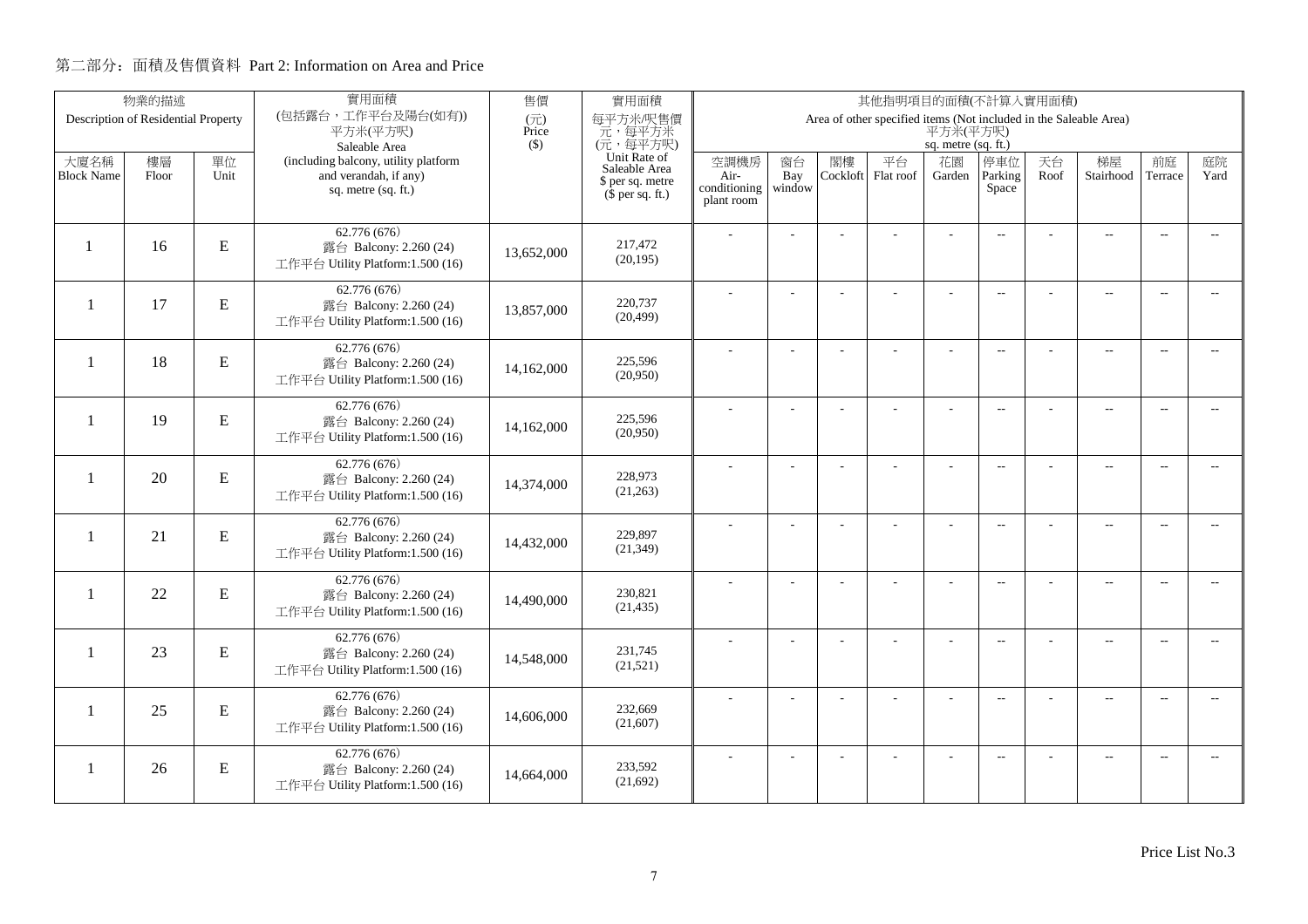|                           | 物業的描述                               |            | 實用面積                                                                                 | 售價           | 實用面積<br>其他指明項目的面積(不計算入實用面積)                                           |                              |                     |                |                                                                   |                     |                          |            |                          |                          |                          |
|---------------------------|-------------------------------------|------------|--------------------------------------------------------------------------------------|--------------|-----------------------------------------------------------------------|------------------------------|---------------------|----------------|-------------------------------------------------------------------|---------------------|--------------------------|------------|--------------------------|--------------------------|--------------------------|
|                           | Description of Residential Property |            | (包括露台,工作平台及陽台(如有))<br>平方米(平方呎)                                                       | (元)<br>Price | 每平方米/呎售價<br>元,每平方米                                                    |                              |                     |                | Area of other specified items (Not included in the Saleable Area) | 平方米(平方呎)            |                          |            |                          |                          |                          |
|                           |                                     |            | Saleable Area                                                                        | $($ \$)      | (元,每平方呎)                                                              |                              |                     |                |                                                                   | sq. metre (sq. ft.) |                          |            |                          |                          |                          |
| 大廈名稱<br><b>Block Name</b> | 樓層<br>Floor                         | 單位<br>Unit | (including balcony, utility platform<br>and verandah, if any)<br>sq. metre (sq. ft.) |              | Unit Rate of<br>Saleable Area<br>\$ per sq. metre<br>$$$ per sq. ft.) | 空調機房<br>Air-<br>conditioning | 窗台<br>Bay<br>window | 閣樓<br>Cockloft | 平台<br>Flat roof                                                   | 花園<br>Garden        | 停車位<br>Parking<br>Space  | 天台<br>Roof | 梯屋<br>Stairhood          | 前庭<br>Terrace            | 庭院<br>Yard               |
|                           |                                     |            |                                                                                      |              |                                                                       | plant room                   |                     |                |                                                                   |                     |                          |            |                          |                          |                          |
| $\mathbf{1}$              | 28                                  | ${\bf E}$  | 62.776(676)<br>露台 Balcony: 2.260 (24)<br>工作平台 Utility Platform:1.500 (16)            | 14,958,000   | 238,276<br>(22, 127)                                                  |                              |                     |                |                                                                   |                     | $\overline{a}$           |            | $\overline{\phantom{a}}$ | $\overline{\phantom{a}}$ |                          |
| $\overline{\phantom{0}}$  | 29                                  | ${\bf E}$  | 62.776 (676)<br>露台 Balcony: 2.260 (24)<br>工作平台 Utility Platform:1.500 (16)           | 14,958,000   | 238,276<br>(22, 127)                                                  |                              |                     |                | ÷                                                                 | ÷                   | $\overline{a}$           |            | $\overline{a}$           | $\sim$                   |                          |
| $\overline{\phantom{0}}$  | 30                                  | E          | 62.776 (676)<br>露台 Balcony: 2.260 (24)<br>工作平台 Utility Platform:1.500 (16)           | 15,062,000   | 239,932<br>(22, 281)                                                  |                              | L.                  |                |                                                                   | L,                  | $\overline{a}$           |            | $\overline{\phantom{a}}$ | $\sim$                   | $\overline{a}$           |
| $\mathbf{1}$              | 31                                  | ${\bf E}$  | 62.776 (676)<br>露台 Balcony: 2.260 (24)<br>工作平台 Utility Platform:1.500 (16)           | 15,168,000   | 241,621<br>(22, 438)                                                  |                              |                     |                |                                                                   | ÷.                  | $\mathbf{L}$             |            | $\overline{\phantom{a}}$ | $\overline{\phantom{a}}$ | $- -$                    |
| $\mathbf{1}$              | 32                                  | ${\bf E}$  | 62.776 (676)<br>露台 Balcony: 2.260 (24)<br>工作平台 Utility Platform:1.500 (16)           | 15,274,000   | 243,310<br>(22, 595)                                                  |                              |                     |                |                                                                   |                     | $\sim$                   |            | $\overline{\phantom{a}}$ | $\sim$                   | $\sim$                   |
| $\mathbf{1}$              | 33                                  | ${\bf E}$  | 62.776 (676)<br>露台 Balcony: 2.260 (24)<br>工作平台 Utility Platform:1.500 (16)           | 15,381,000   | 245,014<br>(22, 753)                                                  |                              | $\overline{a}$      |                |                                                                   | ÷,                  | $\overline{\phantom{m}}$ |            | $\overline{\phantom{m}}$ | $\overline{\phantom{a}}$ | $- -$                    |
| $\mathbf{1}$              | 35                                  | ${\bf E}$  | 62.776 (676)<br>露台 Balcony: 2.260 (24)<br>工作平台 Utility Platform:1.500 (16)           | 15,489,000   | 246,734<br>(22, 913)                                                  |                              | ÷                   |                |                                                                   | $\overline{a}$      | $\overline{a}$           |            | $\overline{a}$           | $\overline{\phantom{a}}$ | $- -$                    |
| -1                        | 36                                  | E          | 62.776 (676)<br>露台 Balcony: 2.260 (24)<br>工作平台 Utility Platform:1.500 (16)           | 15,597,000   | 248,455<br>(23,072)                                                   |                              | L.                  |                | L,                                                                | L,                  | $\overline{\phantom{a}}$ |            | $\overline{\phantom{a}}$ | $\sim$                   | $\overline{a}$           |
| 1                         | 37                                  | ${\bf E}$  | 62.776 (676)<br>露台 Balcony: 2.260 (24)<br>工作平台 Utility Platform:1.500 (16)           | 15,706,000   | 250,191<br>(23, 234)                                                  |                              |                     |                | L,                                                                |                     | $\overline{\phantom{m}}$ |            | $\overline{\phantom{a}}$ | $\sim$                   | $- -$                    |
| 1                         | 38                                  | ${\bf E}$  | 62.776 (676)<br>露台 Balcony: 2.260 (24)<br>工作平台 Utility Platform:1.500 (16)           | 15,927,000   | 253,712<br>(23, 561)                                                  |                              |                     |                |                                                                   |                     | $\overline{\phantom{a}}$ |            | $\overline{\phantom{m}}$ | $\overline{a}$           | $\overline{\phantom{a}}$ |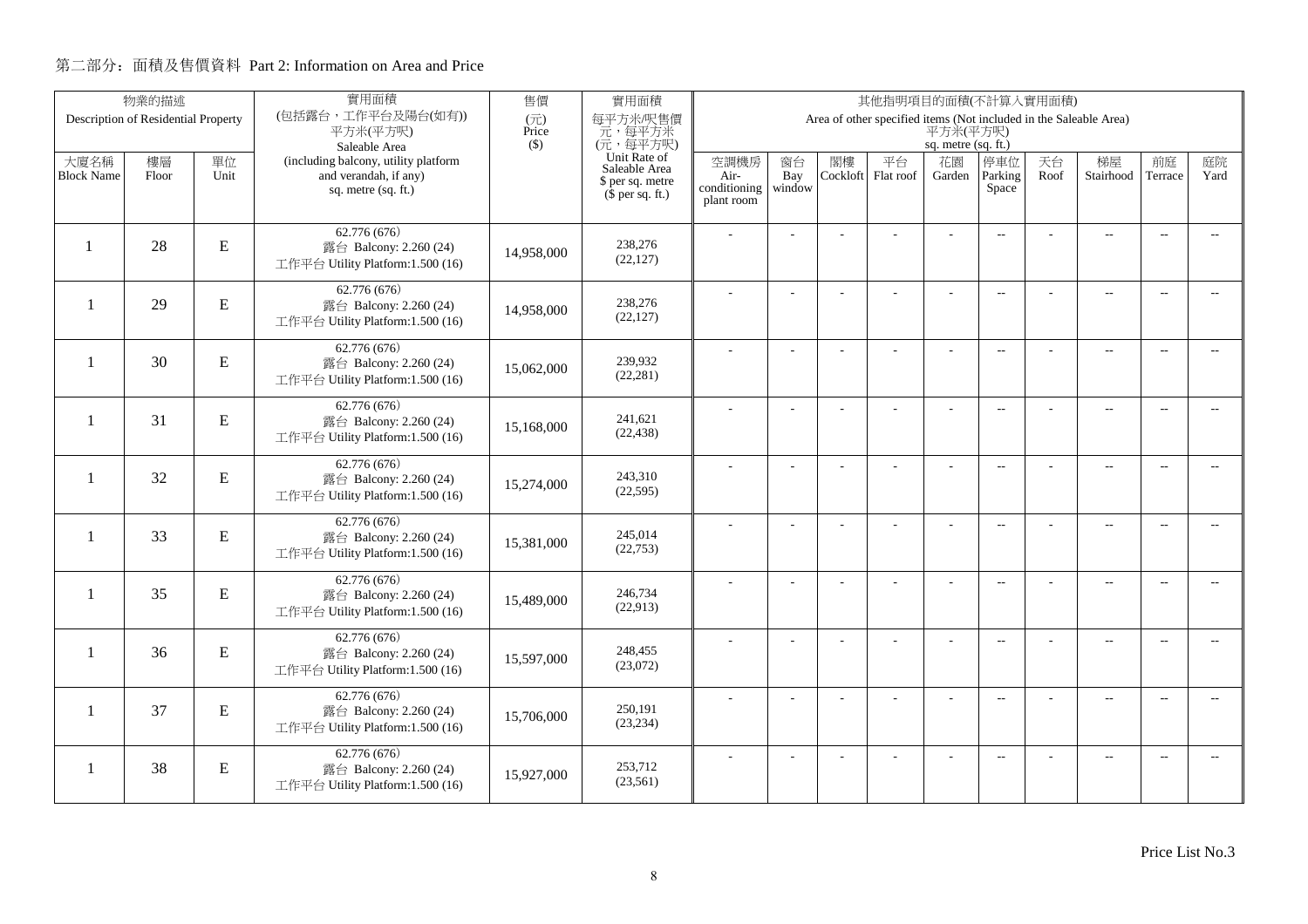|                           | 物業的描述                               |             | 實用面積                                                                                                  | 售價           | 實用面積<br>其他指明項目的面積(不計算入實用面積)                                                       |                                            |                     |                |                                                                   |                                     |                          |            |                          |                          |                          |
|---------------------------|-------------------------------------|-------------|-------------------------------------------------------------------------------------------------------|--------------|-----------------------------------------------------------------------------------|--------------------------------------------|---------------------|----------------|-------------------------------------------------------------------|-------------------------------------|--------------------------|------------|--------------------------|--------------------------|--------------------------|
|                           | Description of Residential Property |             | (包括露台,工作平台及陽台(如有))<br>平方米(平方呎)                                                                        | (元)<br>Price | 每平方米/呎售價<br>元,每平方米                                                                |                                            |                     |                | Area of other specified items (Not included in the Saleable Area) | 平方米(平方呎)                            |                          |            |                          |                          |                          |
| 大廈名稱<br><b>Block Name</b> | 樓層<br>Floor                         | 單位<br>Unit  | Saleable Area<br>(including balcony, utility platform<br>and verandah, if any)<br>sq. metre (sq. ft.) | $($ \$)      | (元,每平方呎)<br>Unit Rate of<br>Saleable Area<br>\$ per sq. metre<br>$$$ per sq. ft.) | 空調機房<br>Air-<br>conditioning<br>plant room | 窗台<br>Bay<br>window | 閣樓<br>Cockloft | 平台<br>Flat roof                                                   | sq. metre (sq. ft.)<br>花園<br>Garden | 停車位<br>Parking<br>Space  | 天台<br>Roof | 梯屋<br>Stairhood          | 前庭<br>Terrace            | 庭院<br>Yard               |
| $\mathbf{1}$              | 39                                  | ${\bf E}$   | 62.776(676)<br>露台 Balcony: 2.260 (24)<br>工作平台 Utility Platform:1.500 (16)                             | 15,927,000   | 253,712<br>(23, 561)                                                              |                                            |                     |                |                                                                   |                                     | $\overline{a}$           |            | $\overline{a}$           | $\overline{\phantom{a}}$ |                          |
| $\mathbf{1}$              | 40                                  | ${\bf E}$   | 62.776 (676)<br>露台 Balcony: 2.260 (24)<br>工作平台 Utility Platform:1.500 (16)                            | 16,037,000   | 255,464<br>(23, 723)                                                              |                                            |                     |                | ÷                                                                 | ÷                                   | $\overline{a}$           |            | $\overline{\phantom{a}}$ | $\sim$                   |                          |
| $\overline{\phantom{0}}$  | $\tau$                              | G           | 76.952 (828)<br>露台 Balcony: 2.702 (29)<br>工作平台 Utility Platform:1.500 (16)                            | 16,568,000   | 215,303<br>(20,010)                                                               |                                            | L.                  |                |                                                                   | L,                                  | $\overline{a}$           |            | $\overline{\phantom{a}}$ | $\sim$                   | $\overline{a}$           |
| $\mathbf{1}$              | 8                                   | G           | 76.952 (828)<br>露台 Balcony: 2.702 (29)<br>工作平台 Utility Platform:1.500 (16)                            | 16,734,000   | 217,460<br>(20, 210)                                                              |                                            |                     |                |                                                                   | $\overline{a}$                      | $\overline{a}$           |            | $\overline{\phantom{a}}$ | $\overline{\phantom{a}}$ | $- -$                    |
| $\mathbf{1}$              | 9                                   | G           | 76.952 (828)<br>露台 Balcony: 2.702 (29)<br>工作平台 Utility Platform:1.500 (16)                            | 16,734,000   | 217,460<br>(20, 210)                                                              |                                            |                     |                |                                                                   |                                     | $\sim$                   |            | $\overline{\phantom{a}}$ | $\sim$                   | $\sim$                   |
| $\mathbf{1}$              | 10                                  | G           | 76.952 (828)<br>露台 Balcony: 2.702 (29)<br>工作平台 Utility Platform:1.500 (16)                            | 16,817,000   | 218,539<br>(20,310)                                                               |                                            | $\overline{a}$      |                |                                                                   | ÷,                                  | $\overline{\phantom{m}}$ |            | $\overline{\phantom{m}}$ | $\overline{\phantom{a}}$ | $- -$                    |
| $\mathbf{1}$              | 11                                  | G           | 76.952 (828)<br>露台 Balcony: 2.702 (29)<br>工作平台 Utility Platform:1.500 (16)                            | 16,901,000   | 219,630<br>(20, 412)                                                              |                                            | ÷                   |                |                                                                   | $\overline{a}$                      | $\overline{a}$           |            | $\overline{a}$           | $\overline{\phantom{a}}$ | $- -$                    |
| $\mathbf{1}$              | 12                                  | G           | 76.952 (828)<br>露台 Balcony: 2.702 (29)<br>工作平台 Utility Platform:1.500 (16)                            | 16,986,000   | 220,735<br>(20,514)                                                               |                                            | L.                  |                | L,                                                                | L,                                  | $\overline{\phantom{a}}$ |            | $\overline{a}$           | $\sim$                   | $\overline{a}$           |
| 1                         | 15                                  | $\mathbf G$ | 76.952 (828)<br>露台 Balcony: 2.702 (29)<br>工作平台 Utility Platform:1.500 (16)                            | 17,071,000   | 221,840<br>(20, 617)                                                              |                                            |                     |                | L,                                                                |                                     | $\overline{\phantom{m}}$ |            | $\overline{\phantom{a}}$ | $\sim$                   | $- -$                    |
| -1                        | 16                                  | G           | 76.952 (828)<br>露台 Balcony: 2.702 (29)<br>工作平台 Utility Platform:1.500 (16)                            | 17,157,000   | 222,957<br>(20, 721)                                                              |                                            |                     |                |                                                                   |                                     | $\overline{\phantom{a}}$ |            | $\overline{\phantom{m}}$ | $\overline{a}$           | $\overline{\phantom{a}}$ |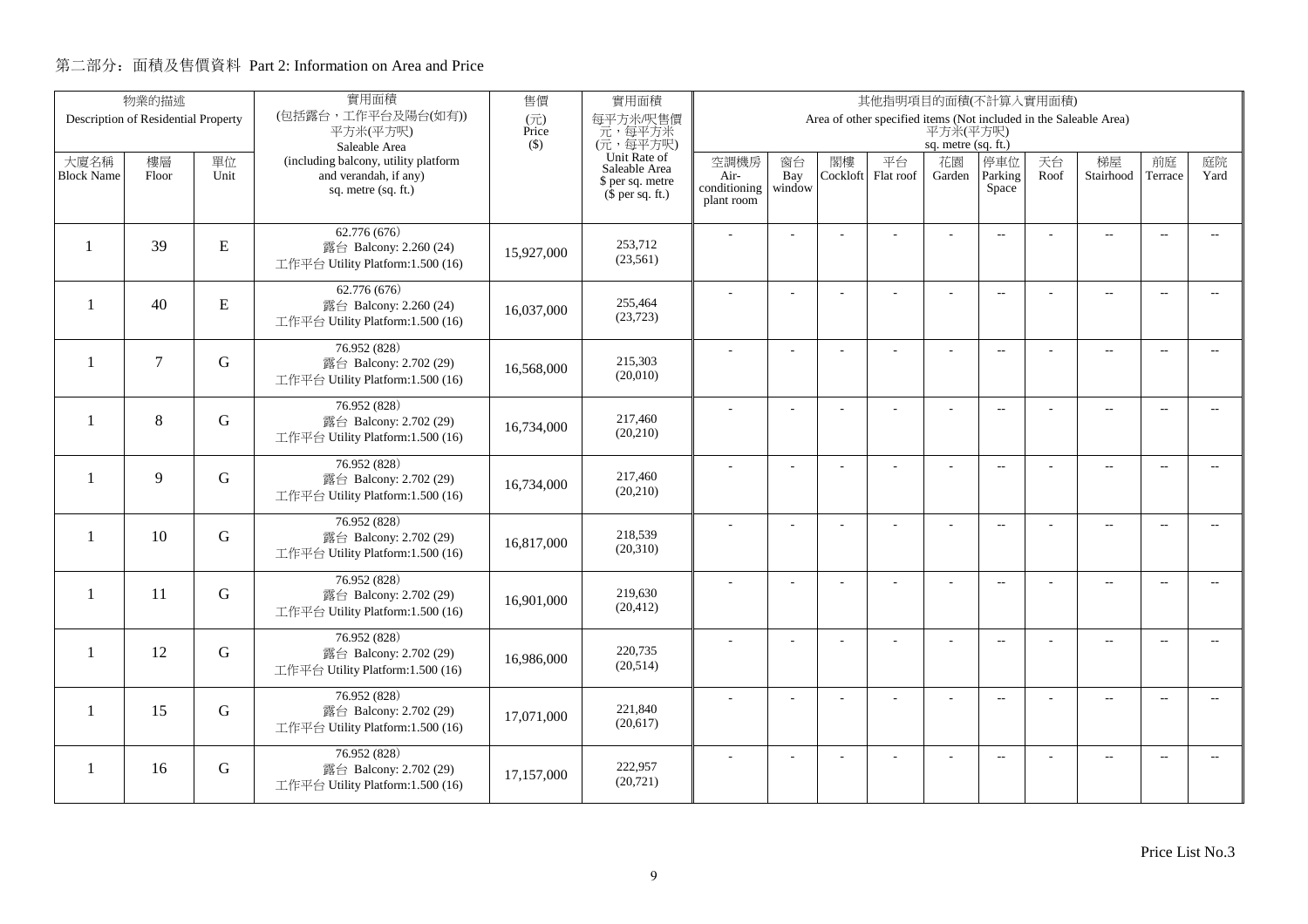|                          | 物業的描述                               |             | 實用面積                                                       | 售價                                | 實用面積<br>其他指明項目的面積(不計算入實用面積)   |                      |                |          |                                                                   |                     |                          |      |                          |                          |                          |
|--------------------------|-------------------------------------|-------------|------------------------------------------------------------|-----------------------------------|-------------------------------|----------------------|----------------|----------|-------------------------------------------------------------------|---------------------|--------------------------|------|--------------------------|--------------------------|--------------------------|
|                          | Description of Residential Property |             | (包括露台,工作平台及陽台(如有))<br>平方米(平方呎)                             | $(\overrightarrow{\pi})$<br>Price | 每平方米/呎售價<br>元,每平方米            |                      |                |          | Area of other specified items (Not included in the Saleable Area) | 平方米(平方呎)            |                          |      |                          |                          |                          |
|                          |                                     |             | Saleable Area                                              | $($ \$)                           | (元,每平方呎)                      |                      |                |          |                                                                   | sq. metre (sq. ft.) |                          |      |                          |                          |                          |
| 大廈名稱                     | 樓層                                  | 單位          | (including balcony, utility platform                       |                                   | Unit Rate of<br>Saleable Area | 空調機房                 | 窗台             | 閣樓       | 平台                                                                | 花園                  | 停車位                      | 天台   | 梯屋                       | 前庭                       | 庭院                       |
| <b>Block Name</b>        | Floor                               | Unit        | and verandah, if any)<br>sq. metre $(sq, ft.)$             |                                   | \$ per sq. metre              | Air-<br>conditioning | Bay<br>window  | Cockloft | Flat roof                                                         | Garden              | Parking<br>Space         | Roof | Stairhood                | Terrace                  | Yard                     |
|                          |                                     |             |                                                            |                                   | $(\bar{\S}$ per sq. ft.)      | plant room           |                |          |                                                                   |                     |                          |      |                          |                          |                          |
|                          |                                     |             | 76.952 (828)                                               |                                   |                               |                      |                |          |                                                                   |                     | $\overline{a}$           |      | $\overline{a}$           |                          |                          |
|                          | 17                                  | G           | 露台 Balcony: 2.702 (29)                                     | 17,242,000                        | 224,062                       |                      |                |          |                                                                   |                     |                          |      |                          |                          |                          |
|                          |                                     |             | 工作平台 Utility Platform:1.500 (16)                           |                                   | (20, 824)                     |                      |                |          |                                                                   |                     |                          |      |                          |                          |                          |
|                          |                                     |             | 76.952 (828)                                               |                                   |                               |                      |                |          |                                                                   |                     | $\overline{\phantom{a}}$ |      | $\overline{\phantom{a}}$ | $\sim$                   |                          |
| $\mathbf{1}$             | 18                                  | $\mathbf G$ | 露台 Balcony: 2.702 (29)<br>工作平台 Utility Platform:1.500 (16) | 17,759,000                        | 230,780<br>(21, 448)          |                      |                |          |                                                                   |                     |                          |      |                          |                          |                          |
|                          |                                     |             |                                                            |                                   |                               |                      |                |          |                                                                   |                     |                          |      |                          |                          |                          |
| $\overline{\phantom{0}}$ | 19                                  | G           | 76.952 (828)<br>露台 Balcony: 2.702 (29)                     |                                   | 230,780                       |                      | L.             |          | L,                                                                | ÷,                  | $\overline{a}$           |      | $\overline{a}$           | $\overline{a}$           | $\overline{a}$           |
|                          |                                     |             | 工作平台 Utility Platform:1.500 (16)                           | 17,759,000                        | (21, 448)                     |                      |                |          |                                                                   |                     |                          |      |                          |                          |                          |
|                          |                                     |             | 76.952 (828)                                               |                                   |                               |                      |                |          |                                                                   |                     | $\overline{\phantom{a}}$ |      | $\overline{a}$           | $\overline{a}$           | $- -$                    |
| $\mathbf{1}$             | 20                                  | G           | 露台 Balcony: 2.702 (29)                                     | 17,849,000                        | 231,950<br>(21, 557)          |                      |                |          |                                                                   |                     |                          |      |                          |                          |                          |
|                          |                                     |             | 工作平台 Utility Platform:1.500 (16)                           |                                   |                               |                      |                |          |                                                                   |                     |                          |      |                          |                          |                          |
|                          | 21                                  | G           | 76.952 (828)                                               |                                   | 233,106                       |                      |                |          |                                                                   | ÷.                  | $\overline{a}$           |      | $\overline{a}$           | $\overline{\phantom{a}}$ | $- -$                    |
| -1                       |                                     |             | 露台 Balcony: 2.702 (29)<br>工作平台 Utility Platform:1.500 (16) | 17,938,000                        | (21, 664)                     |                      |                |          |                                                                   |                     |                          |      |                          |                          |                          |
|                          |                                     |             | 76.952 (828)                                               |                                   |                               |                      |                |          |                                                                   |                     |                          |      |                          |                          |                          |
| $\mathbf{1}$             | 22                                  | G           | 露台 Balcony: 2.702 (29)                                     | 18,027,000                        | 234,263                       |                      |                |          |                                                                   |                     | $\overline{\phantom{a}}$ |      | $\overline{a}$           | $\overline{\phantom{a}}$ | $- -$                    |
|                          |                                     |             | 工作平台 Utility Platform:1.500 (16)                           |                                   | (21,772)                      |                      |                |          |                                                                   |                     |                          |      |                          |                          |                          |
|                          |                                     |             | 76.952 (828)                                               |                                   |                               |                      | J.             |          |                                                                   |                     | $\overline{\phantom{a}}$ |      | $\overline{a}$           | $\overline{a}$           | $- -$                    |
| $\mathbf{1}$             | 23                                  | G           | 露台 Balcony: 2.702 (29)                                     | 18,118,000                        | 235,445<br>(21, 882)          |                      |                |          |                                                                   |                     |                          |      |                          |                          |                          |
|                          |                                     |             | 工作平台 Utility Platform:1.500 (16)                           |                                   |                               |                      |                |          |                                                                   |                     |                          |      |                          |                          |                          |
| $\mathbf{1}$             | 25                                  | G           | 76.952 (828)<br>露台 Balcony: 2.702 (29)                     |                                   | 236,615                       |                      |                |          |                                                                   | L,                  | $\overline{a}$           |      | $\overline{a}$           | $\sim$                   | $\overline{\phantom{0}}$ |
|                          |                                     |             | 工作平台 Utility Platform:1.500 (16)                           | 18,208,000                        | (21,990)                      |                      |                |          |                                                                   |                     |                          |      |                          |                          |                          |
|                          |                                     |             | 76.952 (828)                                               |                                   |                               |                      | ÷              |          |                                                                   | ÷                   | $\overline{a}$           |      | $\overline{\phantom{a}}$ | $\sim$                   | $\sim$                   |
| $\mathbf{1}$             | 26                                  | G           | 露台 Balcony: 2.702 (29)                                     | 18,299,000                        | 237,798                       |                      |                |          |                                                                   |                     |                          |      |                          |                          |                          |
|                          |                                     |             | 工作平台 Utility Platform:1.500 (16)                           |                                   | (22,100)                      |                      |                |          |                                                                   |                     |                          |      |                          |                          |                          |
|                          |                                     |             | 76.952 (828)                                               |                                   |                               |                      | $\overline{a}$ |          | ÷,                                                                | ÷,                  | $\overline{a}$           |      | $\qquad \qquad -$        | $\overline{a}$           | $\overline{a}$           |
| 1                        | 28                                  | $G^*$       | 露台 Balcony: 2.702 (29)<br>工作平台 Utility Platform:1.500 (16) | 18,665,000                        | 242,554<br>(22, 542)          |                      |                |          |                                                                   |                     |                          |      |                          |                          |                          |
|                          |                                     |             |                                                            |                                   |                               |                      |                |          |                                                                   |                     |                          |      |                          |                          |                          |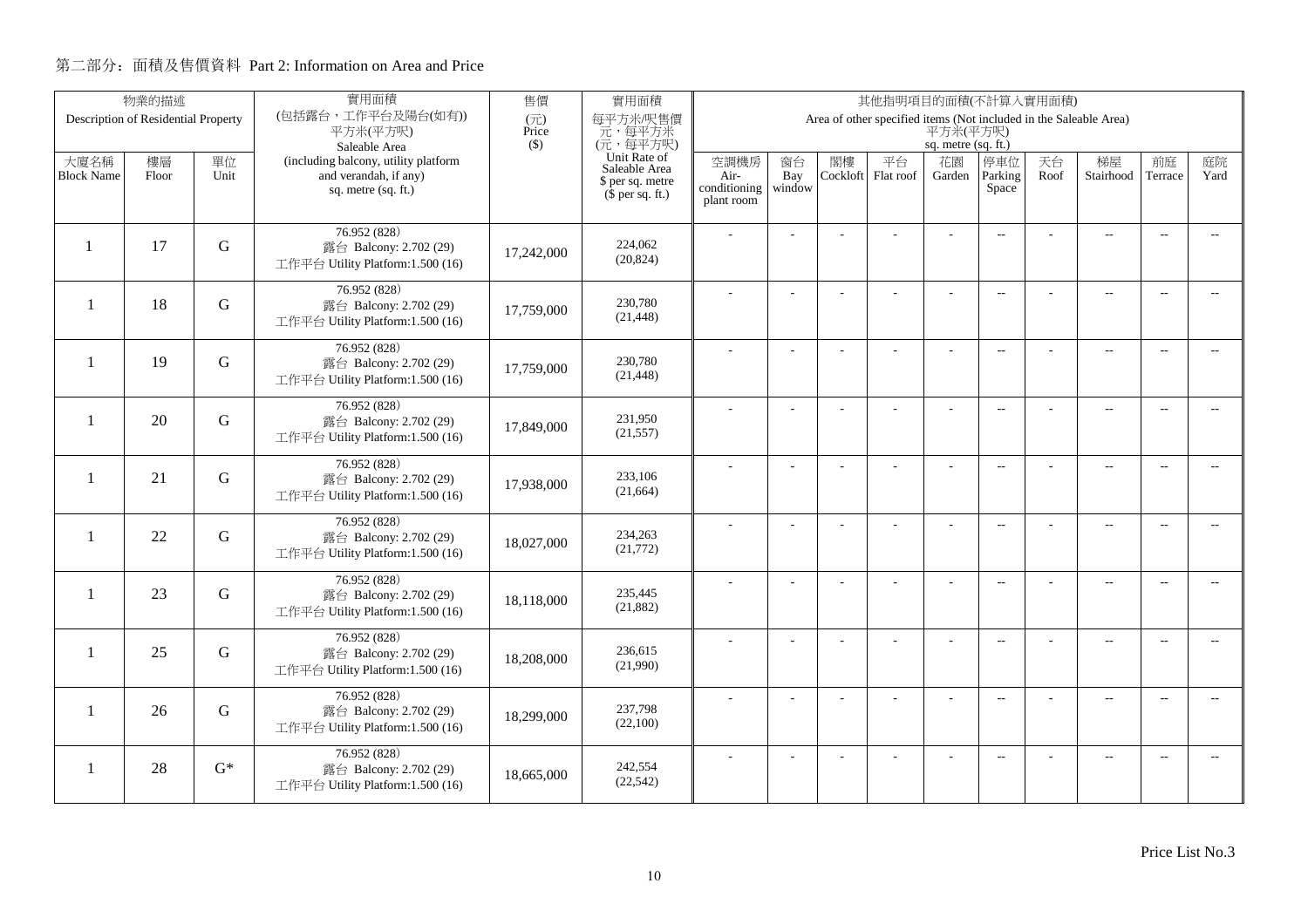|                          | 實用面積<br>物業的描述<br>售價<br>實用面積<br>其他指明項目的面積(不計算入實用面積)<br>(包括露台,工作平台及陽台(如有))<br>Description of Residential Property<br>Area of other specified items (Not included in the Saleable Area) |       |                                                            |              |                               |                      |                |          |           |                     |                          |      |                          |                          |                          |
|--------------------------|--------------------------------------------------------------------------------------------------------------------------------------------------------------------------------------|-------|------------------------------------------------------------|--------------|-------------------------------|----------------------|----------------|----------|-----------|---------------------|--------------------------|------|--------------------------|--------------------------|--------------------------|
|                          |                                                                                                                                                                                      |       | 平方米(平方呎)                                                   | (元)<br>Price | 每平方米/呎售價<br>元,每平方米            |                      |                |          |           | 平方米(平方呎)            |                          |      |                          |                          |                          |
|                          |                                                                                                                                                                                      |       | Saleable Area                                              | $($ \$)      | (元,每平方呎)                      |                      |                |          |           | sq. metre (sq. ft.) |                          |      |                          |                          |                          |
| 大廈名稱                     | 樓層                                                                                                                                                                                   | 單位    | (including balcony, utility platform                       |              | Unit Rate of<br>Saleable Area | 空調機房                 | 窗台             | 閣樓       | 平台        | 花園                  | 停車位                      | 天台   | 梯屋                       | 前庭                       | 庭院<br>Yard               |
| <b>Block Name</b>        | Floor                                                                                                                                                                                | Unit  | and verandah, if any)<br>sq. metre (sq. ft.)               |              | \$ per sq. metre              | Air-<br>conditioning | Bay<br>window  | Cockloft | Flat roof | Garden              | Parking<br>Space         | Roof | Stairhood                | Terrace                  |                          |
|                          |                                                                                                                                                                                      |       |                                                            |              | $$$ per sq. ft.)              | plant room           |                |          |           |                     |                          |      |                          |                          |                          |
|                          |                                                                                                                                                                                      |       | 76.952 (828)                                               |              |                               |                      |                |          |           |                     | $\overline{a}$           |      | $\overline{a}$           | $\overline{\phantom{a}}$ |                          |
|                          | 29                                                                                                                                                                                   | $G^*$ | 露台 Balcony: 2.702 (29)                                     | 18,665,000   | 242,554                       |                      |                |          |           |                     |                          |      |                          |                          |                          |
|                          |                                                                                                                                                                                      |       | 工作平台 Utility Platform:1.500 (16)                           |              | (22, 542)                     |                      |                |          |           |                     |                          |      |                          |                          |                          |
|                          |                                                                                                                                                                                      |       | 76.952 (828)                                               |              |                               |                      |                |          | ÷         | ÷                   | $\overline{\phantom{a}}$ |      | $\overline{\phantom{a}}$ | $\sim$                   |                          |
| $\overline{\phantom{0}}$ | 30                                                                                                                                                                                   | $G^*$ | 露台 Balcony: 2.702 (29)<br>工作平台 Utility Platform:1.500 (16) | 18,777,000   | 244,009<br>(22, 678)          |                      |                |          |           |                     |                          |      |                          |                          |                          |
|                          |                                                                                                                                                                                      |       |                                                            |              |                               |                      |                |          |           |                     |                          |      |                          |                          |                          |
| $\overline{\phantom{0}}$ | 31                                                                                                                                                                                   | $G^*$ | 76.952 (828)<br>露台 Balcony: 2.702 (29)                     |              | 245,478                       |                      | L.             |          |           | L,                  | $\overline{a}$           |      | $\overline{\phantom{a}}$ | $\overline{a}$           | $\overline{a}$           |
|                          |                                                                                                                                                                                      |       | 工作平台 Utility Platform:1.500 (16)                           | 18,890,000   | (22, 814)                     |                      |                |          |           |                     |                          |      |                          |                          |                          |
|                          |                                                                                                                                                                                      |       | 76.952 (828)                                               |              |                               |                      |                |          |           | $\overline{a}$      | $\overline{a}$           |      | $\overline{\phantom{a}}$ | $\overline{\phantom{a}}$ | $- -$                    |
| -1                       | 32                                                                                                                                                                                   | $G^*$ | 露台 Balcony: 2.702 (29)                                     | 19,003,000   | 246,946                       |                      |                |          |           |                     |                          |      |                          |                          |                          |
|                          |                                                                                                                                                                                      |       | 工作平台 Utility Platform:1.500 (16)                           |              | (22,950)                      |                      |                |          |           |                     |                          |      |                          |                          |                          |
|                          |                                                                                                                                                                                      |       | 76.952 (828)                                               |              |                               |                      |                |          |           |                     | $\sim$                   |      | $\overline{\phantom{a}}$ | $\sim$                   | $\sim$                   |
| $\mathbf{1}$             | 33                                                                                                                                                                                   | $G^*$ | 露台 Balcony: 2.702 (29)<br>工作平台 Utility Platform:1.500 (16) | 19,116,000   | 248,415<br>(23,087)           |                      |                |          |           |                     |                          |      |                          |                          |                          |
|                          |                                                                                                                                                                                      |       |                                                            |              |                               |                      |                |          |           |                     |                          |      |                          |                          |                          |
| $\mathbf{1}$             | 35                                                                                                                                                                                   | $G^*$ | 76.952 (828)<br>露台 Balcony: 2.702 (29)                     |              | 249,922                       |                      | $\overline{a}$ |          |           | ÷,                  | $\overline{\phantom{m}}$ |      | $\overline{\phantom{m}}$ | $\overline{\phantom{a}}$ | $- -$                    |
|                          |                                                                                                                                                                                      |       | 工作平台 Utility Platform:1.500 (16)                           | 19,232,000   | (23, 227)                     |                      |                |          |           |                     |                          |      |                          |                          |                          |
|                          |                                                                                                                                                                                      |       | 76.952 (828)                                               |              |                               |                      | ÷              |          |           | $\overline{a}$      | $\overline{a}$           |      | $\overline{a}$           | $\overline{\phantom{a}}$ | $\overline{\phantom{0}}$ |
| $\mathbf{1}$             | 36                                                                                                                                                                                   | $G^*$ | 露台 Balcony: 2.702 (29)                                     | 19.347.000   | 251,416                       |                      |                |          |           |                     |                          |      |                          |                          |                          |
|                          |                                                                                                                                                                                      |       | 工作平台 Utility Platform:1.500 (16)                           |              | (23,366)                      |                      |                |          |           |                     |                          |      |                          |                          |                          |
|                          |                                                                                                                                                                                      |       | 76.952 (828)                                               |              |                               |                      | L.             |          | L,        | L,                  | $\overline{\phantom{a}}$ |      | $\overline{\phantom{a}}$ | $\sim$                   | $\overline{a}$           |
| -1                       | 37                                                                                                                                                                                   | $G^*$ | 露台 Balcony: 2.702 (29)<br>工作平台 Utility Platform:1.500 (16) | 19,464,000   | 252,937<br>(23,507)           |                      |                |          |           |                     |                          |      |                          |                          |                          |
|                          |                                                                                                                                                                                      |       |                                                            |              |                               |                      |                |          |           |                     |                          |      |                          |                          |                          |
| $\mathbf{1}$             | 38                                                                                                                                                                                   | $G^*$ | 76.952 (828)<br>露台 Balcony: 2.702 (29)                     |              | 255,952                       |                      | $\overline{a}$ |          |           |                     | $\overline{\phantom{m}}$ |      | $\overline{\phantom{a}}$ | $\sim$                   | $- -$                    |
|                          |                                                                                                                                                                                      |       | 工作平台 Utility Platform:1.500 (16)                           | 19,696,000   | (23, 787)                     |                      |                |          |           |                     |                          |      |                          |                          |                          |
|                          |                                                                                                                                                                                      |       | 76.952(828)                                                |              |                               |                      |                |          |           |                     |                          |      |                          | $\overline{a}$           | $\overline{\phantom{a}}$ |
| 1                        | 39                                                                                                                                                                                   | $G^*$ | 露台 Balcony: 2.702 (29)                                     | 19,696,000   | 255,952                       |                      |                |          |           |                     | $\overline{\phantom{a}}$ |      | $\overline{\phantom{m}}$ |                          |                          |
|                          |                                                                                                                                                                                      |       | 工作平台 Utility Platform:1.500 (16)                           |              | (23, 787)                     |                      |                |          |           |                     |                          |      |                          |                          |                          |
|                          |                                                                                                                                                                                      |       |                                                            |              |                               |                      |                |          |           |                     |                          |      |                          |                          |                          |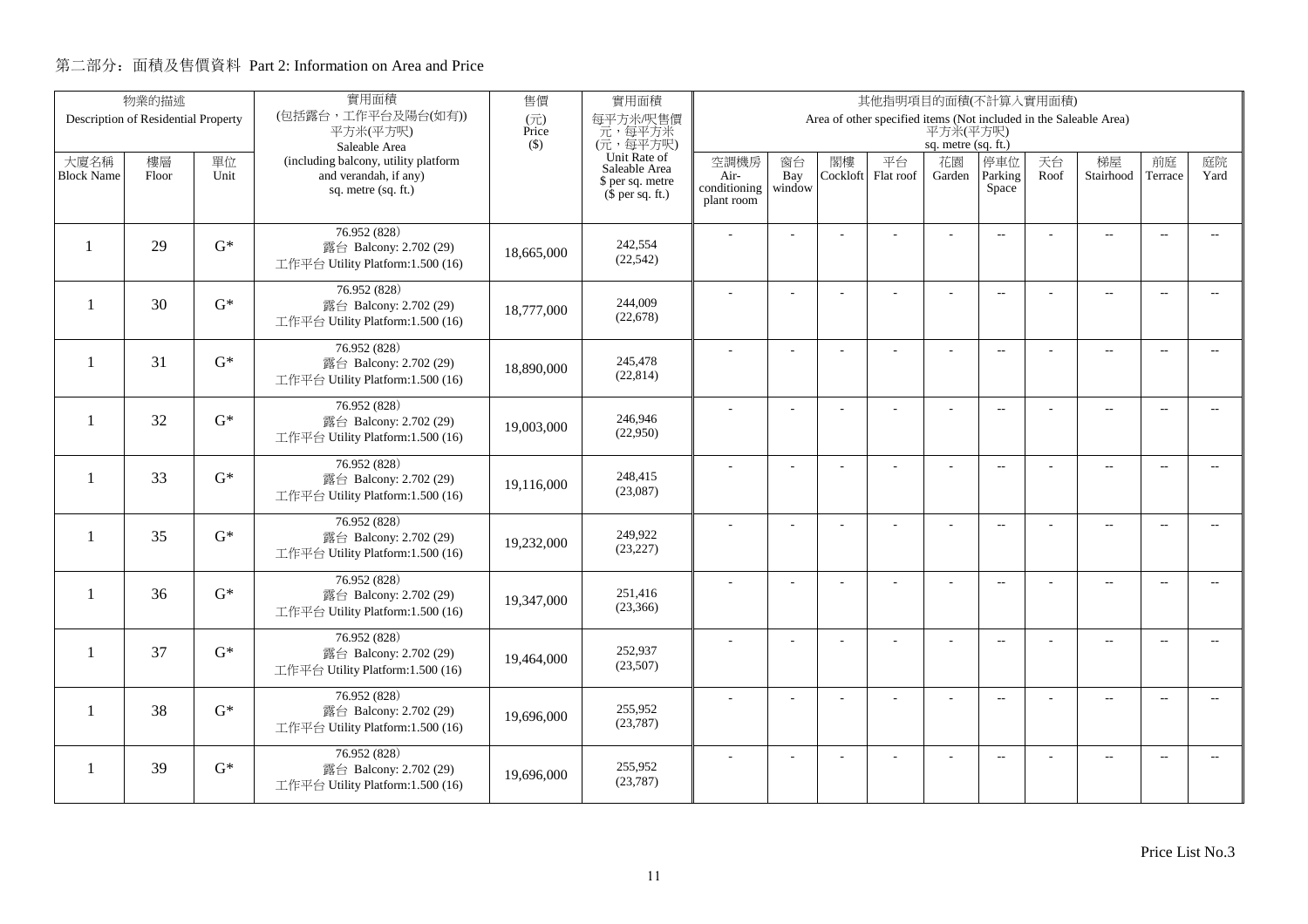|                           | 實用面積<br>物業的描述<br>售價<br>實用面積<br>其他指明項目的面積(不計算入實用面積)<br>(包括露台,工作平台及陽台(如有))<br>Area of other specified items (Not included in the Saleable Area)<br>Description of Residential Property |              |                                                               |              |                                      |              |                |                |                 |                     |                          |            |                          |                          |                |
|---------------------------|--------------------------------------------------------------------------------------------------------------------------------------------------------------------------------------|--------------|---------------------------------------------------------------|--------------|--------------------------------------|--------------|----------------|----------------|-----------------|---------------------|--------------------------|------------|--------------------------|--------------------------|----------------|
|                           |                                                                                                                                                                                      |              | 平方米(平方呎)                                                      | (元)<br>Price | 每平方米/呎售價<br>元,每平方米                   |              |                |                |                 | 平方米(平方呎)            |                          |            |                          |                          |                |
|                           |                                                                                                                                                                                      |              | Saleable Area                                                 | $($ \$)      | (元,每平方呎)                             |              |                |                |                 | sq. metre (sq. ft.) |                          |            |                          |                          |                |
| 大廈名稱<br><b>Block Name</b> | 樓層<br>Floor                                                                                                                                                                          | 單位<br>Unit   | (including balcony, utility platform<br>and verandah, if any) |              | Unit Rate of<br>Saleable Area        | 空調機房<br>Air- | 窗台<br>Bay      | 閣樓<br>Cockloft | 平台<br>Flat roof | 花園<br>Garden        | 停車位<br>Parking           | 天台<br>Roof | 梯屋<br>Stairhood          | 前庭<br>Terrace            | 庭院<br>Yard     |
|                           |                                                                                                                                                                                      |              | sq. metre (sq. ft.)                                           |              | \$ per sq. metre<br>$$$ per sq. ft.) | conditioning | window         |                |                 |                     | Space                    |            |                          |                          |                |
|                           |                                                                                                                                                                                      |              |                                                               |              |                                      | plant room   |                |                |                 |                     |                          |            |                          |                          |                |
|                           |                                                                                                                                                                                      |              | 76.952 (828)                                                  |              |                                      |              |                |                |                 |                     | $\overline{a}$           |            | $\overline{a}$           | $\overline{\phantom{a}}$ |                |
| $\mathbf{1}$              | 40                                                                                                                                                                                   | $G^*$        | 露台 Balcony: 2.702 (29)<br>工作平台 Utility Platform:1.500 (16)    | 19,815,000   | 257,498<br>(23,931)                  |              |                |                |                 |                     |                          |            |                          |                          |                |
|                           |                                                                                                                                                                                      |              |                                                               |              |                                      |              |                |                |                 |                     |                          |            |                          |                          |                |
| $\mathbf{1}$              | 30                                                                                                                                                                                   | M            | 54.806 (590)<br>露台 Balcony: 2.018 (22)                        |              | 242,455                              |              |                |                | ÷               | ÷                   | $\overline{a}$           |            | $\overline{a}$           | $\sim$                   |                |
|                           |                                                                                                                                                                                      |              | 工作平台 Utility Platform:1.500 (16)                              | 13,288,000   | (22, 522)                            |              |                |                |                 |                     |                          |            |                          |                          |                |
|                           |                                                                                                                                                                                      |              | 54.806 (590)                                                  |              |                                      |              | L.             |                |                 | L,                  | $\overline{a}$           |            | $\overline{\phantom{a}}$ | $\overline{a}$           | $\overline{a}$ |
| $\overline{\phantom{a}}$  | 31                                                                                                                                                                                   | M            | 露台 Balcony: 2.018 (22)<br>工作平台 Utility Platform:1.500 (16)    | 13,354,000   | 243,659<br>(22, 634)                 |              |                |                |                 |                     |                          |            |                          |                          |                |
|                           |                                                                                                                                                                                      |              |                                                               |              |                                      |              |                |                |                 |                     |                          |            |                          |                          |                |
| -1                        | 32                                                                                                                                                                                   | M            | 54.806 (590)<br>露台 Balcony: 2.018 (22)                        |              | 244,882                              |              |                |                |                 | $\overline{a}$      | $\overline{a}$           |            | $\overline{\phantom{a}}$ | $\overline{\phantom{a}}$ | $- -$          |
|                           |                                                                                                                                                                                      |              | 工作平台 Utility Platform:1.500 (16)                              | 13,421,000   | (22, 747)                            |              |                |                |                 |                     |                          |            |                          |                          |                |
|                           |                                                                                                                                                                                      |              | 54.806 (590)                                                  |              |                                      |              |                |                |                 |                     | $\sim$                   |            | $\overline{\phantom{a}}$ | $\sim$                   | $\sim$         |
| $\mathbf{1}$              | 33                                                                                                                                                                                   | M            | 露台 Balcony: 2.018 (22)                                        | 13,522,000   | 246,725<br>(22,919)                  |              |                |                |                 |                     |                          |            |                          |                          |                |
|                           |                                                                                                                                                                                      |              | 工作平台 Utility Platform:1.500 (16)                              |              |                                      |              |                |                |                 |                     |                          |            |                          |                          |                |
| $\mathbf{1}$              | 35                                                                                                                                                                                   | M            | 54.806 (590)<br>露台 Balcony: 2.018 (22)                        |              | 248,568                              |              | $\overline{a}$ |                |                 | ÷,                  | $\overline{\phantom{m}}$ |            | $\overline{\phantom{m}}$ | $\overline{\phantom{a}}$ | $- -$          |
|                           |                                                                                                                                                                                      |              | 工作平台 Utility Platform:1.500 (16)                              | 13,623,000   | (23,090)                             |              |                |                |                 |                     |                          |            |                          |                          |                |
|                           |                                                                                                                                                                                      |              | 54.806 (590)                                                  |              |                                      |              | ÷              |                |                 | $\overline{a}$      | $\overline{a}$           |            | $\overline{a}$           | $\overline{\phantom{a}}$ | $- -$          |
| $\mathbf{1}$              | 36                                                                                                                                                                                   | M            | 露台 Balcony: 2.018 (22)                                        | 13,725,000   | 250,429                              |              |                |                |                 |                     |                          |            |                          |                          |                |
|                           |                                                                                                                                                                                      |              | 工作平台 Utility Platform:1.500 (16)                              |              | (23, 263)                            |              |                |                |                 |                     |                          |            |                          |                          |                |
| -1                        | 37                                                                                                                                                                                   | $\mathbf{M}$ | 54.806 (590)                                                  |              | 252,308                              |              | L.             |                | L,              | L,                  | $\overline{\phantom{a}}$ |            | $\overline{\phantom{a}}$ | $\sim$                   | $\overline{a}$ |
|                           |                                                                                                                                                                                      |              | 露台 Balcony: 2.018 (22)<br>工作平台 Utility Platform:1.500 (16)    | 13,828,000   | (23, 437)                            |              |                |                |                 |                     |                          |            |                          |                          |                |
|                           |                                                                                                                                                                                      |              | 54.806 (590)                                                  |              |                                      |              |                |                |                 |                     |                          |            |                          |                          |                |
| 1                         | 38                                                                                                                                                                                   | M            | 露台 Balcony: 2.018 (22)                                        | 14,036,000   | 256,103                              |              | ÷              |                | L,              |                     | $\overline{\phantom{m}}$ |            | $\overline{\phantom{a}}$ | $\sim$                   | $- -$          |
|                           |                                                                                                                                                                                      |              | 工作平台 Utility Platform:1.500 (16)                              |              | (23,790)                             |              |                |                |                 |                     |                          |            |                          |                          |                |
|                           |                                                                                                                                                                                      |              | 54.806 (590)                                                  |              | 256,103                              |              |                |                |                 |                     | $\overline{\phantom{a}}$ |            | $\overline{\phantom{m}}$ | $\overline{a}$           | $\overline{a}$ |
| 1                         | 39                                                                                                                                                                                   | M            | 露台 Balcony: 2.018 (22)<br>工作平台 Utility Platform:1.500 (16)    | 14.036.000   | (23,790)                             |              |                |                |                 |                     |                          |            |                          |                          |                |
|                           |                                                                                                                                                                                      |              |                                                               |              |                                      |              |                |                |                 |                     |                          |            |                          |                          |                |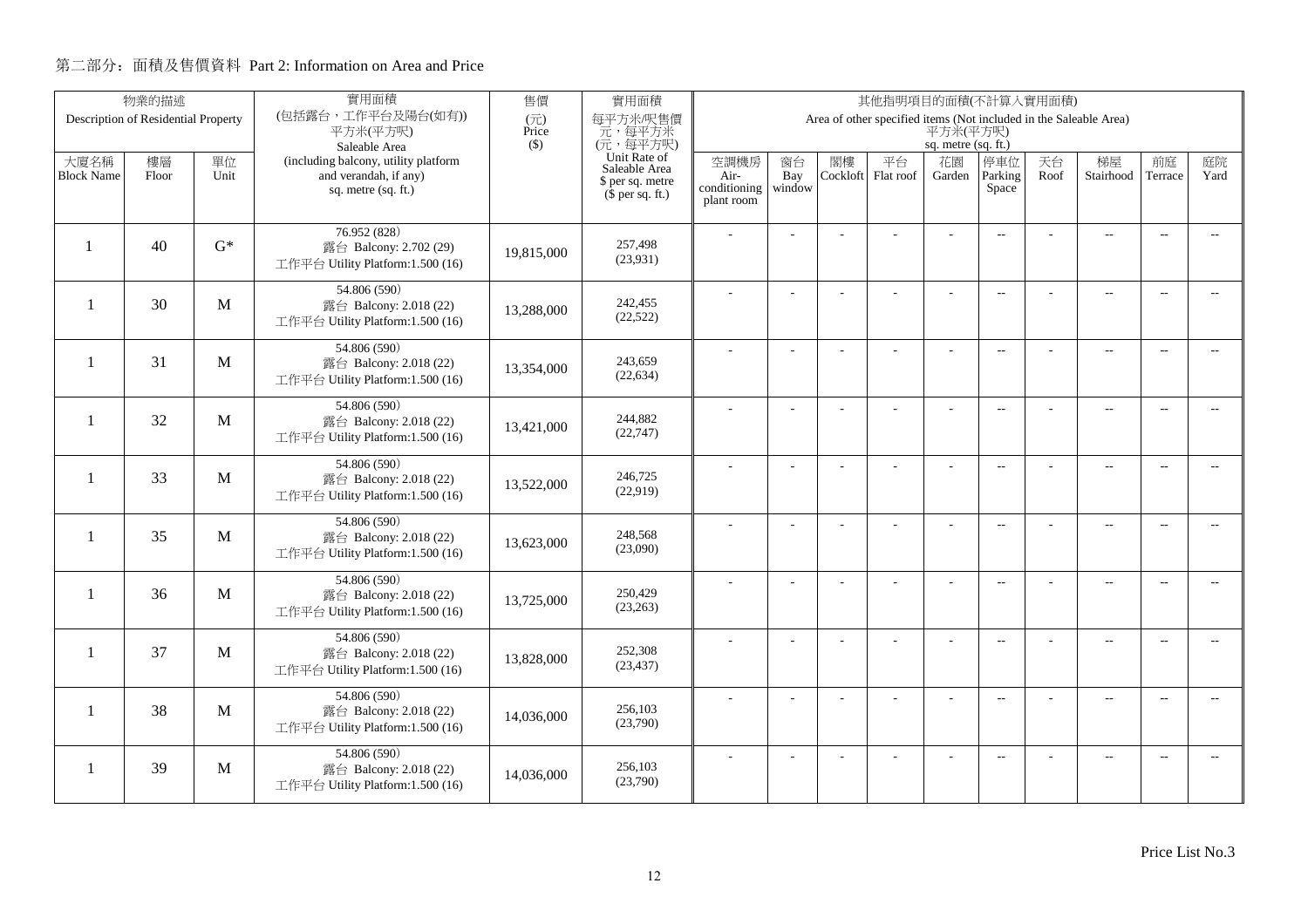|                           | 物業的描述                               |            | 實用面積                                                                                                                                                                                                                 | 售價         | 實用面積                                         |                      |               |                | 其他指明項目的面積(不計算入實用面積) |                |                          |            |                          |                          |                          |
|---------------------------|-------------------------------------|------------|----------------------------------------------------------------------------------------------------------------------------------------------------------------------------------------------------------------------|------------|----------------------------------------------|----------------------|---------------|----------------|---------------------|----------------|--------------------------|------------|--------------------------|--------------------------|--------------------------|
|                           | Description of Residential Property |            | (包括露台,工作平台及陽台(如有))<br>每平方米/呎售價<br>Area of other specified items (Not included in the Saleable Area)<br>(元)<br>平方米(平方呎)<br>平方米(平方呎)<br>元,每平方米<br>Price<br>(元,每平方呎)<br>$($ \$)<br>sq. metre (sq. ft.)<br>Saleable Area |            |                                              |                      |               |                |                     |                |                          |            |                          |                          |                          |
|                           |                                     |            |                                                                                                                                                                                                                      |            |                                              |                      |               |                |                     |                |                          |            |                          |                          |                          |
| 大廈名稱<br><b>Block Name</b> | 樓層                                  | 單位<br>Unit | (including balcony, utility platform<br>and verandah, if any)                                                                                                                                                        |            | Unit Rate of<br>Saleable Area                | 空調機房                 | 窗台            | 閣樓<br>Cockloft | 平台<br>Flat roof     | 花園             | 停車位<br>Parking           | 天台<br>Roof | 梯屋<br>Stairhood          | 前庭                       | 庭院<br>Yard               |
|                           | Floor                               |            | sq. metre (sq. ft.)                                                                                                                                                                                                  |            | \$ per sq. metre<br>$(\bar{\S}$ per sq. ft.) | Air-<br>conditioning | Bay<br>window |                |                     | Garden         | Space                    |            |                          | Terrace                  |                          |
|                           |                                     |            |                                                                                                                                                                                                                      |            |                                              | plant room           |               |                |                     |                |                          |            |                          |                          |                          |
|                           |                                     |            | 54.806 (590)                                                                                                                                                                                                         |            |                                              |                      |               |                |                     |                | $\overline{\phantom{a}}$ |            | $\sim$                   | $\sim$ $\sim$            | $\sim$                   |
| 1                         | 40                                  | M          | 露台 Balcony: 2.018 (22)                                                                                                                                                                                               | 14,140,000 | 258,001<br>(23,966)                          |                      |               |                |                     |                |                          |            |                          |                          |                          |
|                           |                                     |            | 工作平台 Utility Platform:1.500 (16)                                                                                                                                                                                     |            |                                              |                      |               |                |                     |                |                          |            |                          |                          |                          |
| -1                        | 41                                  | M          | 54.806 (590)                                                                                                                                                                                                         |            | 259,953                                      |                      |               |                | L.                  | ÷.             | $\overline{\phantom{a}}$ |            | $\overline{a}$           | $\overline{\phantom{a}}$ |                          |
|                           |                                     |            | 露台 Balcony: 2.018 (22)<br>工作平台 Utility Platform:1.500 (16)                                                                                                                                                           | 14,247,000 | (24, 147)                                    |                      |               |                |                     |                |                          |            |                          |                          |                          |
|                           |                                     |            | 79.880 (860)                                                                                                                                                                                                         |            |                                              |                      |               |                |                     |                |                          |            |                          |                          |                          |
| $\overline{2}$            | $\tau$                              | A          | 露台 Balcony: 2.690 (29)                                                                                                                                                                                               | 16,905,000 | 211,630                                      |                      | ÷.            |                | u.                  | ٠              | $\overline{\phantom{a}}$ |            | $\overline{\phantom{a}}$ | $\overline{\phantom{a}}$ | $\sim$                   |
|                           |                                     |            | 工作平台 Utility Platform:1.500 (16)                                                                                                                                                                                     |            | (19, 657)                                    |                      |               |                |                     |                |                          |            |                          |                          |                          |
|                           |                                     |            | 79.880 (860)                                                                                                                                                                                                         |            |                                              |                      |               |                |                     |                | $\overline{a}$           |            | $\overline{a}$           | $\overline{a}$           | $- -$                    |
| $\overline{2}$            | 8                                   | A          | 露台 Balcony: 2.690 (29)                                                                                                                                                                                               | 17,109,000 | 214,184<br>(19,894)                          |                      |               |                |                     |                |                          |            |                          |                          |                          |
|                           |                                     |            | 工作平台 Utility Platform:1.500 (16)                                                                                                                                                                                     |            |                                              |                      |               |                |                     |                |                          |            |                          |                          |                          |
| 2                         | 9                                   | A          | 79.880 (860)<br>露台 Balcony: 2.690 (29)                                                                                                                                                                               |            | 214,184                                      |                      | L.            |                | $\overline{a}$      | $\overline{a}$ | $\overline{a}$           |            | ц.                       | $\sim$                   | $\sim$                   |
|                           |                                     |            | 工作平台 Utility Platform:1.500 (16)                                                                                                                                                                                     | 17,109,000 | (19, 894)                                    |                      |               |                |                     |                |                          |            |                          |                          |                          |
|                           |                                     |            | 79.880 (860)                                                                                                                                                                                                         |            |                                              |                      |               |                |                     |                |                          |            |                          |                          |                          |
| 2                         | 10                                  | A          | 露台 Balcony: 2.690 (29)                                                                                                                                                                                               | 17,211,000 | 215,461                                      |                      |               |                |                     |                | $\overline{\phantom{a}}$ |            | $\overline{a}$           | $\overline{\phantom{a}}$ | $- -$                    |
|                           |                                     |            | 工作平台 Utility Platform:1.500 (16)                                                                                                                                                                                     |            | (20,013)                                     |                      |               |                |                     |                |                          |            |                          |                          |                          |
|                           |                                     |            | 79.880 (860)                                                                                                                                                                                                         |            |                                              |                      | ÷.            |                |                     | ÷.             | $\overline{\phantom{a}}$ |            | $\overline{\phantom{a}}$ | $\sim$                   | $\overline{\phantom{a}}$ |
| $\overline{2}$            | 11                                  | A          | 露台 Balcony: 2.690 (29)                                                                                                                                                                                               | 17,314,000 | 216,750<br>(20, 133)                         |                      |               |                |                     |                |                          |            |                          |                          |                          |
|                           |                                     |            | 工作平台 Utility Platform:1.500 (16)                                                                                                                                                                                     |            |                                              |                      |               |                |                     |                |                          |            |                          |                          |                          |
| $\overline{2}$            | 12                                  | A          | 79.880 (860)<br>露台 Balcony: 2.690 (29)                                                                                                                                                                               |            | 218,052                                      |                      |               |                |                     | $\overline{a}$ | $\overline{a}$           |            | $\overline{a}$           | $\overline{\phantom{a}}$ | $\overline{\phantom{a}}$ |
|                           |                                     |            | 工作平台 Utility Platform:1.500 (16)                                                                                                                                                                                     | 17,418,000 | (20, 253)                                    |                      |               |                |                     |                |                          |            |                          |                          |                          |
|                           |                                     |            | 79.880 (860)                                                                                                                                                                                                         |            |                                              |                      |               |                |                     |                |                          |            |                          |                          |                          |
| 2                         | 15                                  | A          | 露台 Balcony: 2.690 (29)                                                                                                                                                                                               | 17,523,000 | 219,367                                      |                      | ÷,            |                | L.                  | ÷,             | $\overline{\phantom{m}}$ |            | $\overline{a}$           | $\sim$                   | $\overline{a}$           |
|                           |                                     |            | 工作平台 Utility Platform:1.500 (16)                                                                                                                                                                                     |            | (20, 376)                                    |                      |               |                |                     |                |                          |            |                          |                          |                          |
|                           |                                     |            | 79.880 (860)                                                                                                                                                                                                         |            |                                              |                      | ÷.            |                |                     | ٠              | $\sim$                   |            | $\overline{\phantom{a}}$ | $\sim$                   | $\overline{\phantom{a}}$ |
| 2                         | 16                                  | A          | 露台 Balcony: 2.690 (29)<br>工作平台 Utility Platform:1.500 (16)                                                                                                                                                           | 17,698,000 | 221,557<br>(20, 579)                         |                      |               |                |                     |                |                          |            |                          |                          |                          |
|                           |                                     |            |                                                                                                                                                                                                                      |            |                                              |                      |               |                |                     |                |                          |            |                          |                          |                          |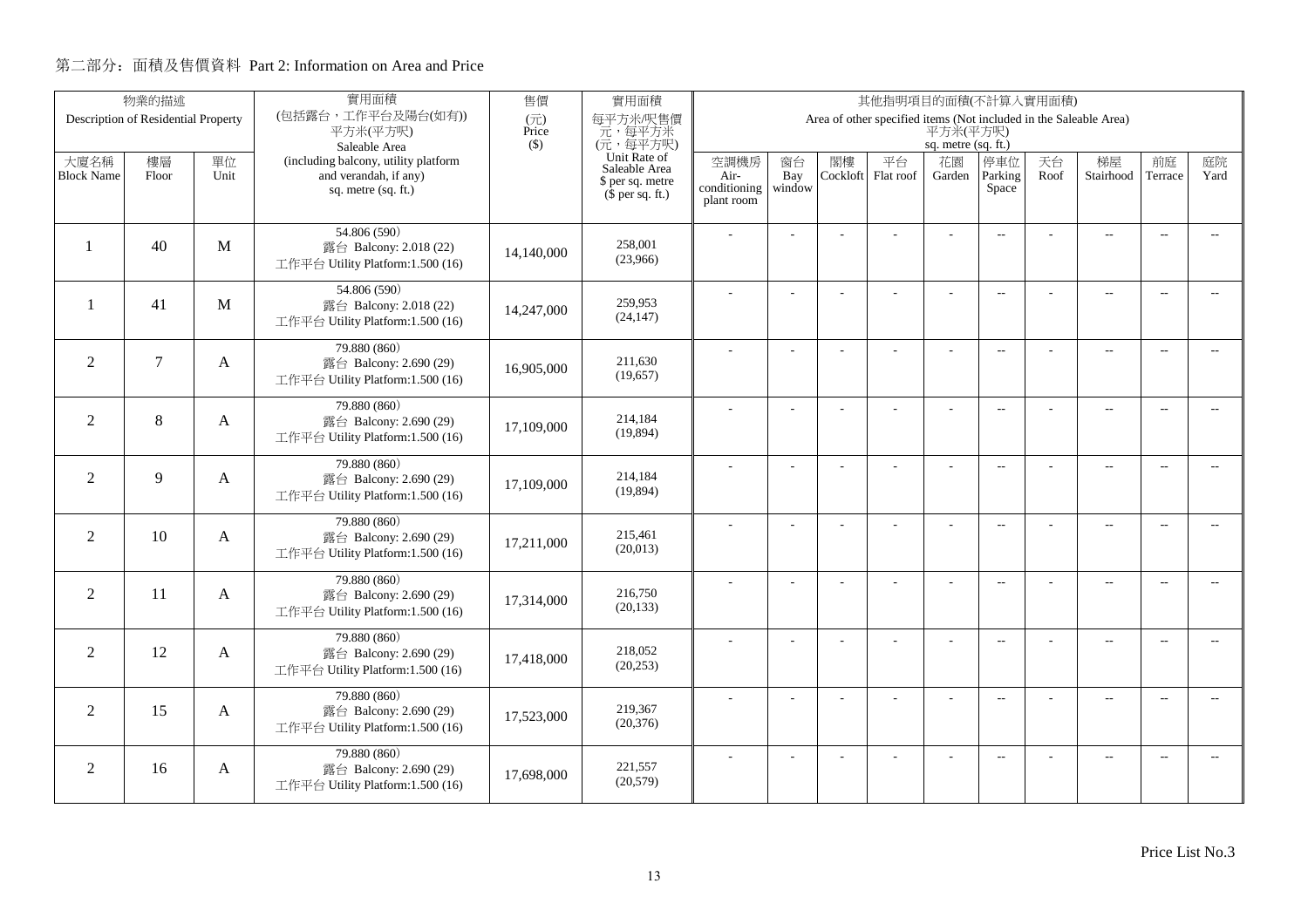|                   | 物業的描述                               |       | 實用面積<br>售價<br>實用面積<br>其他指明項目的面積(不計算入實用面積)<br>(包括露台,工作平台及陽台(如有))<br>Area of other specified items (Not included in the Saleable Area) |                                   |                               |                      |                |          |           |                     |                          |      |                          |                          |                          |
|-------------------|-------------------------------------|-------|--------------------------------------------------------------------------------------------------------------------------------------|-----------------------------------|-------------------------------|----------------------|----------------|----------|-----------|---------------------|--------------------------|------|--------------------------|--------------------------|--------------------------|
|                   | Description of Residential Property |       | 平方米(平方呎)                                                                                                                             | $(\overrightarrow{\pi})$<br>Price | 每平方米/呎售價<br>元,每平方米            |                      |                |          |           | 平方米(平方呎)            |                          |      |                          |                          |                          |
|                   |                                     |       | Saleable Area                                                                                                                        | $($ \$)                           | (元,每平方呎)                      |                      |                |          |           | sq. metre (sq. ft.) |                          |      |                          |                          |                          |
| 大廈名稱              | 樓層                                  | 單位    | (including balcony, utility platform                                                                                                 |                                   | Unit Rate of<br>Saleable Area | 空調機房                 | 窗台             | 閣樓       | 平台        | 花園                  | 停車位                      | 天台   | 梯屋                       | 前庭                       | 庭院                       |
| <b>Block Name</b> | Floor                               | Unit  | and verandah, if any)<br>sq. metre (sq. ft.)                                                                                         |                                   | \$ per sq. metre              | Air-<br>conditioning | Bay<br>window  | Cockloft | Flat roof | Garden              | Parking<br>Space         | Roof | Stairhood                | Terrace                  | Yard                     |
|                   |                                     |       |                                                                                                                                      |                                   | $(\bar{\S}$ per sq. ft.)      | plant room           |                |          |           |                     |                          |      |                          |                          |                          |
|                   |                                     |       | 79.880 (860)                                                                                                                         |                                   |                               |                      |                |          |           |                     |                          |      |                          |                          |                          |
| $\overline{2}$    | 17                                  | A     | 露台 Balcony: 2.690 (29)                                                                                                               | 18,140,000                        | 227,091                       |                      |                |          |           |                     | $\overline{a}$           |      | $\overline{\phantom{a}}$ | $\sim$                   |                          |
|                   |                                     |       | 工作平台 Utility Platform:1.500 (16)                                                                                                     |                                   | (21,093)                      |                      |                |          |           |                     |                          |      |                          |                          |                          |
|                   |                                     |       | 79.880 (860)                                                                                                                         |                                   |                               |                      |                |          |           |                     | $\overline{\phantom{a}}$ |      | $\overline{\phantom{a}}$ | $\sim$                   |                          |
| $\overline{2}$    | 18                                  | A     | 露台 Balcony: 2.690 (29)                                                                                                               | 18,504,000                        | 231,647                       |                      |                |          |           |                     |                          |      |                          |                          |                          |
|                   |                                     |       | 工作平台 Utility Platform:1.500 (16)                                                                                                     |                                   | (21,516)                      |                      |                |          |           |                     |                          |      |                          |                          |                          |
|                   |                                     |       | 79.880 (860)                                                                                                                         |                                   |                               |                      | $\overline{a}$ |          | L.        | ÷                   | $\overline{\phantom{a}}$ |      | $\overline{a}$           | $\overline{\phantom{a}}$ | $-$                      |
| $\overline{2}$    | 19                                  | A     | 露台 Balcony: 2.690 (29)<br>工作平台 Utility Platform:1.500 (16)                                                                           | 18,504,000                        | 231,647<br>(21,516)           |                      |                |          |           |                     |                          |      |                          |                          |                          |
|                   |                                     |       |                                                                                                                                      |                                   |                               |                      |                |          |           |                     |                          |      |                          |                          |                          |
| $\overline{2}$    | 20                                  |       | 79.880 (860)                                                                                                                         |                                   | 233,262                       |                      |                |          |           | L,                  | $\overline{\phantom{a}}$ |      | $\overline{\phantom{a}}$ | $\overline{\phantom{a}}$ | $- -$                    |
|                   |                                     | A     | 露台 Balcony: 2.690 (29)<br>工作平台 Utility Platform:1.500 (16)                                                                           | 18,633,000                        | (21,666)                      |                      |                |          |           |                     |                          |      |                          |                          |                          |
|                   |                                     |       |                                                                                                                                      |                                   |                               |                      |                |          |           |                     |                          |      |                          |                          |                          |
| $\overline{2}$    | 21                                  | A     | 79.880 (860)<br>露台 Balcony: 2.690 (29)                                                                                               |                                   | 234,890                       |                      | J.             |          |           | ÷.                  | $\overline{\phantom{a}}$ |      | $\overline{a}$           | $\overline{\phantom{a}}$ | $- -$                    |
|                   |                                     |       | 工作平台 Utility Platform:1.500 (16)                                                                                                     | 18,763,000                        | (21, 817)                     |                      |                |          |           |                     |                          |      |                          |                          |                          |
|                   |                                     |       | 79.880 (860)                                                                                                                         |                                   |                               |                      | $\overline{a}$ |          |           | ÷,                  | $\overline{\phantom{a}}$ |      | $\overline{a}$           | $\sim$                   | $\overline{\phantom{a}}$ |
| $\overline{2}$    | 22                                  | A     | 露台 Balcony: 2.690 (29)                                                                                                               | 18,895,000                        | 236,542                       |                      |                |          |           |                     |                          |      |                          |                          |                          |
|                   |                                     |       | 工作平台 Utility Platform:1.500 (16)                                                                                                     |                                   | (21, 971)                     |                      |                |          |           |                     |                          |      |                          |                          |                          |
|                   |                                     |       | 79.880 (860)                                                                                                                         |                                   |                               |                      | L.             |          |           | L,                  | $\overline{\phantom{a}}$ |      | $\overline{a}$           | $\overline{a}$           | $\overline{a}$           |
| $\overline{2}$    | 23                                  | A     | 露台 Balcony: 2.690 (29)                                                                                                               | 19,027,000                        | 238,195<br>(22, 124)          |                      |                |          |           |                     |                          |      |                          |                          |                          |
|                   |                                     |       | 工作平台 Utility Platform:1.500 (16)                                                                                                     |                                   |                               |                      |                |          |           |                     |                          |      |                          |                          |                          |
|                   |                                     |       | 79.880 (860)                                                                                                                         |                                   | 239,872                       |                      | $\overline{a}$ |          | ÷,        | ÷,                  | $\overline{\phantom{a}}$ |      | $\overline{a}$           | $\sim$                   | $- -$                    |
| $\overline{2}$    | 25                                  | A     | 露台 Balcony: 2.690 (29)<br>工作平台 Utility Platform:1.500 (16)                                                                           | 19,161,000                        | (22, 280)                     |                      |                |          |           |                     |                          |      |                          |                          |                          |
|                   |                                     |       |                                                                                                                                      |                                   |                               |                      |                |          |           |                     |                          |      |                          |                          |                          |
| $\overline{2}$    | 26                                  | A     | 79.880 (860)<br>露台 Balcony: 2.690 (29)                                                                                               |                                   | 241,537                       |                      | ÷              |          | ÷         | ÷                   | $\overline{a}$           |      | $\overline{a}$           | $\overline{\phantom{a}}$ | $\overline{\phantom{a}}$ |
|                   |                                     |       | 工作平台 Utility Platform:1.500 (16)                                                                                                     | 19,294,000                        | (22, 435)                     |                      |                |          |           |                     |                          |      |                          |                          |                          |
|                   |                                     |       | 79.880 (860)                                                                                                                         |                                   |                               |                      |                |          |           |                     |                          |      |                          |                          |                          |
| 2                 | 28                                  | $A^*$ | 露台 Balcony: 2.690 (29)                                                                                                               | 19,525,000                        | 244,429                       |                      |                |          |           |                     | $\overline{\phantom{a}}$ |      | $\overline{\phantom{m}}$ | $\overline{a}$           | $\sim$                   |
|                   |                                     |       | 工作平台 Utility Platform:1.500 (16)                                                                                                     |                                   | (22,703)                      |                      |                |          |           |                     |                          |      |                          |                          |                          |
|                   |                                     |       |                                                                                                                                      |                                   |                               |                      |                |          |           |                     |                          |      |                          |                          |                          |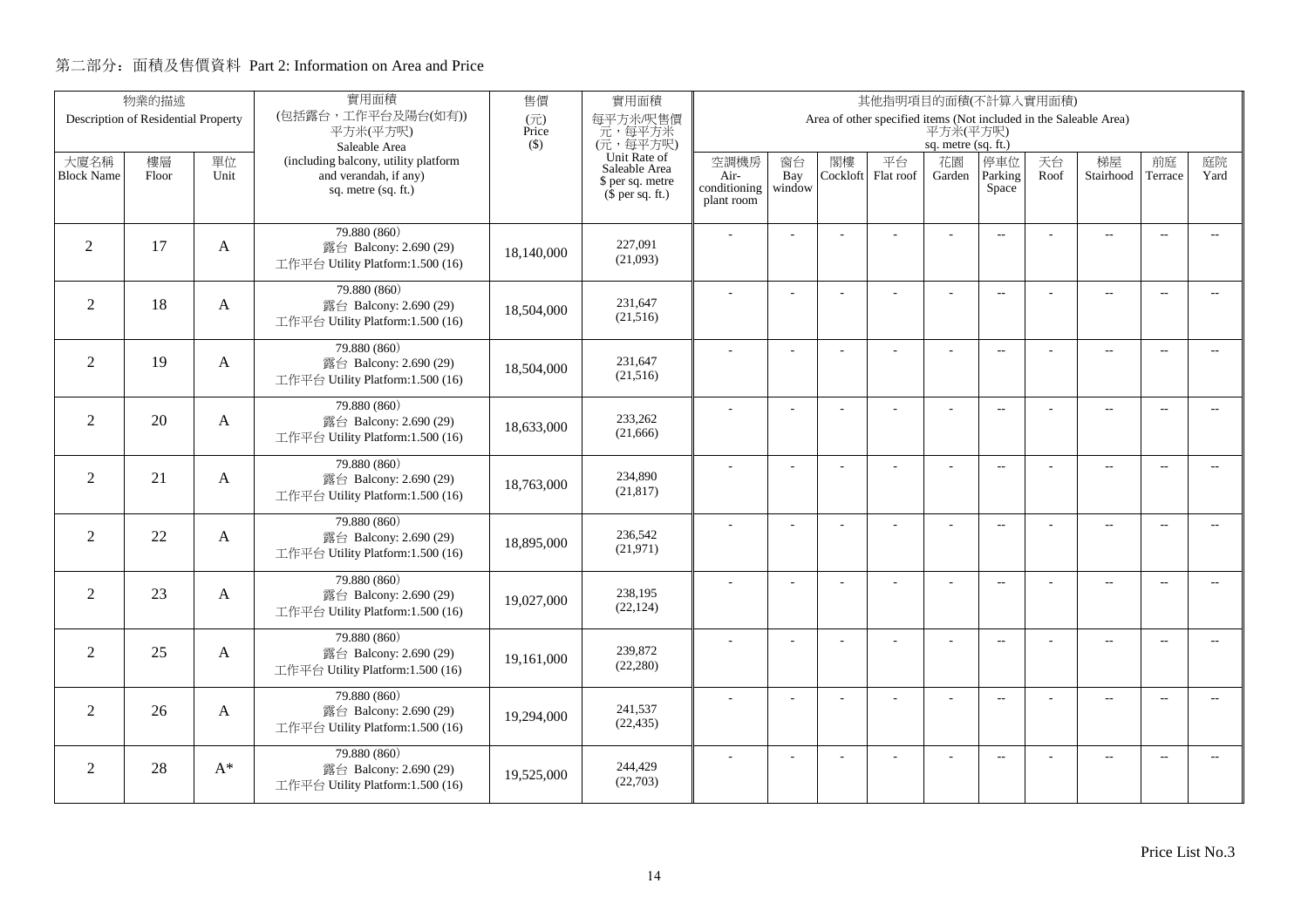|                           | 物業的描述 | 實用面積<br>售價<br>實用面積<br>其他指明項目的面積(不計算入實用面積)<br>(包括露台,工作平台及陽台(如有))<br>Description of Residential Property |                                                                                                                                                      |            |                                              |                      |           |    |                          |                     |                          |            |                          |                          |                          |
|---------------------------|-------|--------------------------------------------------------------------------------------------------------|------------------------------------------------------------------------------------------------------------------------------------------------------|------------|----------------------------------------------|----------------------|-----------|----|--------------------------|---------------------|--------------------------|------------|--------------------------|--------------------------|--------------------------|
|                           |       |                                                                                                        | 每平方米/呎售價<br>$(\overrightarrow{\pi})$<br>Area of other specified items (Not included in the Saleable Area)<br>平方米(平方呎)<br>元,每平方米<br>平方米(平方呎)<br>Price |            |                                              |                      |           |    |                          |                     |                          |            |                          |                          |                          |
|                           |       |                                                                                                        | Saleable Area                                                                                                                                        | $($ \$)    | (元,每平方呎)                                     |                      |           |    |                          | sq. metre (sq. ft.) |                          |            |                          |                          |                          |
| 大廈名稱<br><b>Block Name</b> | 樓層    | 單位<br>Unit                                                                                             | (including balcony, utility platform<br>and verandah, if any)                                                                                        |            | Unit Rate of<br>Saleable Area                | 空調機房                 | 窗台<br>Bay | 閣樓 | 平台<br>Cockloft Flat roof | 花園                  | 停車位<br>Parking           | 天台<br>Roof | 梯屋<br>Stairhood          | 前庭<br>Terrace            | 庭院<br>Yard               |
|                           | Floor |                                                                                                        | sq. metre (sq. ft.)                                                                                                                                  |            | \$ per sq. metre<br>$(\bar{\S}$ per sq. ft.) | Air-<br>conditioning | window    |    |                          | Garden              | Space                    |            |                          |                          |                          |
|                           |       |                                                                                                        |                                                                                                                                                      |            |                                              | plant room           |           |    |                          |                     |                          |            |                          |                          |                          |
|                           |       |                                                                                                        | 79.880 (860)                                                                                                                                         |            |                                              |                      |           |    |                          |                     | $\overline{\phantom{a}}$ |            | $\overline{a}$           |                          |                          |
| $\overline{2}$            | 29    | $A^*$                                                                                                  | 露台 Balcony: 2.690 (29)                                                                                                                               | 19,525,000 | 244,429<br>(22,703)                          |                      |           |    |                          |                     |                          |            |                          |                          |                          |
|                           |       |                                                                                                        | 工作平台 Utility Platform:1.500 (16)                                                                                                                     |            |                                              |                      |           |    |                          |                     |                          |            |                          |                          |                          |
| 2                         | 30    | $A^*$                                                                                                  | 79.880 (860)<br>露台 Balcony: 2.690 (29)                                                                                                               |            | 245,431                                      |                      |           |    |                          |                     | $\overline{\phantom{a}}$ |            | $\overline{\phantom{a}}$ | $\sim$                   |                          |
|                           |       |                                                                                                        | 工作平台 Utility Platform:1.500 (16)                                                                                                                     | 19,605,000 | (22, 797)                                    |                      |           |    |                          |                     |                          |            |                          |                          |                          |
|                           |       |                                                                                                        | 79.880 (860)                                                                                                                                         |            |                                              |                      | ÷,        |    | ÷.                       | ÷,                  | $\overline{a}$           |            | $\overline{a}$           | $\overline{\phantom{a}}$ | $-$                      |
| $\overline{2}$            | 31    | $A^*$                                                                                                  | 露台 Balcony: 2.690 (29)                                                                                                                               | 19,683,000 | 246,407                                      |                      |           |    |                          |                     |                          |            |                          |                          |                          |
|                           |       |                                                                                                        | 工作平台 Utility Platform:1.500 (16)                                                                                                                     |            | (22, 887)                                    |                      |           |    |                          |                     |                          |            |                          |                          |                          |
|                           |       |                                                                                                        | 79.880 (860)                                                                                                                                         |            |                                              |                      |           |    |                          | L,                  | $\overline{\phantom{a}}$ |            | $\overline{\phantom{a}}$ | $\overline{\phantom{a}}$ | $\overline{\phantom{a}}$ |
| $\overline{2}$            | 32    | $A^*$                                                                                                  | 露台 Balcony: 2.690 (29)<br>工作平台 Utility Platform:1.500 (16)                                                                                           | 19,761,000 | 247,384<br>(22,978)                          |                      |           |    |                          |                     |                          |            |                          |                          |                          |
|                           |       |                                                                                                        |                                                                                                                                                      |            |                                              |                      |           |    |                          |                     |                          |            |                          |                          |                          |
| 2                         | 33    | $A^*$                                                                                                  | 79.880 (860)<br>露台 Balcony: 2.690 (29)                                                                                                               |            | 248,373                                      |                      |           |    |                          | $\overline{a}$      | $\overline{\phantom{a}}$ |            | $\overline{a}$           | $\overline{\phantom{a}}$ | $\overline{\phantom{a}}$ |
|                           |       |                                                                                                        | 工作平台 Utility Platform:1.500 (16)                                                                                                                     | 19,840,000 | (23,070)                                     |                      |           |    |                          |                     |                          |            |                          |                          |                          |
|                           |       |                                                                                                        | 79.880 (860)                                                                                                                                         |            |                                              |                      | ÷,        |    |                          | ÷,                  | $\overline{a}$           |            | $\overline{a}$           | $\sim$                   | $\overline{\phantom{a}}$ |
| $\overline{2}$            | 35    | $A^*$                                                                                                  | 露台 Balcony: 2.690 (29)                                                                                                                               | 19,919,000 | 249,362<br>(23,162)                          |                      |           |    |                          |                     |                          |            |                          |                          |                          |
|                           |       |                                                                                                        | 工作平台 Utility Platform:1.500 (16)                                                                                                                     |            |                                              |                      |           |    |                          |                     |                          |            |                          |                          |                          |
| $\overline{2}$            | 36    | $A^*$                                                                                                  | 79.880 (860)                                                                                                                                         |            | 250,376                                      |                      | Ĭ.        |    |                          | ÷,                  | $\overline{a}$           |            | $\overline{a}$           | $\overline{a}$           | $\overline{a}$           |
|                           |       |                                                                                                        | 露台 Balcony: 2.690 (29)<br>工作平台 Utility Platform:1.500 (16)                                                                                           | 20,000,000 | (23, 256)                                    |                      |           |    |                          |                     |                          |            |                          |                          |                          |
|                           |       |                                                                                                        | 79.880 (860)                                                                                                                                         |            |                                              |                      |           |    |                          |                     |                          |            |                          |                          |                          |
| $\overline{2}$            | 37    | $A^*$                                                                                                  | 露台 Balcony: 2.690 (29)                                                                                                                               | 20,079,000 | 251,365                                      |                      | ÷,        |    | ÷.                       | ÷,                  | $\sim$                   |            | $\overline{a}$           | $\sim$                   | $\overline{\phantom{a}}$ |
|                           |       |                                                                                                        | 工作平台 Utility Platform:1.500 (16)                                                                                                                     |            | (23, 348)                                    |                      |           |    |                          |                     |                          |            |                          |                          |                          |
|                           |       |                                                                                                        | 79.880 (860)                                                                                                                                         |            |                                              |                      | ÷.        |    | ÷.                       | ÷                   | $\sim$                   |            | $\overline{a}$           | $\sim$                   | $\overline{\phantom{a}}$ |
| $\overline{2}$            | 38    | $A^*$                                                                                                  | 露台 Balcony: 2.690 (29)<br>工作平台 Utility Platform:1.500 (16)                                                                                           | 20,240,000 | 253,380<br>(23, 535)                         |                      |           |    |                          |                     |                          |            |                          |                          |                          |
|                           |       |                                                                                                        |                                                                                                                                                      |            |                                              |                      |           |    |                          |                     |                          |            |                          |                          |                          |
| 2                         | 39    | $A^*$                                                                                                  | 79.880 (860)<br>露台 Balcony: 2.690 (29)                                                                                                               |            | 253,380                                      |                      |           |    |                          |                     | $\sim$ $\sim$            |            | $\overline{\phantom{a}}$ | $\sim$                   | $\sim$                   |
|                           |       |                                                                                                        | 工作平台 Utility Platform:1.500 (16)                                                                                                                     | 20,240,000 | (23, 535)                                    |                      |           |    |                          |                     |                          |            |                          |                          |                          |
|                           |       |                                                                                                        |                                                                                                                                                      |            |                                              |                      |           |    |                          |                     |                          |            |                          |                          |                          |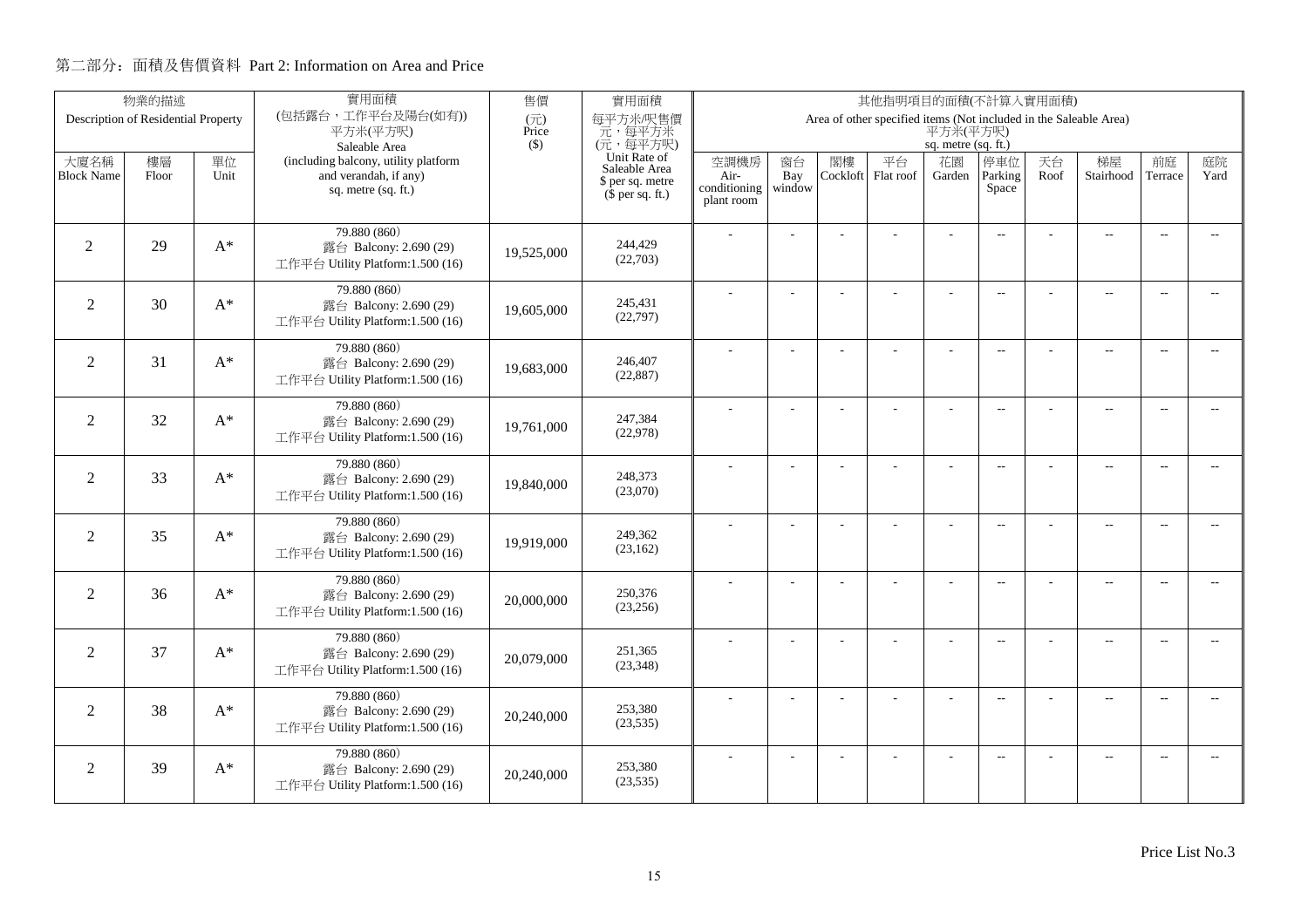|                   | 物業的描述                               |               | 實用面積                                                                                                                                                                                                                 | 售價         | 實用面積<br>其他指明項目的面積(不計算入實用面積)                  |                      |                          |          |           |                          |                          |      |                          |                          |                          |
|-------------------|-------------------------------------|---------------|----------------------------------------------------------------------------------------------------------------------------------------------------------------------------------------------------------------------|------------|----------------------------------------------|----------------------|--------------------------|----------|-----------|--------------------------|--------------------------|------|--------------------------|--------------------------|--------------------------|
|                   | Description of Residential Property |               | (包括露台,工作平台及陽台(如有))<br>每平方米/呎售價<br>Area of other specified items (Not included in the Saleable Area)<br>(元)<br>平方米(平方呎)<br>平方米(平方呎)<br>元,每平方米<br>Price<br>(元,每平方呎)<br>$($ \$)<br>sq. metre (sq. ft.)<br>Saleable Area |            |                                              |                      |                          |          |           |                          |                          |      |                          |                          |                          |
|                   |                                     |               |                                                                                                                                                                                                                      |            |                                              |                      |                          |          |           |                          |                          |      |                          |                          |                          |
| 大廈名稱              | 樓層                                  | 單位            | (including balcony, utility platform                                                                                                                                                                                 |            | Unit Rate of<br>Saleable Area                | 空調機房                 | 窗台                       | 閣樓       | 平台        | 花園                       | 停車位                      | 天台   | 梯屋                       | 前庭                       | 庭院<br>Yard               |
| <b>Block Name</b> | Floor                               | Unit          | and verandah, if any)<br>sq. metre (sq. ft.)                                                                                                                                                                         |            | \$ per sq. metre<br>$(\bar{\S}$ per sq. ft.) | Air-<br>conditioning | Bay<br>window            | Cockloft | Flat roof | Garden                   | Parking<br>Space         | Roof | Stairhood                | Terrace                  |                          |
|                   |                                     |               |                                                                                                                                                                                                                      |            |                                              | plant room           |                          |          |           |                          |                          |      |                          |                          |                          |
|                   |                                     |               | 41.999 (452)                                                                                                                                                                                                         |            |                                              |                      |                          |          |           |                          | $\overline{\phantom{a}}$ |      | $\overline{\phantom{a}}$ | $\overline{\phantom{a}}$ |                          |
| 2                 | 18                                  | $\mathcal{C}$ | 露台 Balcony: 2.000 (22)                                                                                                                                                                                               | 10,161,000 | 241.934<br>(22, 480)                         |                      |                          |          |           |                          |                          |      |                          |                          |                          |
|                   |                                     |               | 工作平台 Utility Platform:1.500 (16)                                                                                                                                                                                     |            |                                              |                      |                          |          |           |                          |                          |      |                          |                          |                          |
| $\overline{2}$    | 19                                  | $\mathcal{C}$ | 41.999 (452)                                                                                                                                                                                                         |            | 241,934                                      |                      |                          |          | ÷.        | ÷                        | $\overline{\phantom{a}}$ |      | $\overline{\phantom{a}}$ | $\sim$                   | $\sim$                   |
|                   |                                     |               | 露台 Balcony: 2.000 (22)<br>工作平台 Utility Platform:1.500 (16)                                                                                                                                                           | 10,161,000 | (22, 480)                                    |                      |                          |          |           |                          |                          |      |                          |                          |                          |
|                   |                                     |               | 41.999 (452)                                                                                                                                                                                                         |            |                                              |                      |                          |          |           |                          |                          |      |                          |                          |                          |
| $\overline{2}$    | 20                                  | $\mathcal{C}$ | 露台 Balcony: 2.000 (22)                                                                                                                                                                                               | 10,283,000 | 244,839                                      |                      |                          |          |           | L,                       | $\overline{\phantom{a}}$ |      | $\overline{\phantom{a}}$ | $\sim$                   | $\overline{a}$           |
|                   |                                     |               | 工作平台 Utility Platform:1.500 (16)                                                                                                                                                                                     |            | (22,750)                                     |                      |                          |          |           |                          |                          |      |                          |                          |                          |
|                   |                                     |               | 41.999 (452)                                                                                                                                                                                                         |            |                                              |                      |                          |          |           | L,                       | $\overline{\phantom{a}}$ |      | $\overline{\phantom{a}}$ | $\overline{\phantom{a}}$ | $\overline{\phantom{a}}$ |
| $\overline{2}$    | 21                                  | $\mathcal{C}$ | 露台 Balcony: 2.000 (22)                                                                                                                                                                                               | 10,344,000 | 246,292<br>(22, 885)                         |                      |                          |          |           |                          |                          |      |                          |                          |                          |
|                   |                                     |               | 工作平台 Utility Platform:1.500 (16)                                                                                                                                                                                     |            |                                              |                      |                          |          |           |                          |                          |      |                          |                          |                          |
| 2                 | 22                                  | $\mathcal{C}$ | 41.999 (452)<br>露台 Balcony: 2.000 (22)                                                                                                                                                                               |            | 247,768                                      |                      |                          |          |           | ÷.                       | $\sim$ $\sim$            |      | $\overline{a}$           | $\sim$                   | $\sim$                   |
|                   |                                     |               | 工作平台 Utility Platform:1.500 (16)                                                                                                                                                                                     | 10,406,000 | (23,022)                                     |                      |                          |          |           |                          |                          |      |                          |                          |                          |
|                   |                                     |               | 41.999(452)                                                                                                                                                                                                          |            |                                              |                      |                          |          |           |                          |                          |      |                          |                          |                          |
| $\overline{2}$    | 23                                  | $\mathcal{C}$ | 露台 Balcony: 2.000 (22)                                                                                                                                                                                               | 10,469,000 | 249,268                                      |                      | $\overline{\phantom{a}}$ |          |           | ÷,                       | $\overline{\phantom{m}}$ |      | $\overline{\phantom{a}}$ | $\overline{\phantom{a}}$ | $- -$                    |
|                   |                                     |               | 工作平台 Utility Platform:1.500 (16)                                                                                                                                                                                     |            | (23,162)                                     |                      |                          |          |           |                          |                          |      |                          |                          |                          |
|                   |                                     |               | 41.999 (452)                                                                                                                                                                                                         |            |                                              |                      | ÷.                       |          |           | L,                       | $\overline{\phantom{a}}$ |      | $\overline{a}$           | $\overline{\phantom{a}}$ | $- -$                    |
| $\overline{2}$    | 25                                  | $\mathcal{C}$ | 露台 Balcony: 2.000 (22)                                                                                                                                                                                               | 10,532,000 | 250,768<br>(23,301)                          |                      |                          |          |           |                          |                          |      |                          |                          |                          |
|                   |                                     |               | 工作平台 Utility Platform:1.500 (16)                                                                                                                                                                                     |            |                                              |                      |                          |          |           |                          |                          |      |                          |                          |                          |
| 2                 | 26                                  | $\mathcal{C}$ | 41.999(452)<br>露台 Balcony: 2.000 (22)                                                                                                                                                                                |            | 252,244                                      |                      | Ĭ.                       |          | L         | $\overline{\phantom{a}}$ | $\overline{a}$           |      | $\overline{\phantom{a}}$ | $\sim$                   | $\overline{a}$           |
|                   |                                     |               | 工作平台 Utility Platform:1.500 (16)                                                                                                                                                                                     | 10,594,000 | (23, 438)                                    |                      |                          |          |           |                          |                          |      |                          |                          |                          |
|                   |                                     |               | 41.999 (452)                                                                                                                                                                                                         |            |                                              |                      |                          |          |           |                          |                          |      |                          |                          |                          |
| $\overline{2}$    | 28                                  | $\mathcal{C}$ | 露台 Balcony: 2.000 (22)                                                                                                                                                                                               | 10,753,000 | 256,030                                      |                      |                          |          | L,        |                          | $-$                      |      | $\overline{\phantom{a}}$ | $\sim$                   | $\overline{\phantom{a}}$ |
|                   |                                     |               | 工作平台 Utility Platform:1.500 (16)                                                                                                                                                                                     |            | (23,790)                                     |                      |                          |          |           |                          |                          |      |                          |                          |                          |
|                   |                                     |               | 41.999 (452)                                                                                                                                                                                                         |            |                                              |                      |                          |          |           |                          | $\overline{\phantom{m}}$ |      | $\overline{\phantom{a}}$ | $\sim$                   | $\sim$                   |
| 2                 | 29                                  | $\mathcal{C}$ | 露台 Balcony: 2.000 (22)<br>工作平台 Utility Platform:1.500 (16)                                                                                                                                                           | 10.753,000 | 256,030<br>(23,790)                          |                      |                          |          |           |                          |                          |      |                          |                          |                          |
|                   |                                     |               |                                                                                                                                                                                                                      |            |                                              |                      |                          |          |           |                          |                          |      |                          |                          |                          |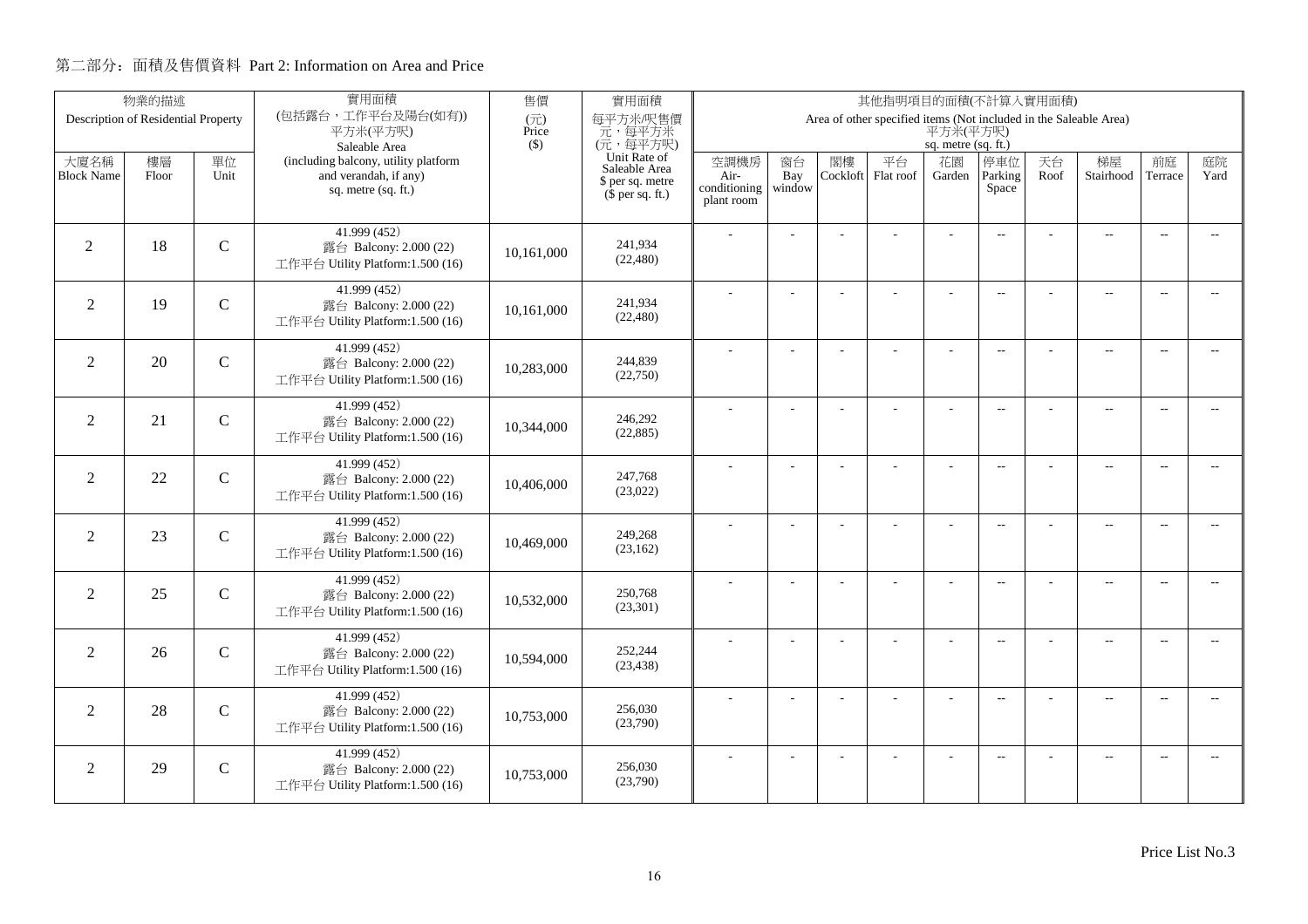|                           | 物業的描述                               |            | 實用面積                                                          | 售價           | 實用面積<br>其他指明項目的面積(不計算入實用面積)<br>Area of other specified items (Not included in the Saleable Area) |              |               |                |                 |                          |                          |            |                          |                          |                             |
|---------------------------|-------------------------------------|------------|---------------------------------------------------------------|--------------|--------------------------------------------------------------------------------------------------|--------------|---------------|----------------|-----------------|--------------------------|--------------------------|------------|--------------------------|--------------------------|-----------------------------|
|                           | Description of Residential Property |            | (包括露台,工作平台及陽台(如有))<br>平方米(平方呎)                                | (元)<br>Price | 每平方米/呎售價<br>元,每平方米                                                                               |              |               |                |                 | 平方米(平方呎)                 |                          |            |                          |                          |                             |
|                           |                                     |            | Saleable Area                                                 | $($ \$)      | (元,每平方呎)                                                                                         |              |               |                |                 | sq. metre (sq. ft.)      |                          |            |                          |                          |                             |
| 大廈名稱<br><b>Block Name</b> | 樓層<br>Floor                         | 單位<br>Unit | (including balcony, utility platform<br>and verandah, if any) |              | Unit Rate of<br>Saleable Area                                                                    | 空調機房<br>Air- | 窗台            | 閣樓<br>Cockloft | 平台<br>Flat roof | 花園                       | 停車位<br>Parking           | 天台<br>Roof | 梯屋<br>Stairhood          | 前庭<br>Terrace            | 庭院<br>Yard                  |
|                           |                                     |            | sq. metre (sq. ft.)                                           |              | \$ per sq. metre<br>$(\bar{\S}$ per sq. ft.)                                                     | conditioning | Bay<br>window |                |                 | Garden                   | Space                    |            |                          |                          |                             |
|                           |                                     |            |                                                               |              |                                                                                                  | plant room   |               |                |                 |                          |                          |            |                          |                          |                             |
|                           |                                     |            | 51.067(550)                                                   |              |                                                                                                  |              |               |                |                 |                          | $\overline{\phantom{a}}$ |            | $\overline{\phantom{a}}$ | $\overline{\phantom{a}}$ |                             |
| 2                         | 40                                  | K          | 露台 Balcony: 2.000 (22)                                        | 12,957,000   | 253,725<br>(23, 558)                                                                             |              |               |                |                 |                          |                          |            |                          |                          |                             |
|                           |                                     |            | 工作平台 Utility Platform:1.500 (16)                              |              |                                                                                                  |              |               |                |                 |                          |                          |            |                          |                          |                             |
| $\overline{2}$            | 41                                  | K          | 51.067 (550)<br>露台 Balcony: 2.000 (22)                        |              | 254,489                                                                                          |              |               |                | ÷.              | ÷                        | $\overline{\phantom{a}}$ |            | $\overline{a}$           | $\sim$                   | $\sim$                      |
|                           |                                     |            | 工作平台 Utility Platform:1.500 (16)                              | 12,996,000   | (23,629)                                                                                         |              |               |                |                 |                          |                          |            |                          |                          |                             |
|                           |                                     |            | 51.067 (550)                                                  |              |                                                                                                  |              | Ĭ.            |                |                 | L,                       | $\overline{\phantom{a}}$ |            | $\overline{\phantom{a}}$ | $\sim$                   |                             |
| $\overline{2}$            | 42                                  | K          | 露台 Balcony: 2.000 (22)                                        | 13,047,000   | 255,488                                                                                          |              |               |                |                 |                          |                          |            |                          |                          | $\overline{a}$              |
|                           |                                     |            | 工作平台 Utility Platform:1.500 (16)                              |              | (23,722)                                                                                         |              |               |                |                 |                          |                          |            |                          |                          |                             |
|                           |                                     |            | 51.067 (550)                                                  |              |                                                                                                  |              |               |                |                 | L,                       | $\overline{\phantom{a}}$ |            | $\overline{\phantom{a}}$ | $\overline{\phantom{a}}$ | $\overline{\phantom{a}}$    |
| $\overline{2}$            | 43                                  | $\bf K$    | 露台 Balcony: 2.000 (22)<br>工作平台 Utility Platform:1.500 (16)    | 13,099,000   | 256,506<br>(23,816)                                                                              |              |               |                |                 |                          |                          |            |                          |                          |                             |
|                           |                                     |            |                                                               |              |                                                                                                  |              |               |                |                 |                          |                          |            |                          |                          |                             |
| 2                         | 45                                  | K          | 51.067 (550)<br>露台 Balcony: 2.000 (22)                        |              | 257.544                                                                                          |              |               |                |                 | ÷.                       | $\sim$ $\sim$            |            | $\overline{a}$           | $\sim$                   | $\sim$                      |
|                           |                                     |            | 工作平台 Utility Platform:1.500 (16)                              | 13,152,000   | (23,913)                                                                                         |              |               |                |                 |                          |                          |            |                          |                          |                             |
|                           |                                     |            | 51.067(550)                                                   |              |                                                                                                  |              | ÷,            |                | L,              | ÷,                       | $\overline{\phantom{m}}$ |            | $\overline{\phantom{a}}$ | $\overline{\phantom{a}}$ | $- -$                       |
| $\overline{2}$            | 46                                  | K          | 露台 Balcony: 2.000 (22)                                        | 13,205,000   | 258,582                                                                                          |              |               |                |                 |                          |                          |            |                          |                          |                             |
|                           |                                     |            | 工作平台 Utility Platform:1.500 (16)                              |              | (24,009)                                                                                         |              |               |                |                 |                          |                          |            |                          |                          |                             |
|                           |                                     |            | 51.067 (550)                                                  |              | 259,600                                                                                          |              | ÷.            |                |                 | L,                       | $\overline{\phantom{a}}$ |            | $\overline{a}$           | $\overline{\phantom{a}}$ | $- -$                       |
| $\overline{2}$            | 47                                  | K          | 露台 Balcony: 2.000 (22)<br>工作平台 Utility Platform:1.500 (16)    | 13,257,000   | (24, 104)                                                                                        |              |               |                |                 |                          |                          |            |                          |                          |                             |
|                           |                                     |            | 51.067(550)                                                   |              |                                                                                                  |              |               |                |                 |                          |                          |            |                          |                          |                             |
| 2                         | 48                                  | K          | 露台 Balcony: 2.000 (22)                                        | 13,363,000   | 261,676                                                                                          |              | J.            |                | L               | $\overline{\phantom{a}}$ | $\overline{a}$           |            | $\overline{\phantom{a}}$ | $\sim$                   | $\overline{a}$              |
|                           |                                     |            | 工作平台 Utility Platform:1.500 (16)                              |              | (24,296)                                                                                         |              |               |                |                 |                          |                          |            |                          |                          |                             |
|                           |                                     |            | 51.067 (550)                                                  |              |                                                                                                  |              |               |                | L,              |                          | $-$                      |            | $\overline{\phantom{a}}$ | $\sim$                   | $\overline{\phantom{a}}$    |
| $\overline{2}$            | 49                                  | K          | 露台 Balcony: 2.000 (22)                                        | 13,363,000   | 261,676<br>(24,296)                                                                              |              |               |                |                 |                          |                          |            |                          |                          |                             |
|                           |                                     |            | 工作平台 Utility Platform:1.500 (16)                              |              |                                                                                                  |              |               |                |                 |                          |                          |            |                          |                          |                             |
| 2                         | 50                                  | K          | 51.067 (550)                                                  |              | 262,733                                                                                          |              |               |                |                 |                          | $\sim$ $\sim$            |            | $\overline{\phantom{a}}$ | $\sim$                   | $\mathcal{L}_{\mathcal{F}}$ |
|                           |                                     |            | 露台 Balcony: 2.000 (22)<br>工作平台 Utility Platform:1.500 (16)    | 13,417,000   | (24, 395)                                                                                        |              |               |                |                 |                          |                          |            |                          |                          |                             |
|                           |                                     |            |                                                               |              |                                                                                                  |              |               |                |                 |                          |                          |            |                          |                          |                             |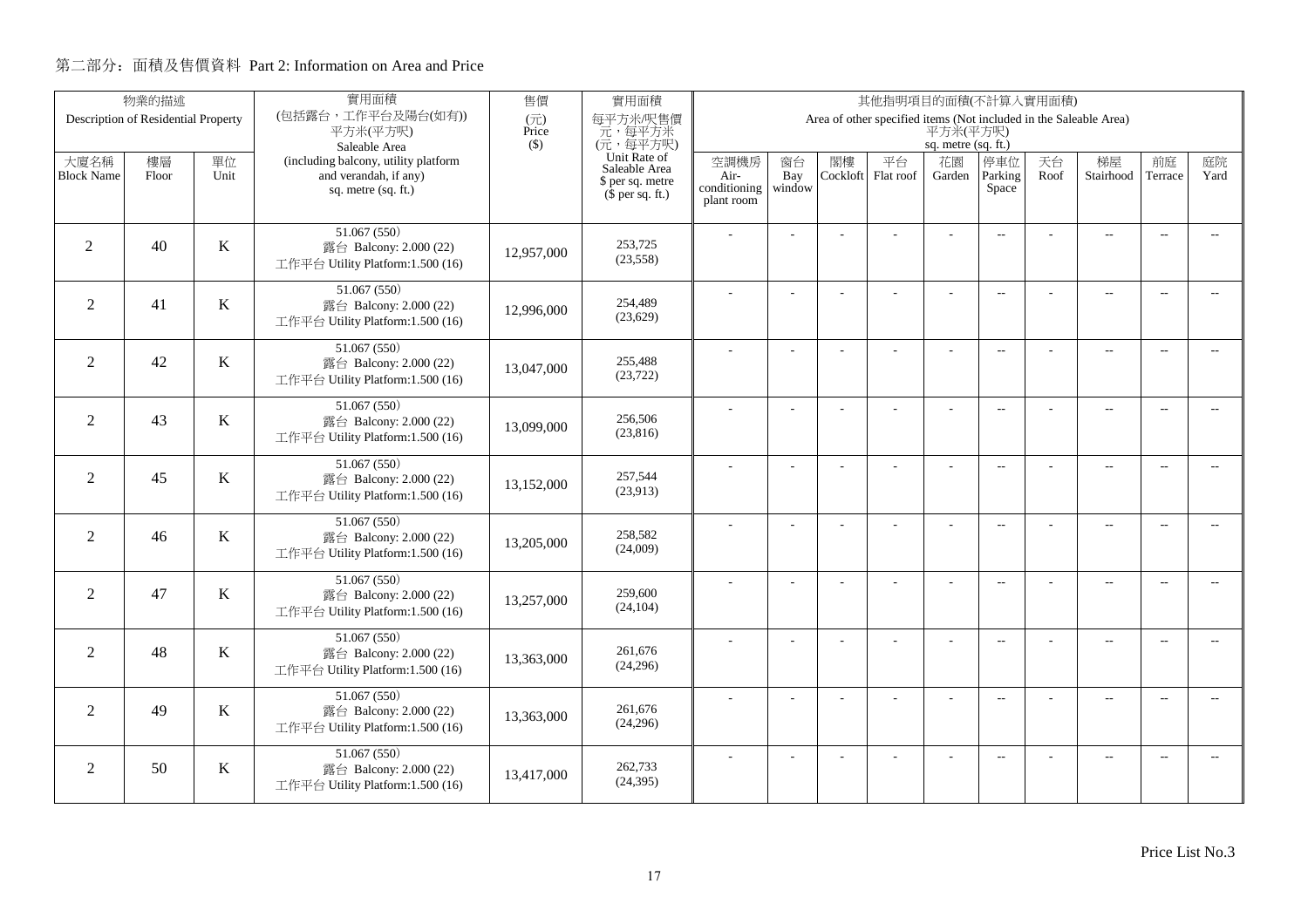|                   | 物業的描述                               |      | 實用面積                                                       | 售價           | 實用面積<br>其他指明項目的面積(不計算入實用面積)<br>Area of other specified items (Not included in the Saleable Area) |                      |                          |          |           |                          |                          |      |                          |                          |                             |
|-------------------|-------------------------------------|------|------------------------------------------------------------|--------------|--------------------------------------------------------------------------------------------------|----------------------|--------------------------|----------|-----------|--------------------------|--------------------------|------|--------------------------|--------------------------|-----------------------------|
|                   | Description of Residential Property |      | (包括露台,工作平台及陽台(如有))<br>平方米(平方呎)                             | (元)<br>Price | 每平方米/呎售價<br>元,每平方米                                                                               |                      |                          |          |           | 平方米(平方呎)                 |                          |      |                          |                          |                             |
|                   |                                     |      | Saleable Area                                              | $($ \$)      | (元,每平方呎)                                                                                         |                      |                          |          |           | sq. metre (sq. ft.)      |                          |      |                          |                          |                             |
| 大廈名稱              | 樓層                                  | 單位   | (including balcony, utility platform                       |              | Unit Rate of<br>Saleable Area                                                                    | 空調機房                 | 窗台                       | 閣樓       | 平台        | 花園                       | 停車位                      | 天台   | 梯屋                       | 前庭                       | 庭院                          |
| <b>Block Name</b> | Floor                               | Unit | and verandah, if any)<br>sq. metre (sq. ft.)               |              | \$ per sq. metre                                                                                 | Air-<br>conditioning | Bay<br>window            | Cockloft | Flat roof | Garden                   | Parking<br>Space         | Roof | Stairhood                | Terrace                  | Yard                        |
|                   |                                     |      |                                                            |              | $(\bar{\S}$ per sq. ft.)                                                                         | plant room           |                          |          |           |                          |                          |      |                          |                          |                             |
|                   |                                     |      | 50.205(540)                                                |              |                                                                                                  |                      |                          |          |           |                          | $\overline{\phantom{a}}$ |      | $\overline{a}$           | $\overline{\phantom{a}}$ |                             |
| 2                 | 40                                  | L    | 露台 Balcony: 2.000 (22)                                     | 12,659,000   | 252,146                                                                                          |                      |                          |          |           |                          |                          |      |                          |                          |                             |
|                   |                                     |      | 工作平台 Utility Platform:1.500 (16)                           |              | (23, 443)                                                                                        |                      |                          |          |           |                          |                          |      |                          |                          |                             |
|                   |                                     |      | 50.205 (540)                                               |              |                                                                                                  |                      |                          |          | ÷.        | ÷                        | $\overline{\phantom{a}}$ |      | $\overline{a}$           | $\sim$                   | $\sim$                      |
| $\overline{2}$    | 41                                  | L    | 露台 Balcony: 2.000 (22)<br>工作平台 Utility Platform:1.500 (16) | 12,696,000   | 252,883<br>(23,511)                                                                              |                      |                          |          |           |                          |                          |      |                          |                          |                             |
|                   |                                     |      |                                                            |              |                                                                                                  |                      |                          |          |           |                          |                          |      |                          |                          |                             |
| $\overline{2}$    | 42                                  | L    | 50.205 (540)<br>露台 Balcony: 2.000 (22)                     |              | 253,899                                                                                          |                      | J.                       |          |           | L,                       | $\overline{\phantom{a}}$ |      | $\overline{\phantom{a}}$ | $\sim$                   | $\overline{\phantom{a}}$    |
|                   |                                     |      | 工作平台 Utility Platform:1.500 (16)                           | 12,747,000   | (23,606)                                                                                         |                      |                          |          |           |                          |                          |      |                          |                          |                             |
|                   |                                     |      | 50.205 (540)                                               |              |                                                                                                  |                      |                          |          |           |                          |                          |      |                          |                          |                             |
| 2                 | 43                                  | L    | 露台 Balcony: 2.000 (22)                                     |              | 254,915                                                                                          |                      |                          |          |           | L,                       | $\overline{\phantom{a}}$ |      | $\overline{\phantom{a}}$ | $\overline{\phantom{a}}$ | $\overline{\phantom{a}}$    |
|                   |                                     |      | 工作平台 Utility Platform:1.500 (16)                           | 12,798,000   | (23,700)                                                                                         |                      |                          |          |           |                          |                          |      |                          |                          |                             |
|                   |                                     |      | 50.205(540)                                                |              |                                                                                                  |                      |                          |          |           | ÷.                       | $\sim$ $\sim$            |      | $\overline{a}$           | $\sim$                   | $\sim$                      |
| 2                 | 45                                  | L    | 露台 Balcony: 2.000 (22)                                     | 12,849,000   | 255.931                                                                                          |                      |                          |          |           |                          |                          |      |                          |                          |                             |
|                   |                                     |      | 工作平台 Utility Platform:1.500 (16)                           |              | (23,794)                                                                                         |                      |                          |          |           |                          |                          |      |                          |                          |                             |
|                   |                                     |      | 50.205(540)                                                |              |                                                                                                  |                      | $\overline{\phantom{a}}$ |          | L,        | ÷,                       | $\overline{\phantom{m}}$ |      | $\overline{\phantom{a}}$ | $\overline{\phantom{a}}$ | $- -$                       |
| $\overline{2}$    | 46                                  | L    | 露台 Balcony: 2.000 (22)<br>工作平台 Utility Platform:1.500 (16) | 12,900,000   | 256,947<br>(23,889)                                                                              |                      |                          |          |           |                          |                          |      |                          |                          |                             |
|                   |                                     |      |                                                            |              |                                                                                                  |                      |                          |          |           |                          |                          |      |                          |                          |                             |
| $\overline{2}$    | 47                                  | L    | 50.205(540)<br>露台 Balcony: 2.000 (22)                      |              | 257,982                                                                                          |                      | ÷.                       |          |           | L,                       | $\overline{\phantom{a}}$ |      | $\overline{a}$           | $\overline{\phantom{a}}$ | $- -$                       |
|                   |                                     |      | 工作平台 Utility Platform:1.500 (16)                           | 12,952,000   | (23,985)                                                                                         |                      |                          |          |           |                          |                          |      |                          |                          |                             |
|                   |                                     |      | 50.205(540)                                                |              |                                                                                                  |                      |                          |          |           |                          |                          |      |                          |                          |                             |
| 2                 | 48                                  | L    | 露台 Balcony: 2.000 (22)                                     | 13,056,000   | 260,054                                                                                          |                      | J.                       |          | L         | $\overline{\phantom{a}}$ | $\overline{a}$           |      | $\overline{\phantom{a}}$ | $\sim$                   | $\overline{\phantom{a}}$    |
|                   |                                     |      | 工作平台 Utility Platform:1.500 (16)                           |              | (24, 178)                                                                                        |                      |                          |          |           |                          |                          |      |                          |                          |                             |
|                   |                                     |      | 50.205(540)                                                |              |                                                                                                  |                      |                          |          | L,        |                          | $-$                      |      | $\overline{\phantom{a}}$ | $\sim$                   | $\overline{\phantom{a}}$    |
| $\overline{2}$    | 49                                  | L    | 露台 Balcony: 2.000 (22)                                     | 13,108,000   | 261,090<br>(24, 274)                                                                             |                      |                          |          |           |                          |                          |      |                          |                          |                             |
|                   |                                     |      | 工作平台 Utility Platform:1.500 (16)                           |              |                                                                                                  |                      |                          |          |           |                          |                          |      |                          |                          |                             |
|                   |                                     |      | 50.205 (540)                                               |              |                                                                                                  |                      |                          |          |           |                          | $\overline{\phantom{m}}$ |      | $\overline{\phantom{a}}$ | $\sim$                   | $\mathcal{L}_{\mathcal{F}}$ |
| 2                 | 50                                  | L    | 露台 Balcony: 2.000 (22)<br>工作平台 Utility Platform:1.500 (16) | 13.161.000   | 262,145<br>(24, 372)                                                                             |                      |                          |          |           |                          |                          |      |                          |                          |                             |
|                   |                                     |      |                                                            |              |                                                                                                  |                      |                          |          |           |                          |                          |      |                          |                          |                             |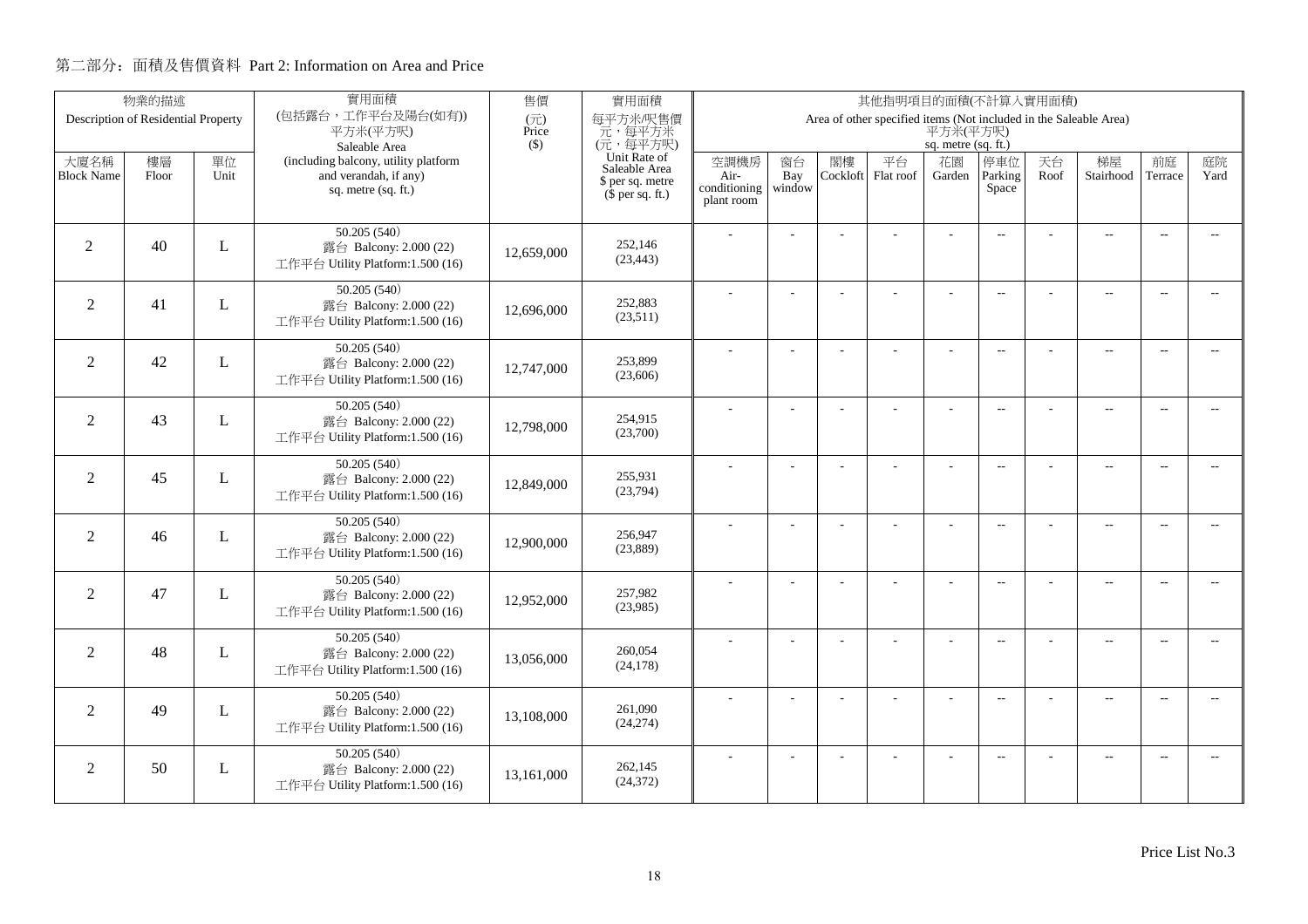|                           | 物業的描述                               |             | 實用面積                                                          | 售價           | 實用面積<br>其他指明項目的面積(不計算入實用面積)<br>Area of other specified items (Not included in the Saleable Area) |                      |                |                |           |                     |                          |            |                          |                          |                             |
|---------------------------|-------------------------------------|-------------|---------------------------------------------------------------|--------------|--------------------------------------------------------------------------------------------------|----------------------|----------------|----------------|-----------|---------------------|--------------------------|------------|--------------------------|--------------------------|-----------------------------|
|                           | Description of Residential Property |             | (包括露台,工作平台及陽台(如有))<br>平方米(平方呎)                                | (元)<br>Price | 每平方米/呎售價<br>元,每平方米                                                                               |                      |                |                |           | 平方米(平方呎)            |                          |            |                          |                          |                             |
|                           |                                     |             | Saleable Area                                                 | $($ \$)      | (元,每平方呎)                                                                                         |                      |                |                |           | sq. metre (sq. ft.) |                          |            |                          |                          |                             |
| 大廈名稱<br><b>Block Name</b> | 樓層                                  | 單位<br>Unit  | (including balcony, utility platform<br>and verandah, if any) |              | Unit Rate of<br>Saleable Area                                                                    | 空調機房                 | 窗台             | 閣樓<br>Cockloft | 平台        | 花園                  | 停車位<br>Parking           | 天台<br>Roof | 梯屋<br>Stairhood          | 前庭                       | 庭院<br>Yard                  |
|                           | Floor                               |             | sq. metre (sq. ft.)                                           |              | \$ per sq. metre<br>$(\bar{\S}$ per sq. ft.)                                                     | Air-<br>conditioning | Bay<br>window  |                | Flat roof | Garden              | Space                    |            |                          | Terrace                  |                             |
|                           |                                     |             |                                                               |              |                                                                                                  | plant room           |                |                |           |                     |                          |            |                          |                          |                             |
|                           |                                     |             | 55.665(599)                                                   |              |                                                                                                  |                      |                |                |           |                     | $\overline{\phantom{a}}$ |            | $\overline{\phantom{a}}$ | $\overline{\phantom{a}}$ |                             |
| 2                         | 40                                  | N           | 露台 Balcony: 2.000 (22)                                        | 14,045,000   | 252,313                                                                                          |                      |                |                |           |                     |                          |            |                          |                          |                             |
|                           |                                     |             | 工作平台 Utility Platform:1.500 (16)                              |              | (23, 447)                                                                                        |                      |                |                |           |                     |                          |            |                          |                          |                             |
|                           |                                     |             | 55.665 (599)                                                  |              |                                                                                                  |                      |                |                | ÷.        | ÷                   | $\overline{\phantom{a}}$ |            | $\overline{a}$           | $\sim$                   | $\sim$                      |
| $\overline{2}$            | 41                                  | $\mathbf N$ | 露台 Balcony: 2.000 (22)<br>工作平台 Utility Platform:1.500 (16)    | 14,129,000   | 253,822<br>(23,588)                                                                              |                      |                |                |           |                     |                          |            |                          |                          |                             |
|                           |                                     |             |                                                               |              |                                                                                                  |                      |                |                |           |                     |                          |            |                          |                          |                             |
| $\overline{2}$            | 42                                  | N           | 55.665 (599)<br>露台 Balcony: 2.000 (22)                        |              | 255,367                                                                                          |                      | J.             |                |           | L,                  | $\overline{\phantom{a}}$ |            | $\overline{\phantom{a}}$ | $\sim$                   | $\overline{\phantom{a}}$    |
|                           |                                     |             | 工作平台 Utility Platform:1.500 (16)                              | 14,215,000   | (23, 731)                                                                                        |                      |                |                |           |                     |                          |            |                          |                          |                             |
|                           |                                     |             | 55.665 (599)                                                  |              |                                                                                                  |                      |                |                |           | L,                  | $\overline{\phantom{a}}$ |            | $\overline{\phantom{a}}$ | $\overline{\phantom{a}}$ | $\overline{\phantom{a}}$    |
| 2                         | 43                                  | $\mathbf N$ | 露台 Balcony: 2.000 (22)                                        | 14,299,000   | 256,876                                                                                          |                      |                |                |           |                     |                          |            |                          |                          |                             |
|                           |                                     |             | 工作平台 Utility Platform:1.500 (16)                              |              | (23, 871)                                                                                        |                      |                |                |           |                     |                          |            |                          |                          |                             |
|                           |                                     |             | 55.665 (599)                                                  |              |                                                                                                  |                      |                |                |           | ÷.                  | $\sim$ $\sim$            |            | $\overline{a}$           | $\sim$                   | $\sim$                      |
| 2                         | 45                                  | N           | 露台 Balcony: 2.000 (22)<br>工作平台 Utility Platform:1.500 (16)    | 14,386,000   | 258,439<br>(24, 017)                                                                             |                      |                |                |           |                     |                          |            |                          |                          |                             |
|                           |                                     |             |                                                               |              |                                                                                                  |                      |                |                |           |                     |                          |            |                          |                          |                             |
| $\overline{2}$            | 46                                  | N           | 55.665(599)<br>露台 Balcony: 2.000 (22)                         |              | 259,966                                                                                          |                      | $\overline{a}$ |                | L,        | ÷,                  | $\overline{\phantom{m}}$ |            | $\overline{\phantom{a}}$ | $\overline{\phantom{a}}$ | $- -$                       |
|                           |                                     |             | 工作平台 Utility Platform:1.500 (16)                              | 14,471,000   | (24, 159)                                                                                        |                      |                |                |           |                     |                          |            |                          |                          |                             |
|                           |                                     |             | 55.665 (599)                                                  |              |                                                                                                  |                      |                |                |           |                     |                          |            |                          |                          |                             |
| $\overline{2}$            | 47                                  | $\mathbf N$ | 露台 Balcony: 2.000 (22)                                        | 14,847,000   | 266,721                                                                                          |                      | ÷.             |                |           | L,                  | $\overline{\phantom{a}}$ |            | $\overline{a}$           | $\overline{\phantom{a}}$ | $- -$                       |
|                           |                                     |             | 工作平台 Utility Platform:1.500 (16)                              |              | (24,786)                                                                                         |                      |                |                |           |                     |                          |            |                          |                          |                             |
|                           |                                     |             | 55.665(599)                                                   |              |                                                                                                  |                      | J.             |                | L.        | L,                  | $\overline{a}$           |            | $\overline{\phantom{a}}$ | $\sim$                   | $\overline{\phantom{a}}$    |
| 2                         | 48                                  | N           | 露台 Balcony: 2.000 (22)                                        | 15,026,000   | 269,936                                                                                          |                      |                |                |           |                     |                          |            |                          |                          |                             |
|                           |                                     |             | 工作平台 Utility Platform:1.500 (16)                              |              | (25,085)                                                                                         |                      |                |                |           |                     |                          |            |                          |                          |                             |
|                           |                                     |             | 55.665 (599)                                                  |              |                                                                                                  |                      | ÷,             |                | L,        |                     | $-$                      |            | $\overline{\phantom{a}}$ | $\sim$                   | $\overline{\phantom{a}}$    |
| $\overline{2}$            | 49                                  | $\mathbf N$ | 露台 Balcony: 2.000 (22)<br>工作平台 Utility Platform:1.500 (16)    | 15,026,000   | 269,936<br>(25,085)                                                                              |                      |                |                |           |                     |                          |            |                          |                          |                             |
|                           |                                     |             |                                                               |              |                                                                                                  |                      |                |                |           |                     |                          |            |                          |                          |                             |
| 2                         | 50                                  | N           | 55.665 (599)<br>露台 Balcony: 2.000 (22)                        |              | 271,553                                                                                          |                      |                |                |           |                     | $\overline{\phantom{m}}$ |            | $\overline{\phantom{a}}$ | $\sim$                   | $\mathcal{L}_{\mathcal{F}}$ |
|                           |                                     |             | 工作平台 Utility Platform:1.500 (16)                              | 15.116.000   | (25, 235)                                                                                        |                      |                |                |           |                     |                          |            |                          |                          |                             |
|                           |                                     |             |                                                               |              |                                                                                                  |                      |                |                |           |                     |                          |            |                          |                          |                             |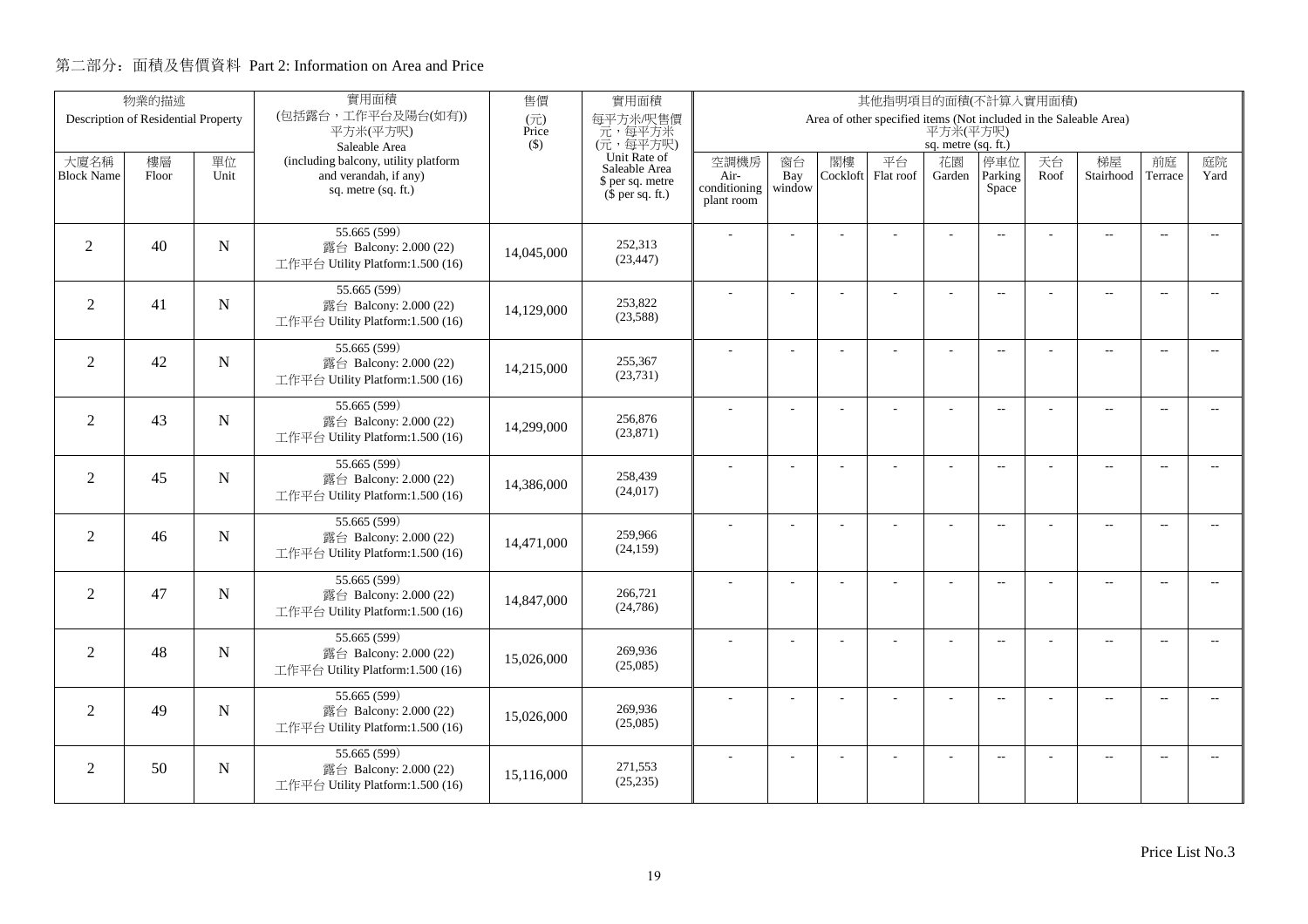#### 第三部份:其他資料 Part 3: Other Information

- $(1)$ 準買家應參閱發展項目的售樓說明書,以了解該項目的資料。Prospective purchasers are advised to refer to the sales brochure for the Development for information on the Development.
- (2)根據《一手住宅物業銷售條例》第52(1)條及第53(2)及(3)條,-According to sections 52(1) and 53(2) and (3) of the Residential Properties (First-hand Sales) Ordinance, –

#### 第52(1)條 / Section 52(1)

在某人就指明住宅物業與擁有人訂立臨時買賣合約時,該人須向擁有人支付售價的5%的臨時訂金。

A preliminary deposit of 5% of the purchase price is payable by a person to the owner on entering into a preliminary agreement for sale and purchase in respect of the specified residential property with the owner.

#### 第53(2)條 / Section 53(2)

如某人於某日期訂立臨時買賣合約,並於該日期後的5 個工作日內,就有關住宅物業簽立買賣合約,則擁有人必須在該日期後的8 個工作日內,簽立該買賣合約。

If a person executes an agreement for sale and purchase in respect of the residential property within 5 working days after the date on which the person enters into the preliminary agreement for sale and purchase, the owner for sale and purchase within 8 working days after that date.

#### 第 53(3)條 / Section 53(3)

如某人於某日期訂立臨時買賣合約時,但沒有於該日期後的5 個工作日内,就有關住宅物業簽立買賣合約,則 – (i) 該臨時合約即告終止;(ii) 有關的臨時訂金即予沒收;及 (iii) 擁有人不得就該人沒有簽立買賣合約而針對該人提出進 一步申索。

If a person does not execute an agreement for sale and purchase in respect of the residential property within 5 working days after the date on which the person enters into the preliminary agreement for sale and purchase- ( terminated;(ii) the preliminary deposit is forfeited; and (iii) the owner does not have any further claim against the person for the failure.

(3)實用面積及屬該住宅物業其他指明項目的面積是按《一手住宅物業銷售條例》第8 條及附表二第2 部的計算得出的。

The saleable area and area of other specified items of the residential property are calculated in accordance with section 8 and Part 2 of Schedule 2 to the Residential Properties (First-hand Sales) Ordinance.

(4) 註: 於本第4段內,「售價」指本價單第二部份表中所列之價目,而「成交金額」指臨時買賣合約及買賣合約所載之價目(即售價經計算相關支付條款及適用折扣後之價錢)。因應相關支付條款及適用折扣按售價計算得出之價目, 皆向下捨入計至百位數作為成交金額。

Note: In this paragraph 4, "Price" means the price set out in the schedule in Part 2 of this price list, and "Transaction Price" means the purchase price set out in the Preliminary Agreement for Sale and Purchase and Agree the purchase price after applying the relevant terms of payment and applicable discount(s) on the Price. The price obtained after applying the relevant terms of payment and applicable discounts on the Price will be rounded dollars to determine the Transaction Price.

#### (4)(i)支付條款 Terms of payment

於簽署臨時買賣合約時,買方須繳付相等於成交金額的5%作為臨時訂金。請備銀行本票港幣\$100,000.00以支付部份臨時訂金,抬頭請寫「孖士打律師行」。請另備支票以補足臨時訂金之餘額。 Purchasers shall pay the Preliminary Deposit (which is equivalent to 5% of Transaction Price) upon signing of the preliminary agreement for sale and purchase. A cashier order of HK\$100,000.00 being part of the Preliminary payable to "Mayer Brown". Please prepare a cheque to pay for the balance of the Preliminary Deposit.

(A)180天付款計劃 180-day Payment Plan (照售價減8%) (8% discount on the Price)

- (1) 相等於成交金額5%之臨時訂金於買方簽署臨時買賣合約時繳付。A preliminary deposit equivalent to 5% of Transaction Price shall be paid upon signing of the preliminary agreement for sale and purchase.
- (2) 成交金額5%即加付訂金於買方簽署臨時買賣合約60天內繳付。5% of Transaction Price being further deposit shall be paid within 60 days after signing of the preliminary agreement for sale and purchase.

(3)成交金額90%即成交金額餘款於買方簽署臨時合約後180天內繳付或於賣方向買方發出書面通知書可將期數內的住宅物業之業權有效地轉讓予買方的日期後的14日內繳付,以較早者為準。

90% of Transaction Price being balance of Transaction Price shall be paid within 180 days after signing of the preliminary agreement for sale and purchase or within 14 days after the date of written notification to the Pur is in a position validly to assign the residential property in the Phase to the Purchaser, whichever is earlier.

買方可向發展商指定之財務機構申請「備用第二按揭貸款」。詳情請參閱第(4)(iii)(b)段。The Purchaser may apply the "Standby Second Mortgage Loan" from the Vendor's designated financing company. Please refer to paragraph (4)(iii)(b) for details.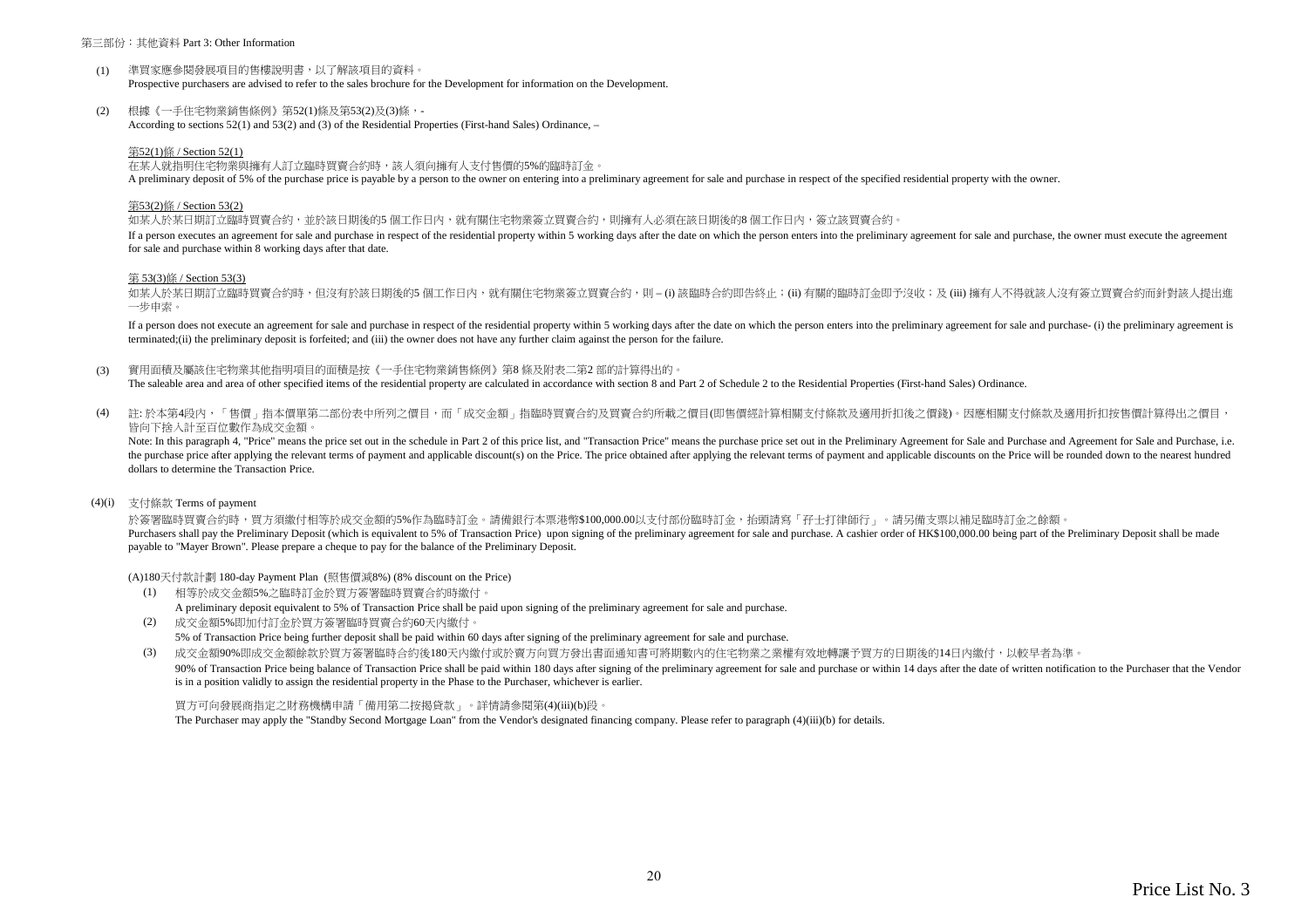(B)180天按揭付款計劃 180-day Mortgage Payment Plan (照售價減7%) (7% discount on the Price)

- (1) 相等於成交金額5%之臨時訂金於買方簽署臨時買賣合約時繳付。A preliminary deposit equivalent to 5% of Transaction Price shall be paid upon signing of the preliminary agreement for sale and purchase.
- (2) 成交金額5%即加付訂金於買方簽署臨時買賣合約60天內繳付。5% of Transaction Price being further deposit shall be paid within 60 days after signing of the preliminary agreement for sale and purchase.
- (3) 成交金額90%即成交金額餘款於買方簽署臨時合約後180天內繳付或於賣方向買方發出書面通知書可將期數內的住宅物業之業權有效地轉讓予買方的日期後的14日內繳付,以較早者為準。90% of Transaction Price being balance of Transaction Price shall be paid within 180 days after signing of the preliminary agreement for sale and purchase or within 14 days after the date of written notification to the Pur is in a position validly to assign the residential property in the Phase to the Purchaser, whichever is earlier.

買方可向發展商指定之財務機構申請「備用第一按揭貸款」。詳情請參閱第(4)(iii)(a)段。

The Purchaser may apply the "Standby First Mortgage Loan" from the Vendor's designated financing company. Please refer to paragraph (4)(iii)(a) for details.

(C)360天付款計劃 360-day Payment Plan (照售價減6%) (6% discount on the Price)

(1) 相等於成交金額5%之臨時訂金於買方簽署臨時買賣合約時繳付。

A preliminary deposit equivalent to 5% of Transaction Price shall be paid upon signing of the preliminary agreement for sale and purchase.

- (2) 成交金額5%即加付訂金於買方簽署臨時買賣合約後60天內繳付。5% of Transaction Price being further deposit shall be paid within 60 days after signing of the preliminary agreement for sale and purchase.
- (3) 成交金額90%即成交金額餘款於買方簽署臨時合約後360天內繳付或於賣方向買方發出書面通知書可將期數內的住宅物業之業權有效地轉讓予買方的日期後的14日內繳付,以較早者為準。90% of Transaction Price being balance of Transaction Price shall be paid within 360 days after signing of the preliminary agreement for sale and purchase or within 14 days after the date of written notification to the Pur is in a position validly to assign the residential property in the Phase to the Purchaser, whichever is earlier.

買方可向發展商指定之財務機構申請「備用第二按揭貸款」。詳情請參閱第(4)(iii)(b)段。

The Purchaser may apply the "Standby Second Mortgage Loan" from the Vendor's designated financing company. Please refer to paragraph (4)(iii)(b) for details.

(D)360天按揭付款計劃 360-day Mortgage Payment Plan (照售價減5%) (5% discount on the Price)

- (1) 相等於成交金額5%之臨時訂金於買方簽署臨時買賣合約時繳付。A preliminary deposit equivalent to 5% of Transaction Price shall be paid upon signing of the preliminary agreement for sale and purchase.
- (2) 成交金額5%即加付訂金於買方簽署臨時買賣合約後60天內繳付。5% of Transaction Price being further deposit shall be paid within 60 days after signing of the preliminary agreement for sale and purchase.
- (3) 成交金額90%即成交金額餘款於買方簽署臨時合約後360天內繳付或於賣方向買方發出書面通知書可將期數內的住宅物業之業權有效地轉讓予買方的日期後的14日內繳付,以較早者為準。90% of Transaction Price being balance of Transaction Price shall be paid within 360 days after signing of the preliminary agreement for sale and purchase or within 14 days after the date of written notification to the Pur is in a position validly to assign the residential property in the Phase to the Purchaser, whichever is earlier.

買方可向發展商指定之財務機構申請「備用第一按揭貸款」。詳情請參閱第(4)(iii)(a)段。

The Purchaser may apply the "Standby First Mortgage Loan" from the Vendor's designated financing company. Please refer to paragraph (4)(iii)(a) for details.

(E)建築期付款計劃 Stage Payment Plan (照售價) (the Price)

- (1) 相等於成交金額5%之臨時訂金於買方簽署臨時買賣合約時繳付。A preliminary deposit equivalent to 5% of Transaction Price shall be paid upon signing of the preliminary agreement for sale and purchase.
- (2) 成交金額5%即加付訂金於買方簽署臨時買賣合約後60天內繳付。5% of Transaction Price being further deposit shall be paid within 60 days after signing of the preliminary agreement for sale and purchase.
- (3) 成交金額5%即部份成交金額於買方簽署臨時買賣合約後180天內繳付。5% of Transaction Price being part payment of Transaction Price shall be paid within 180 days after signing of the preliminary agreement for sale and purchase.

(4) 成交金額85%即成交金額餘款於賣方向買方發出書面通知書可將期數內的住宅物業之業權有效地轉讓予買方的日期後的14日內繳付。85% of Transaction Price being balance of Transaction Price shall be paid within 14 days after the date of written notification to the Purchaser that the Vendor is in a position validly to assign the residential property i Purchaser.

買方可向發展商指定之財務機構申請「備用第二按揭貸款」。詳情請參閱第(4)(iii)(b)段。

The Purchaser may apply the "Standby Second Mortgage Loan" from the Vendor's designated financing company. Please refer to paragraph (4)(iii)(b) for details.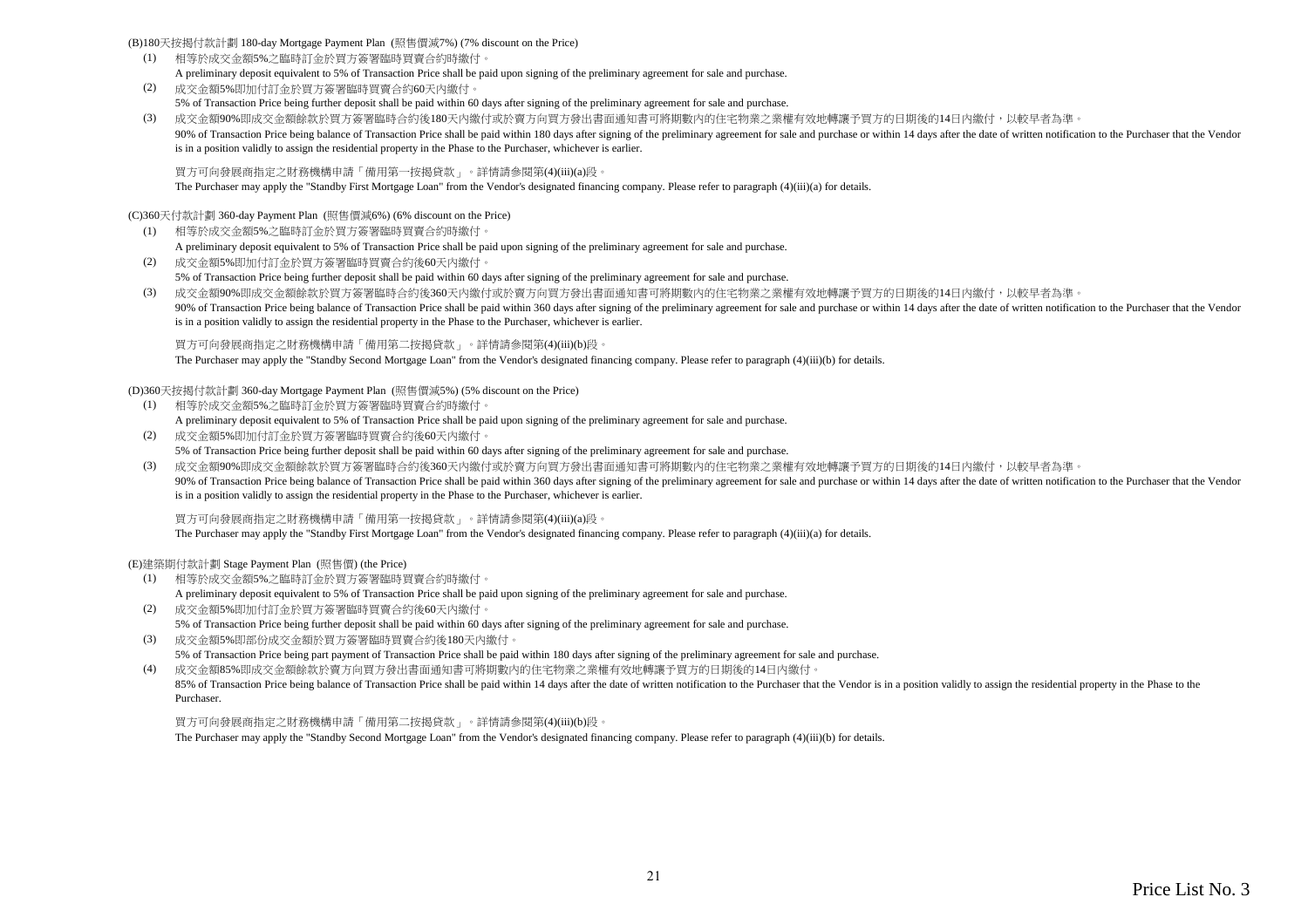#### (4)(ii)售價獲得折扣的基礎 The basis on which any discount on the Price is available

- (a) 請參閱第(4)(i)段。Please refer to paragraph (4)(i).
- (b) 「置業有禮」特別折扣 "Home Purchase" Special Discount: 買方可獲額外2%售價折扣優惠作為「置業有禮」特別折扣。An extra 2% discount on the Price would be offered to the Purchasers as the "Home Purchase" Special Discount.
- $(c)$  「印花稅津貼」優惠 "Subsidy of Stamp Duty" Benefit: 買方可獲額外10.5%售價折扣優惠作為「印花稅津貼」優惠。An extra 10.5% discount on the Price would be offered to the Purchasers as "Subsidy of Stamp Duty" Benefit.

#### (4)(iii) 可就購買該項目中的指明住宅物業而連帶獲得的任何贈品、財務優惠或利益

Any gift, or any financial advantage or benefit, to be made available in connection with the purchase of a specified residential property in the Development

(a) 備用第一按揭貸款(「第一按揭貸款」)Standby First Mortgage Loan ("First Mortgage Loan")(此安排只適用於選擇(B)180天按揭付款計劃或(D)360天按揭付款計劃之買方。)(This arrangement is only applicable to Purchasers who choose (B) 180-day Mortgage Payment Plan or (D) 360-day Mortgage Payment Plan. )

買方可向賣方指定財務機構申請第一按揭貸款。主要條款如下:

The Purchaser can apply the First Mortgage Loan from the Vendor's designated financing company. Key terms are as follows:

(1) 買方必須於買賣合約內訂明的付清成交金額餘額之日或期數的預計關鍵日期(以較早者為準)前最少60日以書面向指定財務機構申請第一按揭貸款。

The Purchaser shall make a written application to the designated financing company for a First Mortgage Loan in not less than 60 days before the date of settlement of the balance of the Transaction Price or the estimated m Phase as specified in the Agreement for Sale and Purchase (whichever is earlier).

- (2) 第一按揭貸款以住宅物業之第一法定按揭作抵押。The First Mortgage Loan shall be secured by a first legal mortgage over the residential property.
- (3) 第一按揭貸款金額最高為成交金額的80%。The maximum amount of First Mortgage Loan is 80% of the Transaction Price.

(4) 第一按揭貸款首三年之按揭利率為指定財務機構不時報價之最優惠利率(P)減年息2.85% (P-2.85%) (現時P=5.125%) 計算,第四及第五年之按揭利率為指定財務機構不時報價之最優惠利率(P),其後之按揭利率為指定財務機構不時報價之最優惠利率(P)加年息1.5% (P+1.5%),利率浮動。最終按揭利率以指定財務機構審批結果而定。最優惠利率選用指定融資公司之報價。 Interest rate of First Mortgage Loan for the first three years shall be at the Prime Rate (P) quoted by the designated financing company from time to time minus 2.85% per annum (P-2.85%) (currently P=5.125%), for the fourt shall be at the Prime Rate (P) quoted by the designated financing company from time to time, thereafter at the Prime Rate (P) designated by the financing company from time to time plus 1.5% per annum (P+1.5%), subject to f

final interest rate is subject to the approval of the designated financing company. Prime Rate is quoted by the designated financing company.

(5) 第一按揭貸款年期最長為25年。

The maximum tenor of First Mortgage Loan shall be 25 years.

(6) 買方及其擔保人(如有)須提供足夠文件證明其還款能力,包括但不限於在指定財務機構要求下提供信貸報告、收入證明及/或銀行紀錄。

The Purchaser and his/her/its guarantor (if any) shall provide sufficient documents to prove his/her/its repayment ability, including without limitation the provision of credit report, income proof and/or banking record up designated financing company.

(7) 第一按揭貸款申請須由指定財務機構獨立審批。

The First Mortgage Loan shall be approved by the designated financing company independently.

- (8)所有第一按揭貸款法律文件須由賣方代表律師辦理,並由買方負責有關律師費用及雜費。買方可選擇另行自聘律師作為買方代表律師,在此情況下,買方亦須負責其代表律師有關第一按揭貸款的律師費用及雜費。 All legal documents of First Mortgage Loan shall be handled by the Vendor's solicitors and all the costs and disbursements relating thereto shall be borne by the Purchaser. The Purchaser can choose to instruct his/her/its for him/her/it, and in such event, the Purchaser shall also bear his/her/its own solicitors' costs and disbursements relating to the First Mortgage Loan.
- (9) 買方敬請向指定財務機構查詢有關第一按揭貸款用途及詳情。第一按揭貸款批出與否及其條款,指定財務機構有最終決定權。不論第一按揭貸款獲批與否,買方仍須按買賣合約完成住宅物業的交易及繳付住宅物業的成交金額全數。

The Purchaser is advised to enquire with the designated financing company about the purpose and the details of the First Mortgage Loan. The approval or disapproval of the First Mortgage Loan and the terms thereof are subje decision of the designated financing company. Irrespective of whether the First Mortgage Loan is granted or not, the Purchaser shall complete the purchase of the residential property and shall pay the full Transaction Pric property in accordance with the Agreement for Sale and Purchase.

(10) 第一按揭貸款受其他條款及細則約束。

The First Mortgage Loan is subject to other terms and conditions.

- (11) 賣方無給予或視之為已給予任何就第一按揭貸款之批核的陳述或保證。No representation or warranty is given or shall be deemed to have been given by the Vendor as to the approval of the First Mortgage Loan.
- (12) 賣方沒有參與及提供第一按揭貸款。第一按揭貸款只是由指定財務機構提供予買方。而無論在任何情況下,賣方無須因第一按揭貸款所引發的任何事情負上任何責任。Notice is hereby given that the Vendor is not involved in the arrangement of the First Mortgage Loan mentioned above. The arrangement of the First Mortgage Loan is provided or procured to the Purchaser by the designated fi company and in no circumstances shall the Vendor be held liable for anything arising from or in connection with the arrangement of the First Mortgage Loan.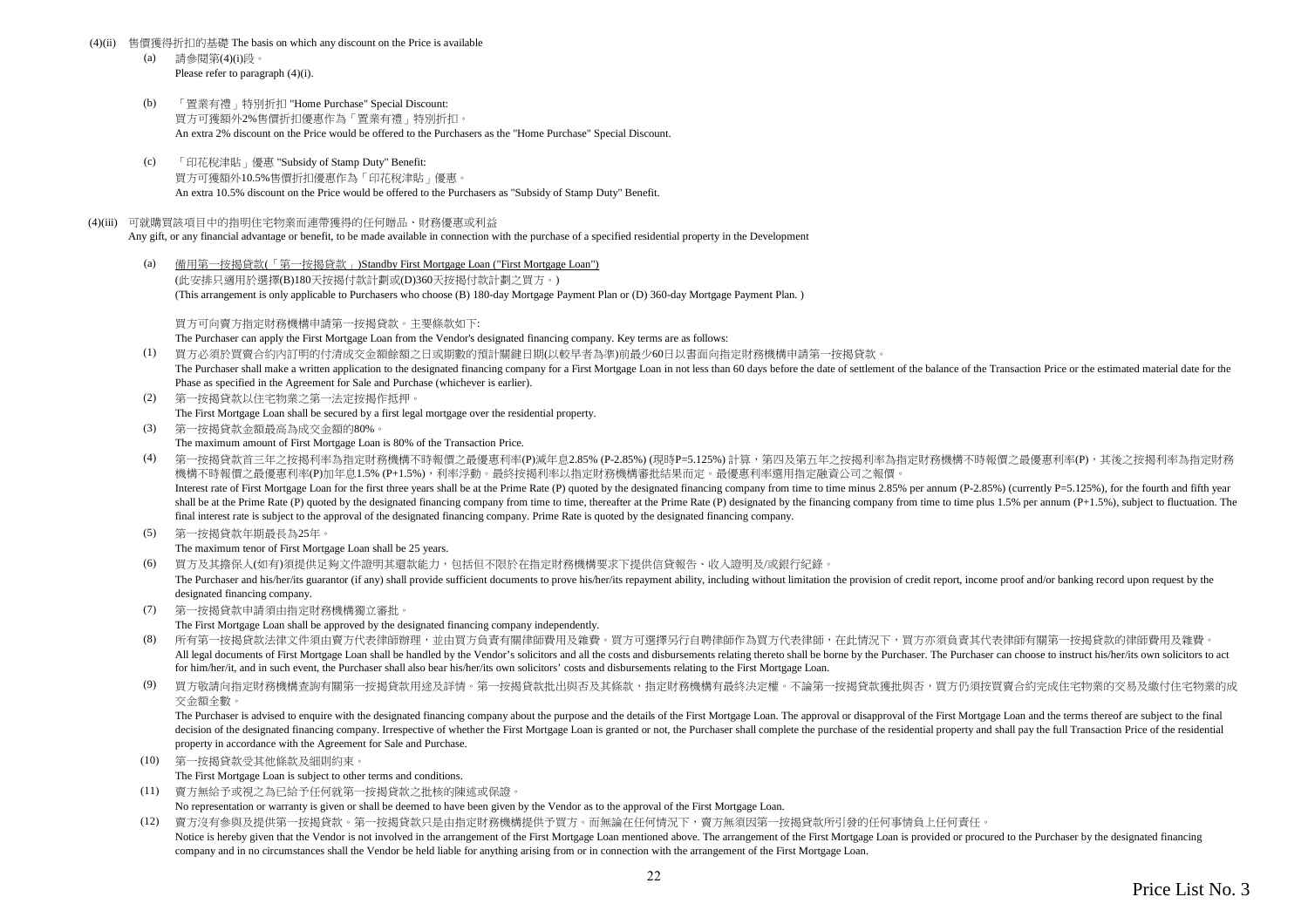$(h)$ 備用第二按揭貸款(「第二按揭貸款」) Standby Second Mortgage Loan ("Second Mortgage Loan")

(此安排只適用於選擇(A)180天付款計劃、(C)360天付款計劃或(E)建築期付款計劃之買方。)(This arrangement is only applicable to Purchasers who choose (A) 180-day Payment Plan, (C) 360-day Payment Plan or (E) Stage Payment Plan. )

買方可向賣方指定財務機構申請第二按揭貸款。主要條款如下:

The Purchaser can apply the Second Mortgage Loan from the Vendor's designated financing company. Key terms are as follows:

 買方須先獲取第一按揭銀行同意辦理住宅物業之第二按揭,並能出示足夠文件證明第一按揭貸款加第二按揭貸款及買方及其擔保人(如有)之其他貸款之每月總還款額對買方及其擔保人(如有)之每月總入息之比率不超過 $(1)$ 香港金融管理局最新公佈之「供款與入息比率」。

The Purchaser shall have obtained the prior consent of the first mortgagee bank for processing the Second Mortgage Loan for the residential property and shall provide satisfactory documents to prove that the ratio of the t monthly repayment of the first mortgage loan, the Second Mortgage Loan and any other loan(s) of the Purchaser and his/her/its guarantor (if any) to the total monthly income of the Purchaser and his/her/its guarantor (if an the latest Debt Servicing Ratio as announced by the Hong Kong Monetary Authority.

(2) 第一按揭銀行須為指定財務機構指定及轉介之銀行。

First mortgagee bank shall be a bank specified and referred by the designated financing company.

- (3) 第二按揭貸款金額最高為成交金額的30%,但第一按揭貸款及第二按揭貸款總金額不得超過成交金額的80%。第二按揭貸款年期最長為20年或第一按揭貸款之年期,以較短者為準。 The maximum Second Mortgage Loan is 30% of the Transaction Price, but the total mortgage amount of first mortgage loan plus the Second Mortgage Loan shall not exceed 80% of Transaction Price. The maximum tenure of the Seco Mortgage Loan shall be 20 years or the tenure of first mortgage loan, whichever is shorter.
- (4) 第二按揭言三年之按揭利率為指定財務機構不時報價之最優惠利率(P)減2.85% (P-2.85%) (現時P=5.125%) 計算,其後年期之按揭利率以最優惠利率(P)計算,利率浮動。最終按揭利率以指定財務機構審批結果而定。 Interest rate of the Second Mortgage Loan for the first 3 years shall be at the Prime Rate(P) minus 2.85% (P-2.85%) per annum (currently P=5.125%); thereafter at the rate of P per annum, the rate is subject to fluctuation. rate is subject to the approval of the designated financing company.
- (5) 買方及其擔保人(如有)須提供足夠文件證明其還款能力,包括但不限於在指定財務機構要求下提供信貸報告、收入證明及/或銀行紀錄。The Purchaser and his/her/its guarantor (if any) shall provide sufficient documents to prove his/her/its repayment ability, including without limitation the provision of credit report, income proof and/or banking record up designated financing company.
- (6) 第二按揭貸款須由指定財務機構獨立審批。

The Second Mortgage Loan shall be approved by the designated financing company independently.

- (7) 所有第二按揭貸款之文件必須由賣方指定之律師辦理,並由買方負責一切有關費用。買方可選擇另行自聘律師作為買方代表律師,在此情況下,買方亦須負責其代表律師有關第二按揭貸款的律師費用及雜費。 All legal documents of the Second Mortgage Loan shall be handled by the Vendor's solicitors and all the costs and disbursements relating thereto shall be borne by the Purchaser. The Purchaser can choose to instruct his/her to act for him/her/it, and in such event, the Purchaser shall also bear his/her/its own solicitors' costs and disbursements relating to the Second Mortgage Loan.
- (8) 買方敬請向指定財務機構查詢有關第二按揭貸款用途及詳情。第二按揭貸款批出與否及其條款,指定財務機構有最終決定權。不論第二按揭貸款獲批與否,買方仍須按買賣合約完成住宅物業的交易及繳付住宅物業的成交金額全數。

The Purchaser is advised to enquire with the designated financing company about the purpose and the details of the Second Mortgage Loan. The approval or disapproval of the Second Mortgage Loan and the terms thereof are sub final decision of the designated financing company. Irrespective of whether the Second Mortgage Loan is granted or not, the Purchaser shall complete the purchase of the residential property and shall pay the full Transacti residential property in accordance with the Agreement for Sale and Purchase.

(9) 第二按揭貸款受其他條款及細則約束。

The Second Mortgage Loan is subject to other terms and conditions.

(10) 賣方無給予或視之為已給予任何就第二按揭貸款之批核的陳述或保證。

No representation or warranty is given or shall be deemed to have been given by the Vendor as to the approval of the Second Mortgage Loan.

- (11) 賣方沒有參與及提供第二按揭貸款。第二按揭貸款只是由指定財務機構提供予買方。而無論在任何情況下,賣方無須因第二按揭貸款所引發的任何事情負上任何責任。
- Notice is hereby given that the Vendor is not involved in the arrangement of the Second Mortgage Loan mentioned above. The arrangement of the Second Mortgage Loan is provided or procured to the Purchaser by the designated company and in no circumstances shall the Vendor be held liable for anything arising from or in connection with the arrangement of the Second Mortgage Loan.
- (c) 住宅車位優惠 Offer of Residential Parking Space

如買方購買於此價單第二部分有標上"\*"之住宅物業,賣方首次發售發展項目第一期及/或第二期內的住宅車位時將優先邀請買方(連同其他持有本價單或賣方已公布或不時公布之其他價單下相同優惠之買方)按賣方其絕 對酌情權制訂之售價及條款認購一個住宅車位。買方須於賣方作出認購邀請時按賣方所訂時限決定是否購買住宅車位,並簽署相關臨時買賣合約及買賣合約,逾時作棄權論,賣方不會因此向買方作出任何賠償。本優惠 受其他條款及條件約束。

When the Vendor first launches the sale of the residential parking spaces in Phase I and/or Phase II of the Development, Purchaser of residential property marked with a "\*" in Part 2 of this Price List (together with other the same offers under this Price List or or other Price List(s) issued or to be issued by the Vendor from time to time) will be invited to apply for the purchase of one residential parking space (on such price and terms as absolute discretion prescribes). Purchaser must decide whether to purchase one residential carparking space and must enter into a relevant preliminary agreement for sales and purchase and agreement for sale and purchase wi prescribed the Vendor when the Vendor makes the invitation, failing which the Purchaser will be deemed to have given up the offer and the Vendor will not make any compensation to the Purchaser therefor. The offer is subjec and conditions.